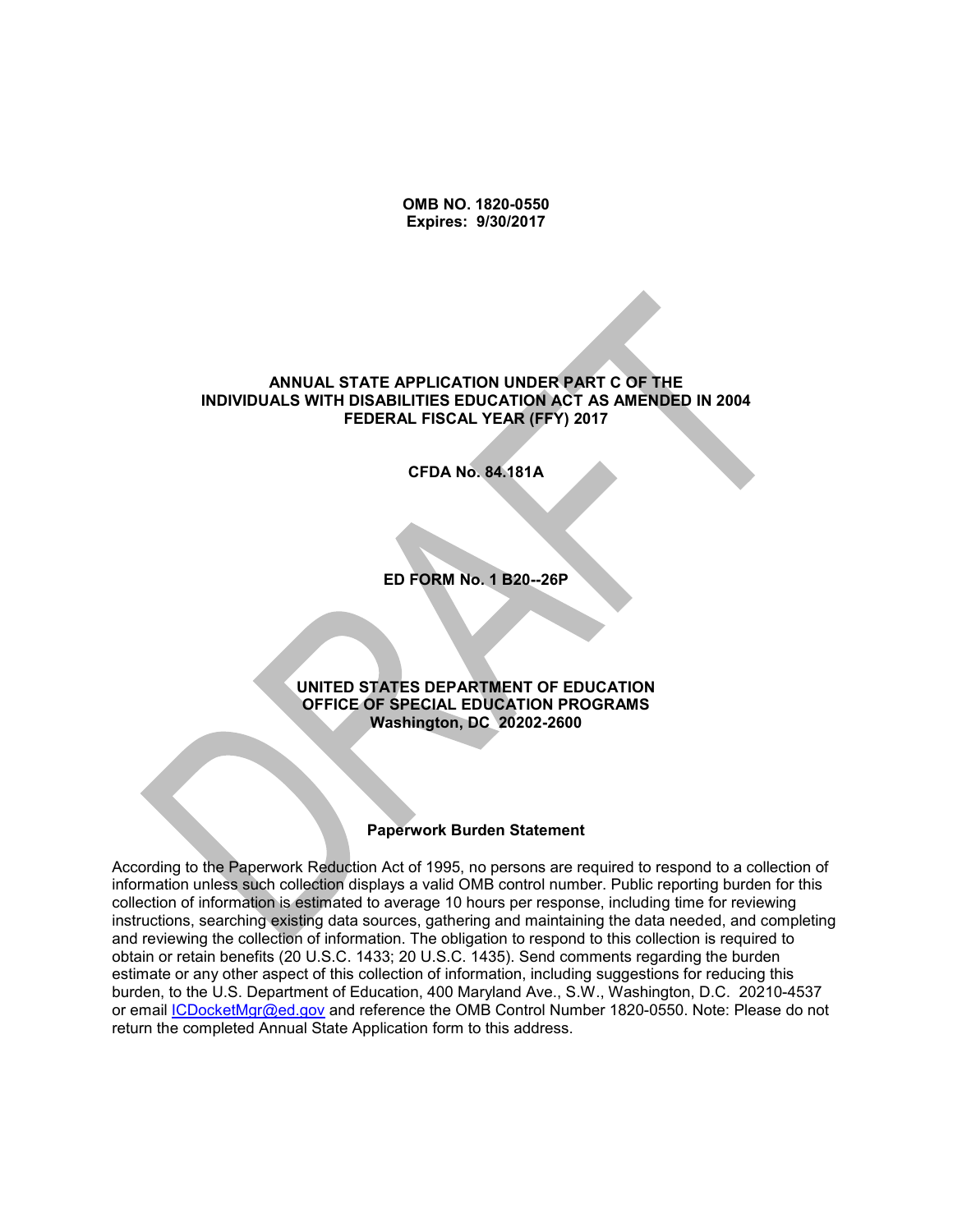# **Section I**

# **A. Submission Statements for Part C of IDEA**

Select 1 or 2 below. Check 3 if appropriate.

1.  $\mathsf{X}$  The State's policies, procedures, methods, descriptions, certifications, and assurances meet all application requirements of Part C of the Act as found in the Individuals with Disabilities Education Act (IDEA), codified at 20 U.S.C. 1431 through 1443 and the Part C regulations in 34 CFR Part 303. The State is able to provide and/or meet all policies, procedures, methods, descriptions, and assurances, found in Sections II.A and II.B of this Application.

> By selecting this submission statement the State either has on file with the Secretary or has submitted new or revised State policies, procedures, methods, and descriptions that meet all requirements found in Section II.A.

2. \_\_\_\_\_ The State cannot provide the policies, procedures, methods, descriptions, and/or assurances for all application requirements of Part C of the Act as found in Part C of the IDEA, 20 U.S.C. 1431 through 1443 and the Part C regulations in 34 CFR Part 303. The State has determined that it is unable to provide the policies, procedures, methods, descriptions, and/or assurances that are checked 'No' in Sections II.A and II.B. However, the State assures that throughout the period of this grant award the State will operate consistent with all requirements of IDEA in 20 U.S.C. 1431 through 1443 and the 2011 Part C regulations in 34 CFR Part 303. The State will develop and/or make such changes to existing policies, procedures, methods, descriptions, and assurances as are necessary to bring the policies, procedures, methods, descriptions, and assurances into compliance with the requirements of the IDEA Part C Act and regulations, as amended, as soon as possible, and not later than June 30, 2018. The State has included the date by which it expects to complete necessary changes associated with policies, procedures, methods, descriptions, and assurances marked 'No'. The items checked 'Yes' in Section II.A are enclosed with this application as revised or new or are identified as "OF" already on file with the Secretary.<sup>1</sup>

#### Optional:

3. \_\_\_\_\_ The State is submitting new or modified State policies and procedures previously submitted to the Department and checked in Section II.A, "N", "R" or "OF" cell(s) found in the 'Yes' column. These modifications are a result of: (1) the State revising its applicable State law or regulations; (2) changes required by the Secretary due to new interpretation of the Act or regulations by a Federal court or the State's highest court; and/or (3) because of an official finding of noncompliance with Federal law or regulation.

### **B. Conditional Approval for Current Grant Year**

**If the State received conditional approval for the current grant year, check the statement(s) below:**

#### **1. Conditional Approval Related to Assurances in Section II.A:**

- \_\_\_\_\_ a. Sections II.A and II.B reflect completion of all issues identified in the FFY 2016 conditional approval letter (attach any additional documentation required by the FFY 2016 letter).
- \_\_\_\_\_ b. As noted in Sections II.A and II.B, the State has not completed all issues identified in the FFY 2016 conditional approval letter.

### 2. **Conditional Approval Related to Other Issues:**

- a. The State previously submitted documentation of completion of all issues identified in the FFY 2016 conditional approval letter.
- b. The State is attaching documentation of completion of all issues identified in the FFY 2016 conditional approval letter. *(Attach documentation showing completion of all issues.)*
- \_\_\_\_\_ c. The State has not completed all issues identified in the FFY 2016 conditional approval letter. *(Attach documentation showing completion of any issues and a list of items not yet completed.)*

Part C Annual State Application: FFY 2017 Section I -1 l 1 If Option 2 is checked, the State is to provide dates in Sections II.A and II.B as to when the required policies, procedures, methods, descriptions, and assurances will be provided, which date can be no later than June 30, 2018.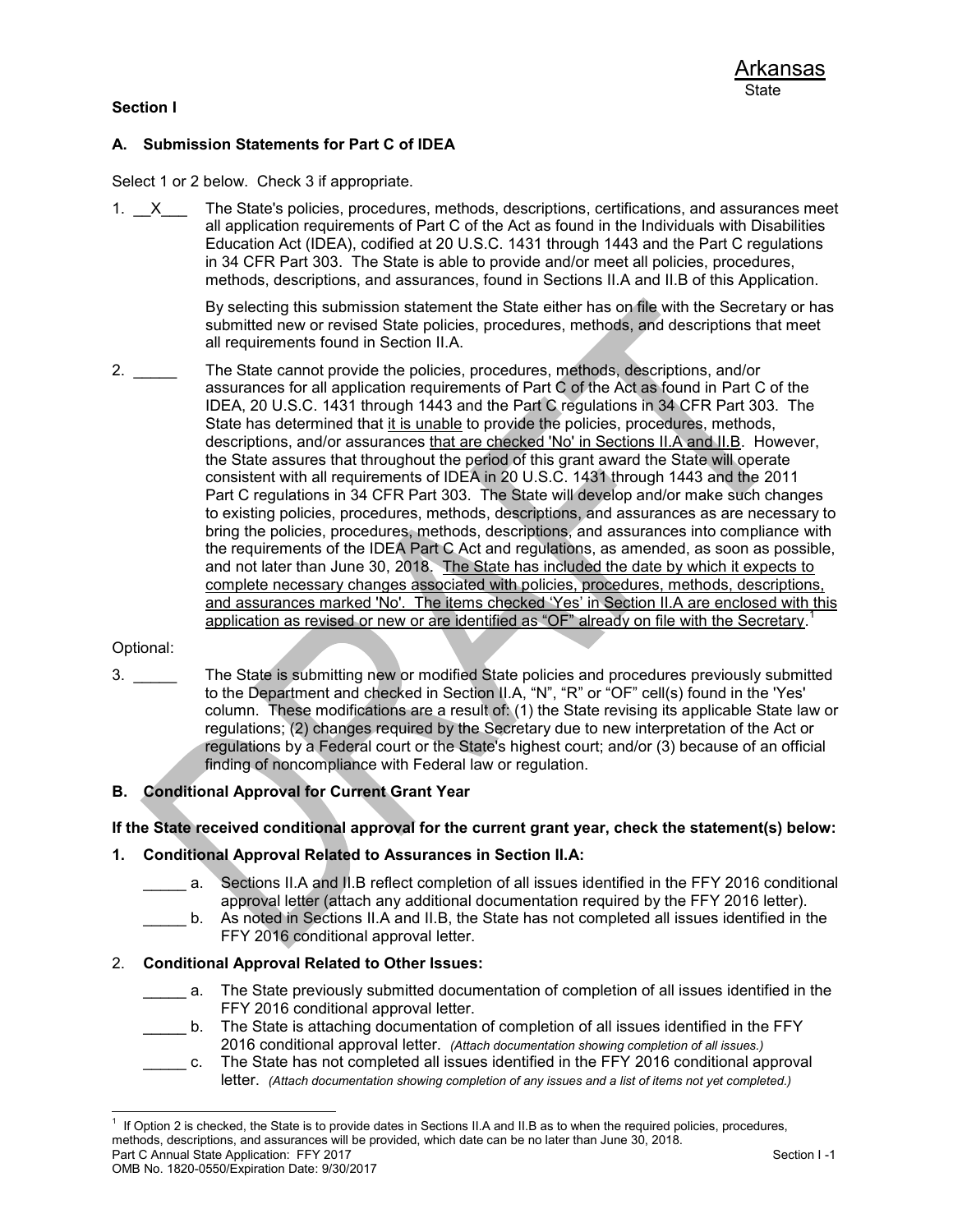# **Section II**

### **A. State Policies, Procedures, Methods, and Descriptions**

As checked below, the State hereby declares that it has or has not filed the following policies, procedures, methods, and descriptions with the U.S. Department of Education, and, as of the date of the signature below, affirms and incorporates by reference those policies, procedures, methods, and descriptions with respect to Part C of the Individuals with Disabilities Education Act (IDEA or Act) in 20 U.S.C. 1431 - 1443 and the Part C regulations in 34 CFR Part 303 (Part C). By submission of this Section II, the State assures that throughout the period of this FFY 2017 grant award, the State will operate consistent with all requirements of Part C of the IDEA in 20 U.S.C. 1431 through 1443 and the Part C regulations in 34 CFR Part 303. The State will develop and/or make such changes to existing policies, procedures, methods, descriptions, and assurances as are necessary to bring the policies, procedures, methods, descriptions, and assurances into compliance with the requirements of the IDEA Part C Act and regulations by the date indicated below and not later than June 30, 2018.

 $\Delta \Delta$ 

|                                                                                                                                                                                 |                          | Enclose relevant documents. | Check and enter date(s) as applicable.                                                                                                                                                                                                                 | $N = 'New' Policy and/or Procedure$<br>R = 'Revised' Policy and/or Procedure<br>OF = Policy and/or Procedure is already 'On File' with the USDE                                                                                                                                                                                                                                                                                                      |
|---------------------------------------------------------------------------------------------------------------------------------------------------------------------------------|--------------------------|-----------------------------|--------------------------------------------------------------------------------------------------------------------------------------------------------------------------------------------------------------------------------------------------------|------------------------------------------------------------------------------------------------------------------------------------------------------------------------------------------------------------------------------------------------------------------------------------------------------------------------------------------------------------------------------------------------------------------------------------------------------|
| (If New or Revised is<br>checked, the State is<br>submitting policies,<br>procedures, methods,<br>and descriptions with this<br>application. If already<br>'On File with OSEP', | <b>Yes</b><br>check OF.) |                             | <b>No</b><br>(Policies,<br>procedures,<br>methods, and<br>descriptions have<br>not been<br>provided.<br>Provide date by<br>which State will<br>submit to OSEP<br>required<br>documentation,<br>which date shall<br>be no later than<br>June 30, 2018.) |                                                                                                                                                                                                                                                                                                                                                                                                                                                      |
| N                                                                                                                                                                               | $\mathsf{R}$             | <b>OF</b>                   |                                                                                                                                                                                                                                                        | <b>State Policies, Procedures, Methods, and Descriptions</b>                                                                                                                                                                                                                                                                                                                                                                                         |
|                                                                                                                                                                                 |                          |                             |                                                                                                                                                                                                                                                        | <b>Subpart C - State Policies and Procedures</b>                                                                                                                                                                                                                                                                                                                                                                                                     |
|                                                                                                                                                                                 |                          | X                           |                                                                                                                                                                                                                                                        | Each application must include the name of the State<br>1.<br>lead agency, as designated under §303.120, that will<br>be responsible for the administration of funds provided<br>under this part. (34 CFR §303.201)                                                                                                                                                                                                                                   |
|                                                                                                                                                                                 |                          | Х                           |                                                                                                                                                                                                                                                        | Each application must include a description of<br>2.<br>services to be provided under Part C to infants and<br>toddlers with disabilities and their families through the<br>State's system. (34 CFR §303.203(a))                                                                                                                                                                                                                                     |
|                                                                                                                                                                                 |                          |                             |                                                                                                                                                                                                                                                        | 3.<br>Each application must include the State's policies and<br>procedures regarding the identification and<br>coordination of all available resources within the State<br>from Federal, State, local, and private sources as<br>required under subpart F of 34 CFR Part 303.<br>The State must have policies and procedures that<br>meet the requirements listed in 3(a) and the methods<br>identified in 3(b), and must provide responses to those |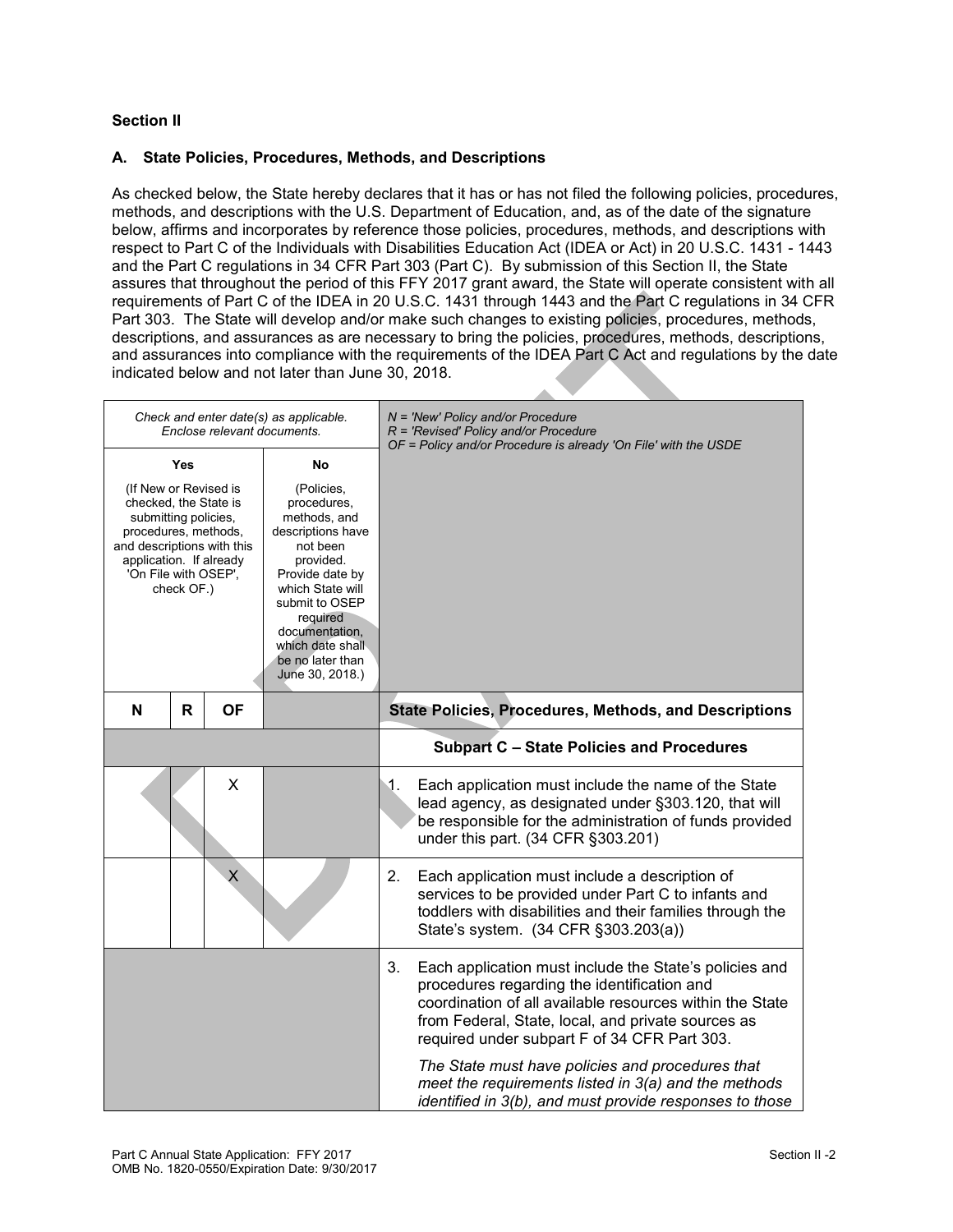| Check and enter date(s) as applicable.<br>Enclose relevant documents.                                                                                                                                                                                                                                                                                                                                                                                   |   |           |       | $N =$ 'New' Policy and/or Procedure<br>$R$ = 'Revised' Policy and/or Procedure<br>OF = Policy and/or Procedure is already 'On File' with the USDE                                                                                                                                                                                                                                                                                                                                                                                                                                                                                                                                                                                                                                                                                                                                                                                                                              |
|---------------------------------------------------------------------------------------------------------------------------------------------------------------------------------------------------------------------------------------------------------------------------------------------------------------------------------------------------------------------------------------------------------------------------------------------------------|---|-----------|-------|--------------------------------------------------------------------------------------------------------------------------------------------------------------------------------------------------------------------------------------------------------------------------------------------------------------------------------------------------------------------------------------------------------------------------------------------------------------------------------------------------------------------------------------------------------------------------------------------------------------------------------------------------------------------------------------------------------------------------------------------------------------------------------------------------------------------------------------------------------------------------------------------------------------------------------------------------------------------------------|
| Yes<br>No<br>(If New or Revised is<br>(Policies,<br>checked, the State is<br>procedures,<br>submitting policies,<br>methods, and<br>procedures, methods,<br>descriptions have<br>and descriptions with this<br>not been<br>application. If already<br>provided.<br>'On File with OSEP',<br>Provide date by<br>check OF.)<br>which State will<br>submit to OSEP<br>required<br>documentation,<br>which date shall<br>be no later than<br>June 30, 2018.) |   |           |       |                                                                                                                                                                                                                                                                                                                                                                                                                                                                                                                                                                                                                                                                                                                                                                                                                                                                                                                                                                                |
| N                                                                                                                                                                                                                                                                                                                                                                                                                                                       | R | <b>OF</b> |       | <b>State Policies, Procedures, Methods, and Descriptions</b>                                                                                                                                                                                                                                                                                                                                                                                                                                                                                                                                                                                                                                                                                                                                                                                                                                                                                                                   |
|                                                                                                                                                                                                                                                                                                                                                                                                                                                         |   |           |       | entries. If the State has not adopted a system of<br>payments, it may respond "NA" to 3(a).                                                                                                                                                                                                                                                                                                                                                                                                                                                                                                                                                                                                                                                                                                                                                                                                                                                                                    |
|                                                                                                                                                                                                                                                                                                                                                                                                                                                         |   | X         |       | If the State has adopted a system of payments,<br>(a)<br>each application must include any policies or<br>procedures adopted by the State as its system of<br>payments and those policies and procedures<br>must meet the requirements in §§303.510,<br>303.520 and 303.521 (regarding the use of public<br>insurance or benefits, private insurance, or family<br>costs or fees).<br>$(34$ CFR $\S$ 303.203(b)(1))<br>The policies and procedures listed in 3(a) are<br>optional. Enter 'NA' in the cells to the left if the<br>State has elected not to adopt a system of<br>payments (which includes a system to use public<br>insurance or benefits or private insurance or<br>family fees to pay for Part C services); otherwise<br>check the appropriate response under the 'Yes'<br>column and, if checking 'N' or 'R', attach policies<br>and procedures.<br>The State's response under 3(a) of Section II.A<br>must match the State's response under Section<br>IV.A. |
|                                                                                                                                                                                                                                                                                                                                                                                                                                                         |   |           | 'N/A' | (b) Each application must include the methods (State<br>law, regulation, signed interagency or intra-<br>agency agreements or other appropriate written<br>method(s) approved by the Secretary) used by<br>the State to implement the payor of last resort<br>and fiscal responsibility requirements in<br>$\S303.511(b)(2)$ and (3).<br>$(34$ CFR $\S 303.203(b)(2))$                                                                                                                                                                                                                                                                                                                                                                                                                                                                                                                                                                                                         |
|                                                                                                                                                                                                                                                                                                                                                                                                                                                         |   |           |       | If the State uses signed interagency agreements<br>or "other appropriate written method(s)" to meet                                                                                                                                                                                                                                                                                                                                                                                                                                                                                                                                                                                                                                                                                                                                                                                                                                                                            |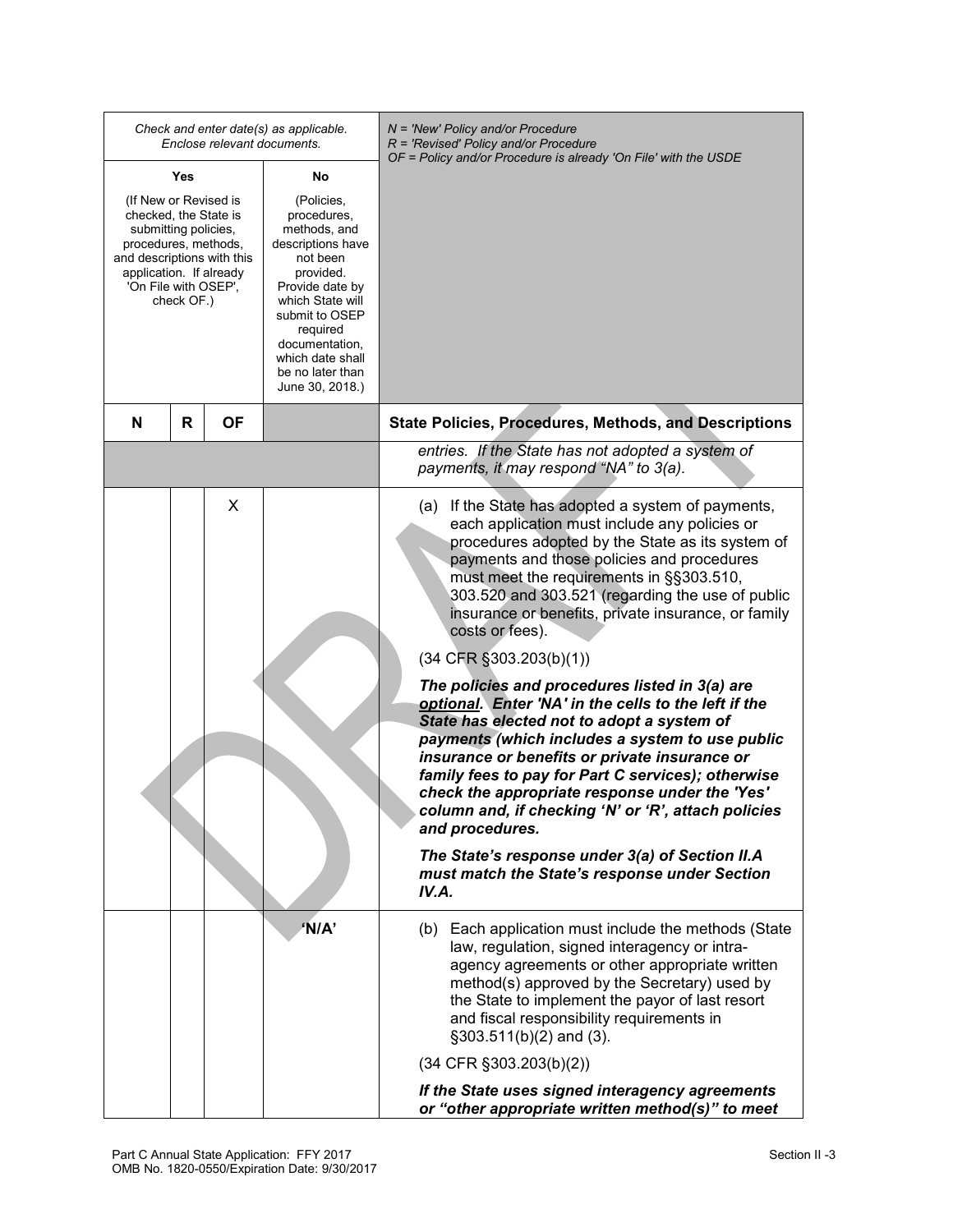|                                                                                                                                                                                               |    | Check and enter date(s) as applicable.<br>Enclose relevant documents.                                                                                                                                                                     |    |     | N = 'New' Policy and/or Procedure<br>$R$ = 'Revised' Policy and/or Procedure<br>OF = Policy and/or Procedure is already 'On File' with the USDE                                                                                                                                                                                                                                                                                                                                                                                  |
|-----------------------------------------------------------------------------------------------------------------------------------------------------------------------------------------------|----|-------------------------------------------------------------------------------------------------------------------------------------------------------------------------------------------------------------------------------------------|----|-----|----------------------------------------------------------------------------------------------------------------------------------------------------------------------------------------------------------------------------------------------------------------------------------------------------------------------------------------------------------------------------------------------------------------------------------------------------------------------------------------------------------------------------------|
| Yes                                                                                                                                                                                           |    | No                                                                                                                                                                                                                                        |    |     |                                                                                                                                                                                                                                                                                                                                                                                                                                                                                                                                  |
| (If New or Revised is<br>checked, the State is<br>submitting policies,<br>procedures, methods,<br>and descriptions with this<br>application. If already<br>'On File with OSEP',<br>check OF.) |    | (Policies,<br>procedures,<br>methods, and<br>descriptions have<br>not been<br>provided.<br>Provide date by<br>which State will<br>submit to OSEP<br>required<br>documentation,<br>which date shall<br>be no later than<br>June 30, 2018.) |    |     |                                                                                                                                                                                                                                                                                                                                                                                                                                                                                                                                  |
| R<br>N                                                                                                                                                                                        | ΟF |                                                                                                                                                                                                                                           |    |     | <b>State Policies, Procedures, Methods, and Descriptions</b>                                                                                                                                                                                                                                                                                                                                                                                                                                                                     |
|                                                                                                                                                                                               |    |                                                                                                                                                                                                                                           |    |     | the requirements in 3(b), please check 'N' or 'R'<br>and submit with the application. If the State's<br>method is a State statute or regulation, the State<br>does not need to submit that method (the statute<br>or regulation) with its application.                                                                                                                                                                                                                                                                           |
|                                                                                                                                                                                               | X  |                                                                                                                                                                                                                                           | 4. |     | Each application must include the State's rigorous<br>definition of developmental delay as required under<br>§§303.10 and 303.111. Each Statewide system must<br>include the State's rigorous definition of<br>developmental delay, consistent with §§303.10 and<br>303.203(c), that will be used by the State in carrying<br>out programs under Part C of the Act in order to<br>appropriately identify infants and toddlers with<br>disabilities who are in need of services under Part C<br>of the Act. The definition must-- |
|                                                                                                                                                                                               |    |                                                                                                                                                                                                                                           |    | (a) | Describe, for each of the areas listed in<br>§303.21(a)(1), the evaluation and assessment<br>procedures, consistent with §303.321, that will be<br>used to measure a child's development; and                                                                                                                                                                                                                                                                                                                                    |
|                                                                                                                                                                                               |    |                                                                                                                                                                                                                                           |    |     | (b) Specify the level of developmental delay in<br>functioning or other comparable criteria that<br>constitute a developmental delay in one or more<br>of the developmental areas identified in<br>$\S$ 303.21(a)(1).                                                                                                                                                                                                                                                                                                            |
|                                                                                                                                                                                               |    |                                                                                                                                                                                                                                           |    |     | (34 CFR §§303.203(c) & 303.111)                                                                                                                                                                                                                                                                                                                                                                                                                                                                                                  |
|                                                                                                                                                                                               |    | 'N/A'                                                                                                                                                                                                                                     | 5. |     | If the State provides services under Part C to at-risk<br>infants and toddlers through the statewide system, the<br>application must include--                                                                                                                                                                                                                                                                                                                                                                                   |
|                                                                                                                                                                                               |    |                                                                                                                                                                                                                                           |    | (a) | The State's definition of at-risk infants and<br>toddlers with disabilities who are eligible in the<br>State for services under Part C (consistent with<br>§§303.5 and 303.21(b)); and                                                                                                                                                                                                                                                                                                                                           |
|                                                                                                                                                                                               |    |                                                                                                                                                                                                                                           |    |     | (b) A description of the early intervention services                                                                                                                                                                                                                                                                                                                                                                                                                                                                             |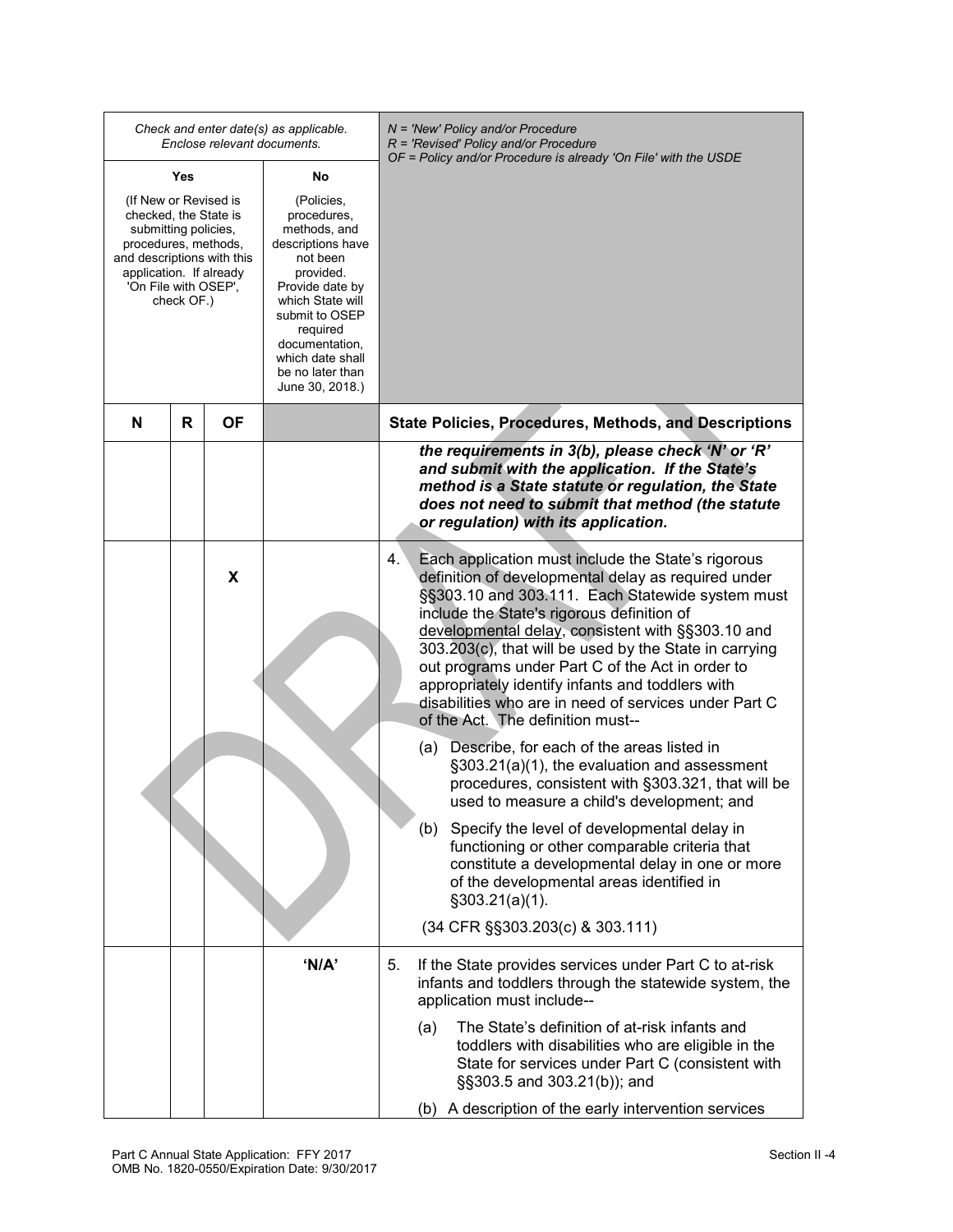| Check and enter date(s) as applicable.<br>Enclose relevant documents.                                                                                                                         |     |                                                                                                                                                                                                                                           |    | N = 'New' Policy and/or Procedure<br>$R$ = 'Revised' Policy and/or Procedure<br>OF = Policy and/or Procedure is already 'On File' with the USDE                                                                                                                                                                                                                                                                                                                            |
|-----------------------------------------------------------------------------------------------------------------------------------------------------------------------------------------------|-----|-------------------------------------------------------------------------------------------------------------------------------------------------------------------------------------------------------------------------------------------|----|----------------------------------------------------------------------------------------------------------------------------------------------------------------------------------------------------------------------------------------------------------------------------------------------------------------------------------------------------------------------------------------------------------------------------------------------------------------------------|
|                                                                                                                                                                                               | Yes |                                                                                                                                                                                                                                           | No |                                                                                                                                                                                                                                                                                                                                                                                                                                                                            |
| (If New or Revised is<br>checked, the State is<br>submitting policies,<br>procedures, methods,<br>and descriptions with this<br>application. If already<br>'On File with OSEP',<br>check OF.) |     | (Policies,<br>procedures,<br>methods, and<br>descriptions have<br>not been<br>provided.<br>Provide date by<br>which State will<br>submit to OSEP<br>required<br>documentation,<br>which date shall<br>be no later than<br>June 30, 2018.) |    |                                                                                                                                                                                                                                                                                                                                                                                                                                                                            |
| N                                                                                                                                                                                             | R   | ΟF                                                                                                                                                                                                                                        |    | <b>State Policies, Procedures, Methods, and Descriptions</b>                                                                                                                                                                                                                                                                                                                                                                                                               |
|                                                                                                                                                                                               |     |                                                                                                                                                                                                                                           |    | provided under Part C to at-risk infants and<br>toddlers with disabilities who meet the State's<br>definition described in §303.204(a).                                                                                                                                                                                                                                                                                                                                    |
|                                                                                                                                                                                               |     |                                                                                                                                                                                                                                           |    | (34 CFR §303.204).                                                                                                                                                                                                                                                                                                                                                                                                                                                         |
|                                                                                                                                                                                               |     |                                                                                                                                                                                                                                           |    | The policies and procedures listed in 5 are<br>optional (i.e., they only apply if the State opts to<br>serve at-risk children). Enter 'NA' in the cells to<br>the left if the State has elected not to provide<br>services under Part C to at-risk infants and<br>toddlers; otherwise check the appropriate<br>response under the 'Yes' column and, if checking<br>'N' or 'R', attach the definition and description.                                                      |
|                                                                                                                                                                                               |     | X                                                                                                                                                                                                                                         |    | Each State application must include a description of<br>6.<br>the State's use of funds under Part C for the fiscal<br>year or years covered by the application. The<br>description must be presented separately for the lead<br>agency and the State Interagency Coordinating<br>Council (Council), and include the information required<br>in attached Section III of this application. (34 CFR<br>§303.205)                                                              |
|                                                                                                                                                                                               |     | X                                                                                                                                                                                                                                         |    | Each application must include the State's policies and<br>7.<br>procedures that require the referral for early<br>intervention services under Part C of specific children<br>under the age of three, as described in §303.303(b)<br>(which includes children who are the subject of a<br>substantiated case of abuse or neglect, or directly<br>affected by illegal substance abuse or withdrawal<br>symptoms resulting from prenatal drug exposure). (34<br>CFR §303.206) |
|                                                                                                                                                                                               |     | X                                                                                                                                                                                                                                         |    | 8.<br>Each application must include a description of the<br>procedure used by the State to ensure that resources<br>are made available under Part C for all geographic<br>areas within the State. (34 CFR §303.207)                                                                                                                                                                                                                                                        |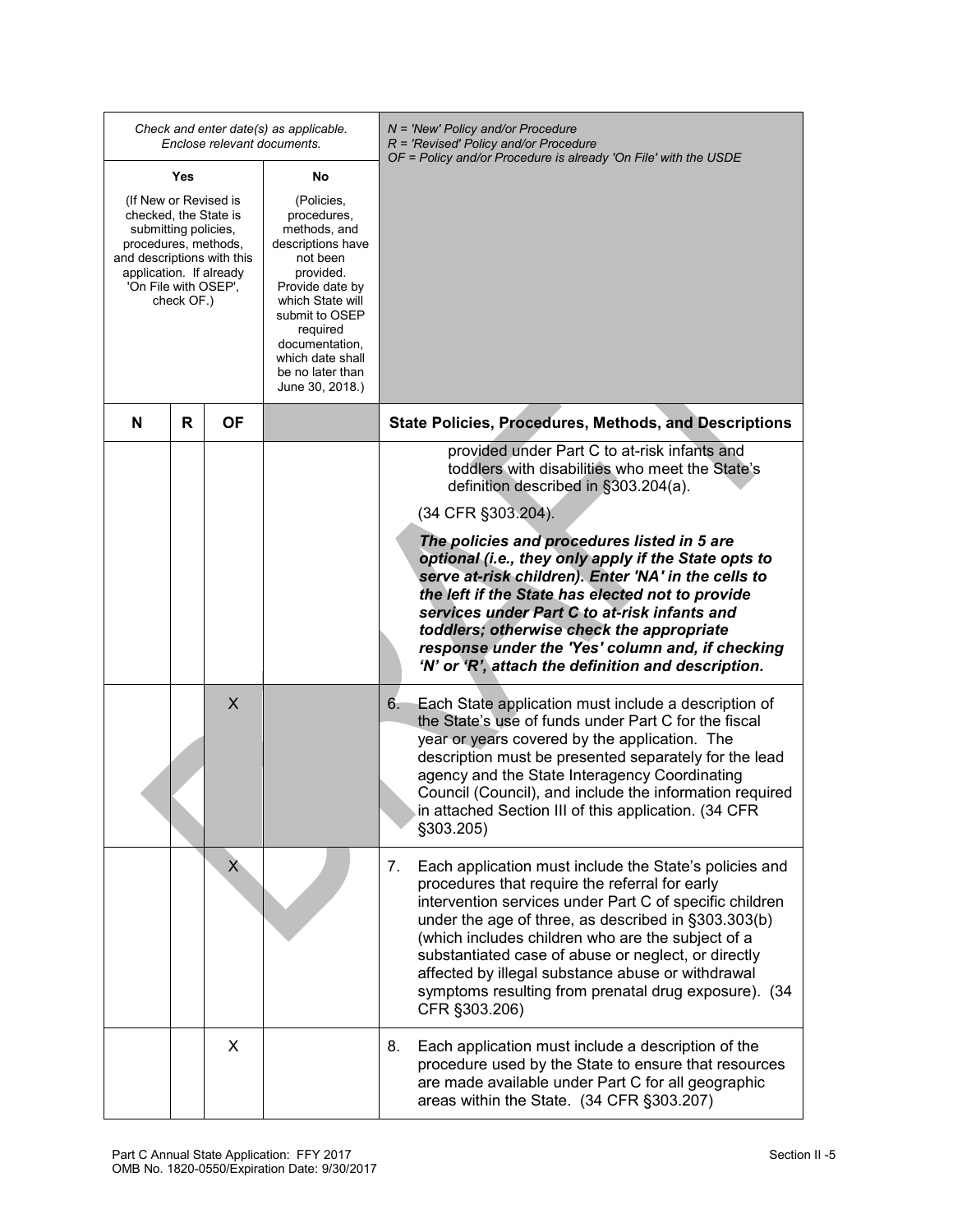|                                                                                                                                                                                               |   | Enclose relevant documents. | Check and enter date(s) as applicable.                                                                                                                                                                                                    | $N =$ 'New' Policy and/or Procedure<br>$R$ = 'Revised' Policy and/or Procedure<br>OF = Policy and/or Procedure is already 'On File' with the USDE                                                                                                                                                                                                                                                                                                                                                                                                                                                                                                                                                                                                                                                                                                                                                                                                                                                                                                                                        |
|-----------------------------------------------------------------------------------------------------------------------------------------------------------------------------------------------|---|-----------------------------|-------------------------------------------------------------------------------------------------------------------------------------------------------------------------------------------------------------------------------------------|------------------------------------------------------------------------------------------------------------------------------------------------------------------------------------------------------------------------------------------------------------------------------------------------------------------------------------------------------------------------------------------------------------------------------------------------------------------------------------------------------------------------------------------------------------------------------------------------------------------------------------------------------------------------------------------------------------------------------------------------------------------------------------------------------------------------------------------------------------------------------------------------------------------------------------------------------------------------------------------------------------------------------------------------------------------------------------------|
| Yes<br>No                                                                                                                                                                                     |   |                             |                                                                                                                                                                                                                                           |                                                                                                                                                                                                                                                                                                                                                                                                                                                                                                                                                                                                                                                                                                                                                                                                                                                                                                                                                                                                                                                                                          |
| (If New or Revised is<br>checked, the State is<br>submitting policies,<br>procedures, methods,<br>and descriptions with this<br>application. If already<br>'On File with OSEP',<br>check OF.) |   |                             | (Policies,<br>procedures,<br>methods, and<br>descriptions have<br>not been<br>provided.<br>Provide date by<br>which State will<br>submit to OSEP<br>required<br>documentation,<br>which date shall<br>be no later than<br>June 30, 2018.) |                                                                                                                                                                                                                                                                                                                                                                                                                                                                                                                                                                                                                                                                                                                                                                                                                                                                                                                                                                                                                                                                                          |
| N                                                                                                                                                                                             | R | ΟF                          |                                                                                                                                                                                                                                           | <b>State Policies, Procedures, Methods, and Descriptions</b>                                                                                                                                                                                                                                                                                                                                                                                                                                                                                                                                                                                                                                                                                                                                                                                                                                                                                                                                                                                                                             |
|                                                                                                                                                                                               |   | X                           |                                                                                                                                                                                                                                           | Each application must include a description of the<br>9.<br>policies and procedures used by the State to ensure<br>that, before adopting any new policy or procedure<br>(including any revision to an existing policy or<br>procedure) needed to comply with Part C of the Act<br>and 34 CFR Part 303, the lead agency--<br>(1) Holds public hearings on the new policy or<br>procedure (including any revision to an<br>existing policy or procedure);<br>(2) Provides notice of the hearings held in<br>accordance with §303.208(b)(1) at least 30<br>days before the hearings are conducted to<br>enable public participation; and<br>Provides an opportunity for the general<br>(3)<br>public, including individuals with disabilities,<br>parents of infants and toddlers with<br>disabilities, EIS providers, and the members<br>of the Council, to comment for at least 30<br>days on the new policy or procedure<br>(including any revision to an existing policy or<br>procedure) needed to comply with Part C of<br>the Act and 34 CFR Part 303.<br>$(34$ CFR $\S 303.208(b))$ |
|                                                                                                                                                                                               |   | X                           |                                                                                                                                                                                                                                           | 10. (a) Application Requirements: Each State must<br>include the following in its application:<br>(1) A description of the policies and procedures it<br>will use to ensure a smooth transition for<br>infants and toddlers with disabilities under the<br>age of three and their families from receiving<br>early intervention services under Part C to<br>preschool or other appropriate services (for<br>toddlers with disabilities) or exiting the<br>program for infants and toddlers with<br>disabilities.                                                                                                                                                                                                                                                                                                                                                                                                                                                                                                                                                                         |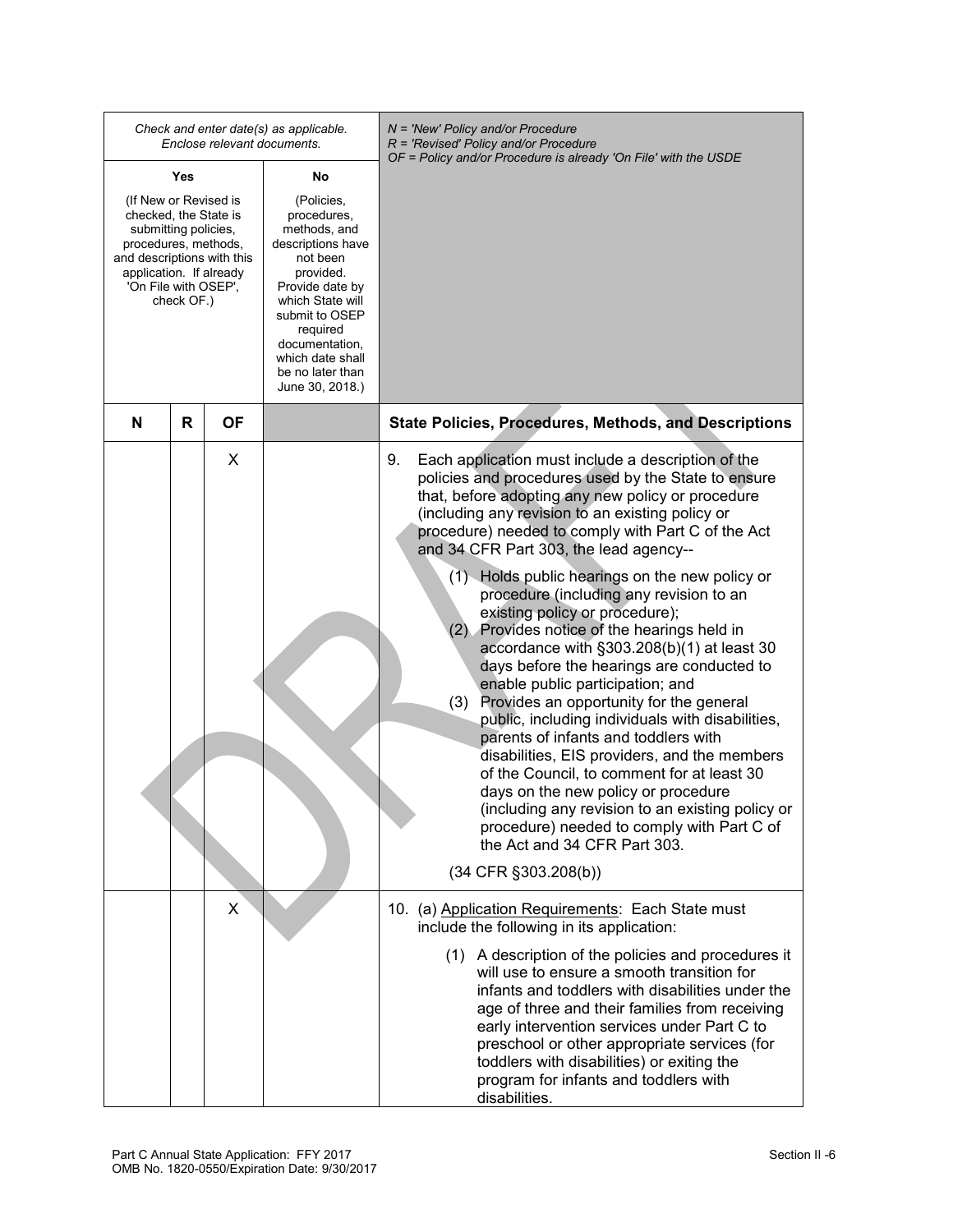|                                                                                                                                                                                               | Enclose relevant documents. | Check and enter date(s) as applicable.                                                                                                                                                                                                    | N = 'New' Policy and/or Procedure<br>$R$ = 'Revised' Policy and/or Procedure<br>OF = Policy and/or Procedure is already 'On File' with the USDE                                                                                                                                                                                                                                                                                                                                                                                                                                                                                                                                                                                                                                                                                                                                                                                                                                                                                                                                                                                                                                                                                                                                                                                                                                                                                                                                                                                                                                                                                                                                                                                                                                    |
|-----------------------------------------------------------------------------------------------------------------------------------------------------------------------------------------------|-----------------------------|-------------------------------------------------------------------------------------------------------------------------------------------------------------------------------------------------------------------------------------------|------------------------------------------------------------------------------------------------------------------------------------------------------------------------------------------------------------------------------------------------------------------------------------------------------------------------------------------------------------------------------------------------------------------------------------------------------------------------------------------------------------------------------------------------------------------------------------------------------------------------------------------------------------------------------------------------------------------------------------------------------------------------------------------------------------------------------------------------------------------------------------------------------------------------------------------------------------------------------------------------------------------------------------------------------------------------------------------------------------------------------------------------------------------------------------------------------------------------------------------------------------------------------------------------------------------------------------------------------------------------------------------------------------------------------------------------------------------------------------------------------------------------------------------------------------------------------------------------------------------------------------------------------------------------------------------------------------------------------------------------------------------------------------|
| Yes                                                                                                                                                                                           |                             | No                                                                                                                                                                                                                                        |                                                                                                                                                                                                                                                                                                                                                                                                                                                                                                                                                                                                                                                                                                                                                                                                                                                                                                                                                                                                                                                                                                                                                                                                                                                                                                                                                                                                                                                                                                                                                                                                                                                                                                                                                                                    |
| (If New or Revised is<br>checked, the State is<br>submitting policies,<br>procedures, methods,<br>and descriptions with this<br>application. If already<br>'On File with OSEP',<br>check OF.) |                             | (Policies,<br>procedures,<br>methods, and<br>descriptions have<br>not been<br>provided.<br>Provide date by<br>which State will<br>submit to OSEP<br>required<br>documentation,<br>which date shall<br>be no later than<br>June 30, 2018.) |                                                                                                                                                                                                                                                                                                                                                                                                                                                                                                                                                                                                                                                                                                                                                                                                                                                                                                                                                                                                                                                                                                                                                                                                                                                                                                                                                                                                                                                                                                                                                                                                                                                                                                                                                                                    |
| R<br>N                                                                                                                                                                                        | ΟF                          |                                                                                                                                                                                                                                           | <b>State Policies, Procedures, Methods, and Descriptions</b>                                                                                                                                                                                                                                                                                                                                                                                                                                                                                                                                                                                                                                                                                                                                                                                                                                                                                                                                                                                                                                                                                                                                                                                                                                                                                                                                                                                                                                                                                                                                                                                                                                                                                                                       |
|                                                                                                                                                                                               |                             |                                                                                                                                                                                                                                           | A description of how the State will meet each<br>(2)<br>requirement in §303.209(b) through (f).<br>$(i)(A)$ If the lead agency is not the SEA, an<br>(3)<br>interagency agreement between the lead<br>agency and the SEA; or (B) If the lead<br>agency is the SEA, an intra-agency<br>agreement between the program within that<br>agency that administers Part C of the Act and<br>the program within the agency that<br>administers section 619 of the Act<br>(ii) To ensure a seamless transition between<br>services under Part C and under Part B of the<br>Act, an interagency agreement under<br>paragraph $(a)(3)(i)(A)$ of this section or an<br>intra-agency agreement under paragraph<br>$(a)(3)(i)(B)$ of this section must address how<br>the lead agency and the SEA will meet the<br>requirements of paragraphs (b) through (f) of<br>this section (including any policies adopted by<br>the lead agency under $\S 303.401(d)$ and (e)),<br>§303.344(h), and 34 CFR 300.101(b),<br>300.124, 300.321(f) and 300.323(b).<br>(4) Any policy the lead agency has adopted<br>under §303.401(d) and (e).<br>Notification to the SEA and appropriate LEA. The<br>(b)<br>State must ensure that--<br>Subject to paragraph (b)(4) of this section, not<br>(1)<br>fewer than 90 days before the third birthday<br>of the toddler with a disability if that toddler<br>may be eligible for preschool services under<br>Part B of the Act, the lead agency notifies the<br>SEA and the LEA for the area in which the<br>toddler resides that the toddler on his or her<br>third birthday will reach the age of eligibility<br>for services under Part B of the Act, as<br>determined in accordance with State law; or<br>Subject to paragraph (b)(4) of this section, if<br>(2) |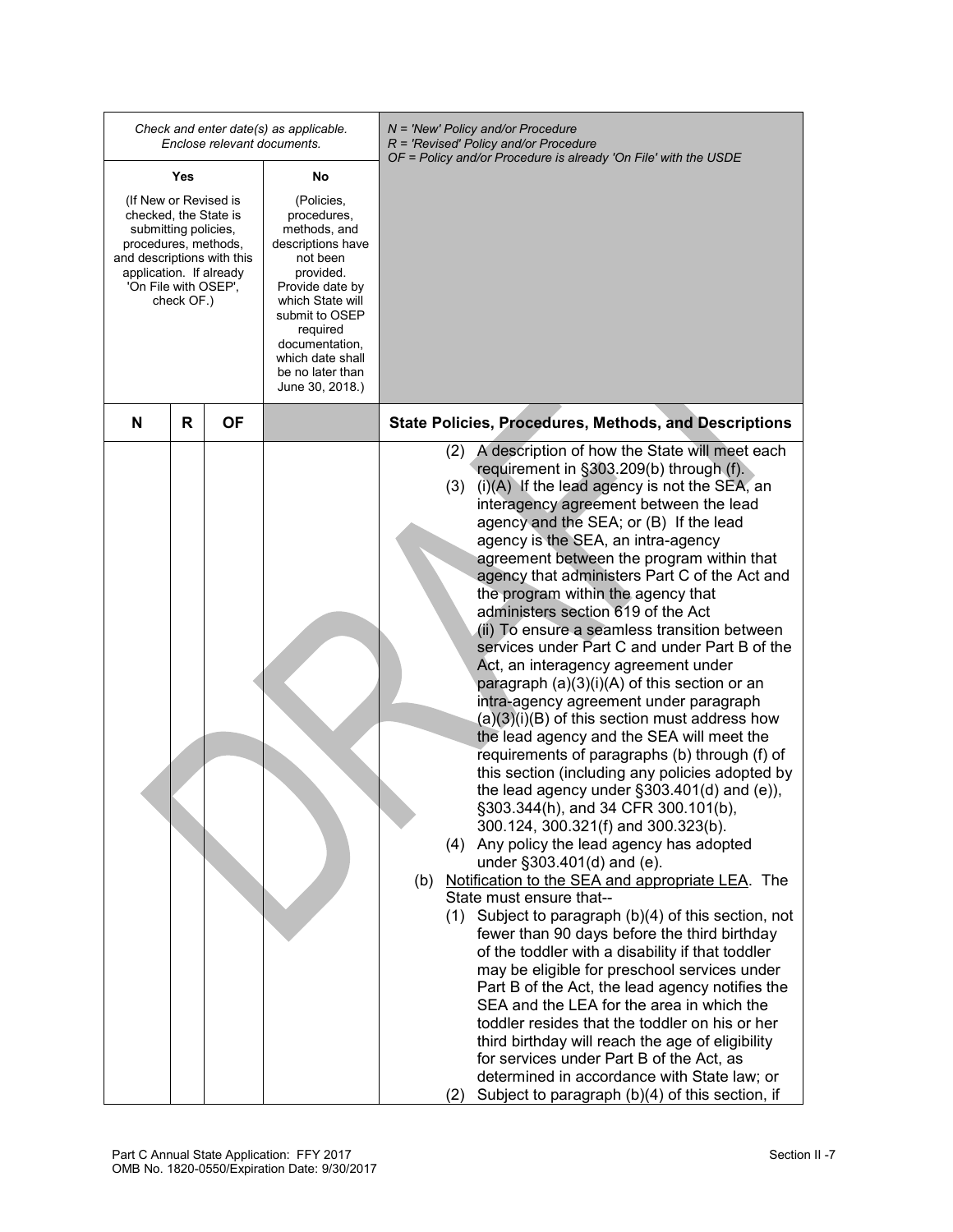|                                                                                                                                                                                               |     | Enclose relevant documents. | Check and enter date(s) as applicable.                                                                                                                                                                                                    | $N = 'New' Policy and/or Procedure$<br>$R$ = 'Revised' Policy and/or Procedure                                                                                                                                                                                                                                                                                                                                                                                                                                                                                                                                                                                                                                                                                                                                                                                                                                                                                                                                                                                                                                                                                                                                                                                                                                                                                                                                                                                                                                                                                                                                                                                                                                                                   |
|-----------------------------------------------------------------------------------------------------------------------------------------------------------------------------------------------|-----|-----------------------------|-------------------------------------------------------------------------------------------------------------------------------------------------------------------------------------------------------------------------------------------|--------------------------------------------------------------------------------------------------------------------------------------------------------------------------------------------------------------------------------------------------------------------------------------------------------------------------------------------------------------------------------------------------------------------------------------------------------------------------------------------------------------------------------------------------------------------------------------------------------------------------------------------------------------------------------------------------------------------------------------------------------------------------------------------------------------------------------------------------------------------------------------------------------------------------------------------------------------------------------------------------------------------------------------------------------------------------------------------------------------------------------------------------------------------------------------------------------------------------------------------------------------------------------------------------------------------------------------------------------------------------------------------------------------------------------------------------------------------------------------------------------------------------------------------------------------------------------------------------------------------------------------------------------------------------------------------------------------------------------------------------|
|                                                                                                                                                                                               | Yes |                             | No                                                                                                                                                                                                                                        | OF = Policy and/or Procedure is already 'On File' with the USDE                                                                                                                                                                                                                                                                                                                                                                                                                                                                                                                                                                                                                                                                                                                                                                                                                                                                                                                                                                                                                                                                                                                                                                                                                                                                                                                                                                                                                                                                                                                                                                                                                                                                                  |
| (If New or Revised is<br>checked, the State is<br>submitting policies,<br>procedures, methods,<br>and descriptions with this<br>application. If already<br>'On File with OSEP',<br>check OF.) |     |                             | (Policies,<br>procedures,<br>methods, and<br>descriptions have<br>not been<br>provided.<br>Provide date by<br>which State will<br>submit to OSEP<br>required<br>documentation,<br>which date shall<br>be no later than<br>June 30, 2018.) |                                                                                                                                                                                                                                                                                                                                                                                                                                                                                                                                                                                                                                                                                                                                                                                                                                                                                                                                                                                                                                                                                                                                                                                                                                                                                                                                                                                                                                                                                                                                                                                                                                                                                                                                                  |
| N                                                                                                                                                                                             | R   | ΟF                          |                                                                                                                                                                                                                                           | <b>State Policies, Procedures, Methods, and Descriptions</b>                                                                                                                                                                                                                                                                                                                                                                                                                                                                                                                                                                                                                                                                                                                                                                                                                                                                                                                                                                                                                                                                                                                                                                                                                                                                                                                                                                                                                                                                                                                                                                                                                                                                                     |
|                                                                                                                                                                                               |     |                             |                                                                                                                                                                                                                                           | the lead agency determines that the toddler is<br>eligible for early intervention services under<br>Part C of the Act more than 45 but less than<br>90 days before that toddler's third birthday<br>and if that toddler may be eligible for<br>preschool services under Part B of the Act,<br>the lead agency, as soon as possible after<br>determining the child's eligibility, notifies the<br>SEA and the LEA for the area in which the<br>toddler with a disability resides that the<br>toddler on his or her third birthday will reach<br>the age of eligibility for services under Part B<br>of the Act, as determined in accordance with<br>State law; or<br>(3)<br>Subject to paragraph (b)(4) of this section, if a<br>toddler is referred to the lead agency fewer<br>than 45 days before that toddler's third<br>birthday and that toddler may be eligible for<br>preschool services under Part B of the Act,<br>the lead agency, with parental consent<br>required under §303.414, refers the toddler to<br>the SEA and the LEA for the area in which<br>the toddler resides; but, the lead agency is<br>not required to conduct an evaluation,<br>assessment, or an initial IFSP meeting under<br>these circumstances;<br>The notification required under paragraphs<br>(4)<br>$(b)(1)$ , $(2)$ , and $(3)$ of this section is consistent<br>with any policy that the State has adopted,<br>under §303.401(e), permitting a parent to<br>object to disclosure of personally identifiable<br>information.<br>(c) Conference to discuss services. The State must<br>ensure that-<br>If a toddler with a disability may be eligible<br>(1)<br>for preschool services under Part B of the<br>Act, the lead agency, with the approval of |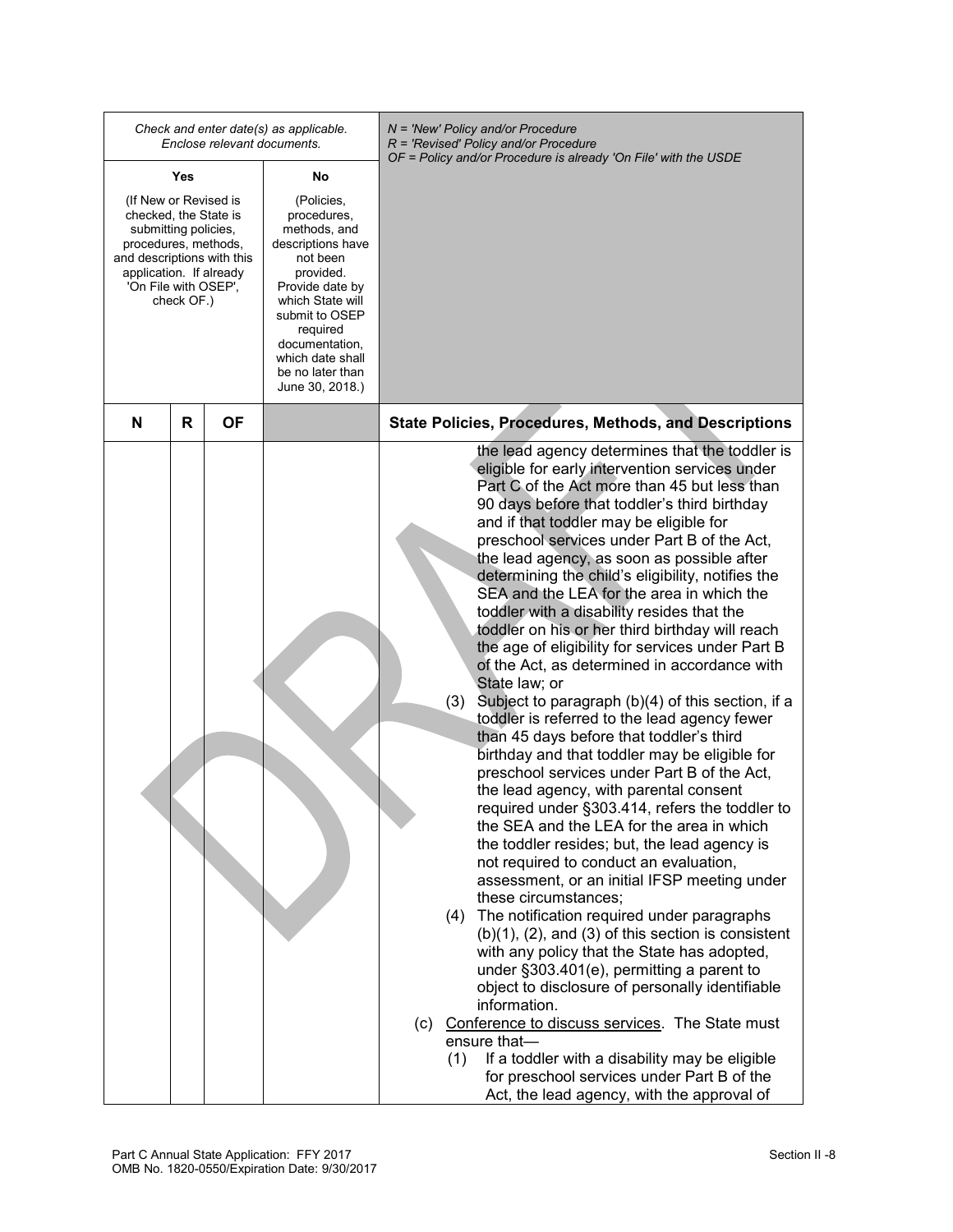|                                                                                                                                                                                 |            | Enclose relevant documents. | Check and enter date(s) as applicable.                                                                                                                                                                                                    | N = 'New' Policy and/or Procedure<br>R = 'Revised' Policy and/or Procedure<br>OF = Policy and/or Procedure is already 'On File' with the USDE                                                                                                                                                                                                                                                                                                                                                                                                                                                                                                                                                                                                                                                                                                                                                                                                                                                                                                                                                                                                                                                                                                                                                                                                                                                                                                                                                                                                                                                                                         |
|---------------------------------------------------------------------------------------------------------------------------------------------------------------------------------|------------|-----------------------------|-------------------------------------------------------------------------------------------------------------------------------------------------------------------------------------------------------------------------------------------|---------------------------------------------------------------------------------------------------------------------------------------------------------------------------------------------------------------------------------------------------------------------------------------------------------------------------------------------------------------------------------------------------------------------------------------------------------------------------------------------------------------------------------------------------------------------------------------------------------------------------------------------------------------------------------------------------------------------------------------------------------------------------------------------------------------------------------------------------------------------------------------------------------------------------------------------------------------------------------------------------------------------------------------------------------------------------------------------------------------------------------------------------------------------------------------------------------------------------------------------------------------------------------------------------------------------------------------------------------------------------------------------------------------------------------------------------------------------------------------------------------------------------------------------------------------------------------------------------------------------------------------|
| Yes                                                                                                                                                                             |            |                             | No                                                                                                                                                                                                                                        |                                                                                                                                                                                                                                                                                                                                                                                                                                                                                                                                                                                                                                                                                                                                                                                                                                                                                                                                                                                                                                                                                                                                                                                                                                                                                                                                                                                                                                                                                                                                                                                                                                       |
| (If New or Revised is<br>checked, the State is<br>submitting policies,<br>procedures, methods,<br>and descriptions with this<br>application. If already<br>'On File with OSEP', | check OF.) |                             | (Policies,<br>procedures,<br>methods, and<br>descriptions have<br>not been<br>provided.<br>Provide date by<br>which State will<br>submit to OSEP<br>required<br>documentation,<br>which date shall<br>be no later than<br>June 30, 2018.) |                                                                                                                                                                                                                                                                                                                                                                                                                                                                                                                                                                                                                                                                                                                                                                                                                                                                                                                                                                                                                                                                                                                                                                                                                                                                                                                                                                                                                                                                                                                                                                                                                                       |
| N                                                                                                                                                                               | R          | ΟF                          |                                                                                                                                                                                                                                           | <b>State Policies, Procedures, Methods, and Descriptions</b>                                                                                                                                                                                                                                                                                                                                                                                                                                                                                                                                                                                                                                                                                                                                                                                                                                                                                                                                                                                                                                                                                                                                                                                                                                                                                                                                                                                                                                                                                                                                                                          |
|                                                                                                                                                                                 |            |                             |                                                                                                                                                                                                                                           | the family of the toddler, convenes a<br>conference, among the lead agency, the<br>family, and the LEA not fewer than 90 days--<br>and, at the discretion of all of the parties, not<br>more than 9 months--before the toddler's<br>third birthday to discuss any services the<br>toddler may receive under Part B of the Act.<br>(2)<br>If a toddler with a disability is determined to<br>not be potentially eligible for preschool<br>services under Part B of the Act, the lead<br>agency, with the approval of the family of<br>that toddler, makes reasonable efforts to<br>convene a conference among the lead<br>agency, the family, and providers of other<br>appropriate services for the toddler to<br>discuss appropriate services that the toddler<br>may receive.<br>Transition plan. The State must ensure that for all<br>(d)<br>toddlers with disabilities -<br>$(1)(i)$ It reviews the program options for the<br>toddler with a disability for the period from<br>the toddler's third birthday through the<br>remainder of the school year; and<br>Each family of a toddler with a<br>(ii)<br>disability who is served under Part C is<br>included in the development of the<br>transition plan required under this<br>section and §303.344(h);<br>It establishes a transition plan in the IFSP<br>(2)<br>not fewer than 90 days--and, at the<br>discretion of all of the parties, not more than<br>9 months--before the toddler's third birthday;<br>and<br>The transition plan in the IFSP includes,<br>(3)<br>consistent with §303.344(h), as<br>appropriate-<br>Steps for the toddler with a disability<br>(i) |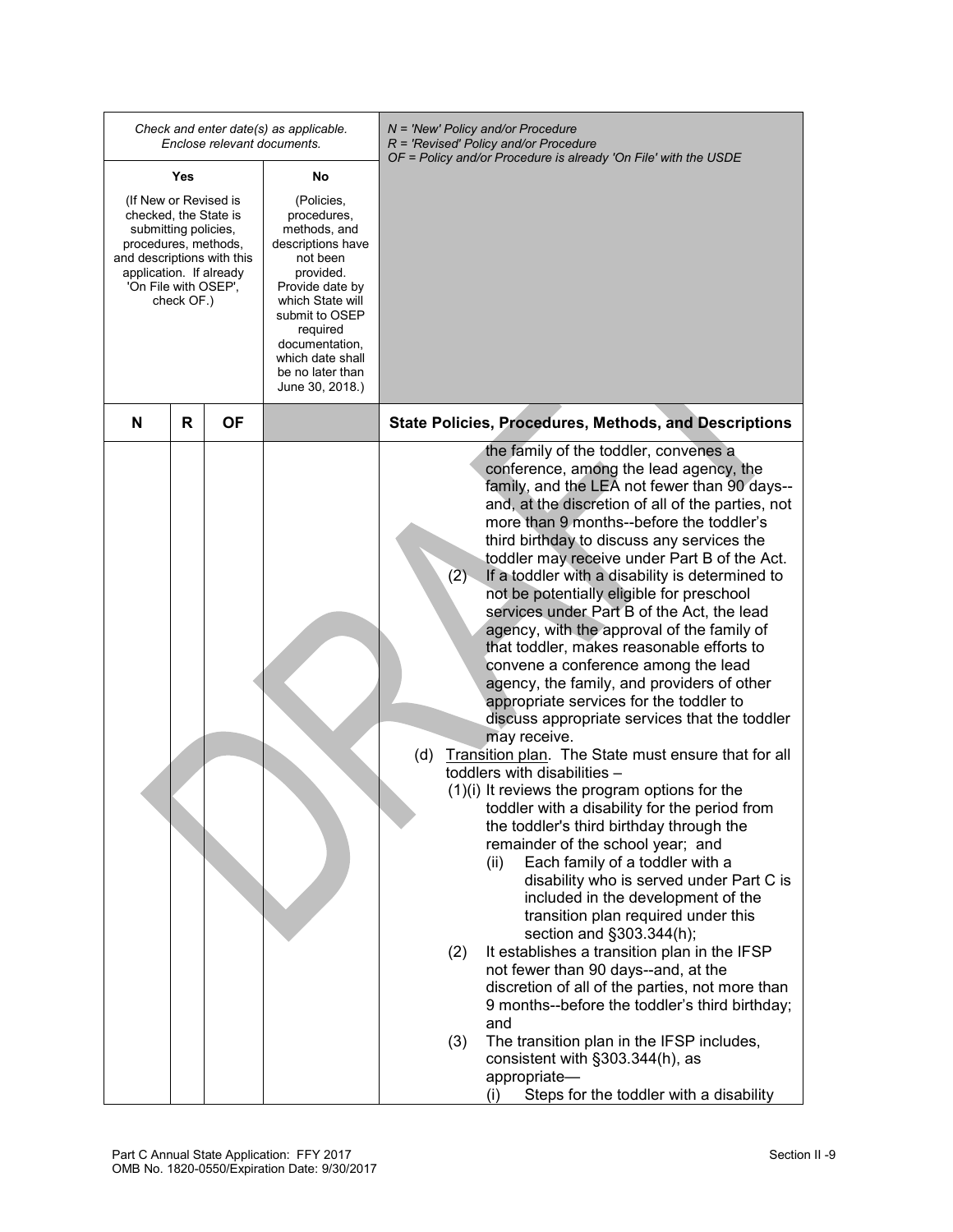|                                                                                                                                                                                               |     | Enclose relevant documents. | Check and enter date(s) as applicable.                                                                                                                                                                                                    | N = 'New' Policy and/or Procedure<br>$R$ = 'Revised' Policy and/or Procedure<br>OF = Policy and/or Procedure is already 'On File' with the USDE                                                                                                                                                                                                                                                                                                                                                                                                                                                                                                                                                                                                                                                                                                                                                                                                                                                                                                                                                                                                                                                                                                                                                                                                                                                                                                                                                                                                                                                                                                                                                                                                                               |
|-----------------------------------------------------------------------------------------------------------------------------------------------------------------------------------------------|-----|-----------------------------|-------------------------------------------------------------------------------------------------------------------------------------------------------------------------------------------------------------------------------------------|-------------------------------------------------------------------------------------------------------------------------------------------------------------------------------------------------------------------------------------------------------------------------------------------------------------------------------------------------------------------------------------------------------------------------------------------------------------------------------------------------------------------------------------------------------------------------------------------------------------------------------------------------------------------------------------------------------------------------------------------------------------------------------------------------------------------------------------------------------------------------------------------------------------------------------------------------------------------------------------------------------------------------------------------------------------------------------------------------------------------------------------------------------------------------------------------------------------------------------------------------------------------------------------------------------------------------------------------------------------------------------------------------------------------------------------------------------------------------------------------------------------------------------------------------------------------------------------------------------------------------------------------------------------------------------------------------------------------------------------------------------------------------------|
|                                                                                                                                                                                               | Yes |                             | No                                                                                                                                                                                                                                        |                                                                                                                                                                                                                                                                                                                                                                                                                                                                                                                                                                                                                                                                                                                                                                                                                                                                                                                                                                                                                                                                                                                                                                                                                                                                                                                                                                                                                                                                                                                                                                                                                                                                                                                                                                               |
| (If New or Revised is<br>checked, the State is<br>submitting policies,<br>procedures, methods,<br>and descriptions with this<br>application. If already<br>'On File with OSEP',<br>check OF.) |     |                             | (Policies,<br>procedures,<br>methods, and<br>descriptions have<br>not been<br>provided.<br>Provide date by<br>which State will<br>submit to OSEP<br>required<br>documentation,<br>which date shall<br>be no later than<br>June 30, 2018.) |                                                                                                                                                                                                                                                                                                                                                                                                                                                                                                                                                                                                                                                                                                                                                                                                                                                                                                                                                                                                                                                                                                                                                                                                                                                                                                                                                                                                                                                                                                                                                                                                                                                                                                                                                                               |
| N                                                                                                                                                                                             | R   | ΟF                          |                                                                                                                                                                                                                                           | <b>State Policies, Procedures, Methods, and Descriptions</b>                                                                                                                                                                                                                                                                                                                                                                                                                                                                                                                                                                                                                                                                                                                                                                                                                                                                                                                                                                                                                                                                                                                                                                                                                                                                                                                                                                                                                                                                                                                                                                                                                                                                                                                  |
|                                                                                                                                                                                               |     |                             |                                                                                                                                                                                                                                           | and his or her family to exit from the<br>Part C program; and<br>Any transition services that the IFSP<br>(ii)<br>Team identifies as needed by that<br>toddler and his or her family.<br>(e) Transition conference and plan meeting<br>requirements. Any conference conducted under<br>paragraph (c) of this section or meeting to develop<br>the transition plan under paragraph (d) of this<br>section (which conference and meeting may be<br>combined into one meeting) must meet the<br>requirements in §§303.342(d) and (e) and<br>$303.343(a)$ .<br>(f) Applicability of transition requirements.<br>(1) The transition requirements in paragraphs<br>$(b)(1)$ and $(2)$ , $(c)(1)$ , and $(d)$ of this section apply<br>to all toddlers with disabilities receiving services<br>under this part before those toddlers turn age<br>three, including any toddler with a disability under<br>the age of three who is served by a State that<br>offers services under §303.211.<br>(2) In a State that offers services under §303.211,<br>for toddlers with disabilities identified in paragraph<br>$(b)(1)$ of this section, the parent must be provided<br>at the transition conference conducted under<br>paragraph (c)(1) of this section: (i) An<br>explanation, consistent with §303.211(b)(1)(ii), of<br>the toddler's options to continue to receive early<br>intervention services under this part or preschool<br>services under section 619 of the Act; (ii) The<br>initial annual notice referenced in §303.211(b)(1).<br>(3) For children with disabilities age three and<br>older who receive services pursuant to §303.211,<br>the State must ensure that it satisfies the separate<br>transition requirements in §303.211(b)(6)(ii).<br>(34 CFR §303.209) |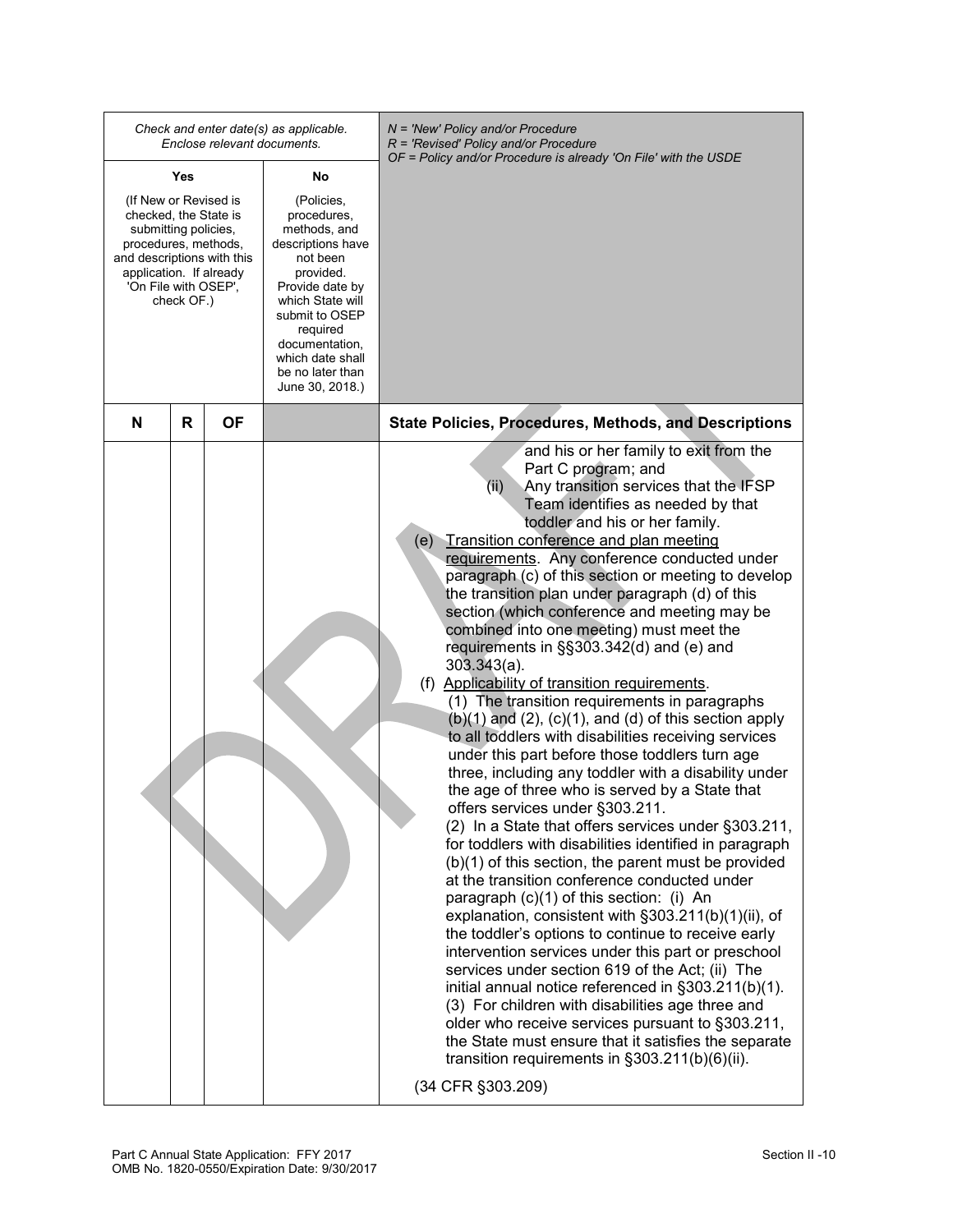|                                                                                                                                                                                 |            |           | Check and enter date(s) as applicable.<br>Enclose relevant documents.                                                                                                                                                                     | N = 'New' Policy and/or Procedure<br>$R$ = 'Revised' Policy and/or Procedure<br>OF = Policy and/or Procedure is already 'On File' with the USDE                                                                                                                                                                                                                                                                                                                                                                                                                                                                                                                                                                                                                                                                                                                                                                                                                                                                                                                                                               |
|---------------------------------------------------------------------------------------------------------------------------------------------------------------------------------|------------|-----------|-------------------------------------------------------------------------------------------------------------------------------------------------------------------------------------------------------------------------------------------|---------------------------------------------------------------------------------------------------------------------------------------------------------------------------------------------------------------------------------------------------------------------------------------------------------------------------------------------------------------------------------------------------------------------------------------------------------------------------------------------------------------------------------------------------------------------------------------------------------------------------------------------------------------------------------------------------------------------------------------------------------------------------------------------------------------------------------------------------------------------------------------------------------------------------------------------------------------------------------------------------------------------------------------------------------------------------------------------------------------|
|                                                                                                                                                                                 | Yes        |           | No                                                                                                                                                                                                                                        |                                                                                                                                                                                                                                                                                                                                                                                                                                                                                                                                                                                                                                                                                                                                                                                                                                                                                                                                                                                                                                                                                                               |
| (If New or Revised is<br>checked, the State is<br>submitting policies,<br>procedures, methods,<br>and descriptions with this<br>application. If already<br>'On File with OSEP', | check OF.) |           | (Policies,<br>procedures,<br>methods, and<br>descriptions have<br>not been<br>provided.<br>Provide date by<br>which State will<br>submit to OSEP<br>required<br>documentation,<br>which date shall<br>be no later than<br>June 30, 2018.) |                                                                                                                                                                                                                                                                                                                                                                                                                                                                                                                                                                                                                                                                                                                                                                                                                                                                                                                                                                                                                                                                                                               |
| N                                                                                                                                                                               | R          | <b>OF</b> |                                                                                                                                                                                                                                           | <b>State Policies, Procedures, Methods, and Descriptions</b>                                                                                                                                                                                                                                                                                                                                                                                                                                                                                                                                                                                                                                                                                                                                                                                                                                                                                                                                                                                                                                                  |
|                                                                                                                                                                                 |            | X         |                                                                                                                                                                                                                                           | 11. Each application must contain a description of State<br>efforts to promote collaboration among Head Start and<br>Early Head Start programs under the Head Start Act<br>(42 U.S.C. 9801, et seq., as amended), early<br>education and child care programs, and services<br>under Part C. (34 CFR §303.210)                                                                                                                                                                                                                                                                                                                                                                                                                                                                                                                                                                                                                                                                                                                                                                                                 |
|                                                                                                                                                                                 |            | X         |                                                                                                                                                                                                                                           | 12. Each application must include, as required by Section<br>427 of the General Education Provisions Act (GEPA),<br>a description of how the State has identified barriers<br>and developed strategies to address the barriers and<br>has provided a description of the steps the State is<br>taking to ensure equitable access to, and participation<br>in, Part C. (34 CFR §303.212(a))                                                                                                                                                                                                                                                                                                                                                                                                                                                                                                                                                                                                                                                                                                                     |
|                                                                                                                                                                                 |            |           | 'N/A'                                                                                                                                                                                                                                     | 13. (a) (1) A State may elect to include in its application<br>for a grant under Part C a State policy, developed and<br>implemented jointly by the lead agency and the SEA,<br>under which a parent of a child with a disability who is<br>eligible for preschool services under section 619 of the<br>Act and who previously received early intervention<br>services under Part C, may choose the continuation of<br>early intervention services under Part C for his or her<br>child after the child turns three until the child enters, or<br>is eligible under State law to enter, kindergarten or<br>elementary school.<br>(2) A State that adopts the policy described in<br>paragraph (a)(1) of this section may determine whether<br>it applies to children with disabilities--<br>(i) From age three until the beginning of the<br>school year following the child's third<br>birthday;<br>(ii) From age three until the beginning of the<br>school year following the child's fourth<br>birthday; or<br>(iii) From age three until the beginning of the<br>school year following the child's fifth |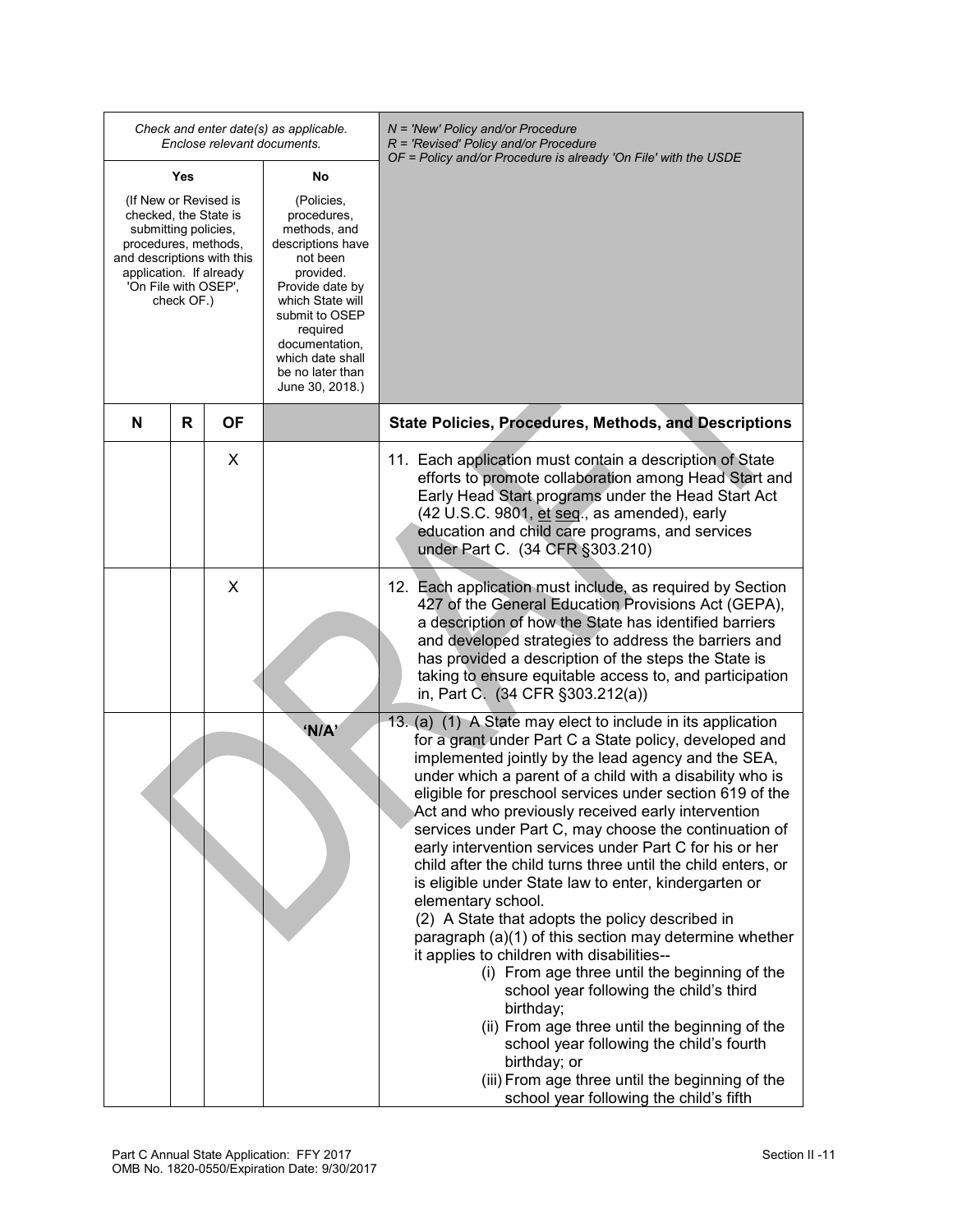|                                                                                                                                                                                               |         |  | Check and enter date(s) as applicable.<br>Enclose relevant documents.                                                                                                                                                                     | N = 'New' Policy and/or Procedure<br>$R$ = 'Revised' Policy and/or Procedure<br>OF = Policy and/or Procedure is already 'On File' with the USDE                                                                                                                                                                                                                                                                                                                                                                                                                                                                                                                                                                                                                                                                                                                                                                                                                                                                                                                                                                                                                                                                                                                                                                                                                                                                                                                                                                                                                                                                  |
|-----------------------------------------------------------------------------------------------------------------------------------------------------------------------------------------------|---------|--|-------------------------------------------------------------------------------------------------------------------------------------------------------------------------------------------------------------------------------------------|------------------------------------------------------------------------------------------------------------------------------------------------------------------------------------------------------------------------------------------------------------------------------------------------------------------------------------------------------------------------------------------------------------------------------------------------------------------------------------------------------------------------------------------------------------------------------------------------------------------------------------------------------------------------------------------------------------------------------------------------------------------------------------------------------------------------------------------------------------------------------------------------------------------------------------------------------------------------------------------------------------------------------------------------------------------------------------------------------------------------------------------------------------------------------------------------------------------------------------------------------------------------------------------------------------------------------------------------------------------------------------------------------------------------------------------------------------------------------------------------------------------------------------------------------------------------------------------------------------------|
| Yes                                                                                                                                                                                           |         |  | No                                                                                                                                                                                                                                        |                                                                                                                                                                                                                                                                                                                                                                                                                                                                                                                                                                                                                                                                                                                                                                                                                                                                                                                                                                                                                                                                                                                                                                                                                                                                                                                                                                                                                                                                                                                                                                                                                  |
| (If New or Revised is<br>checked, the State is<br>submitting policies,<br>procedures, methods,<br>and descriptions with this<br>application. If already<br>'On File with OSEP',<br>check OF.) |         |  | (Policies,<br>procedures,<br>methods, and<br>descriptions have<br>not been<br>provided.<br>Provide date by<br>which State will<br>submit to OSEP<br>required<br>documentation,<br>which date shall<br>be no later than<br>June 30, 2018.) |                                                                                                                                                                                                                                                                                                                                                                                                                                                                                                                                                                                                                                                                                                                                                                                                                                                                                                                                                                                                                                                                                                                                                                                                                                                                                                                                                                                                                                                                                                                                                                                                                  |
| N                                                                                                                                                                                             | ΟF<br>R |  |                                                                                                                                                                                                                                           | <b>State Policies, Procedures, Methods, and Descriptions</b>                                                                                                                                                                                                                                                                                                                                                                                                                                                                                                                                                                                                                                                                                                                                                                                                                                                                                                                                                                                                                                                                                                                                                                                                                                                                                                                                                                                                                                                                                                                                                     |
|                                                                                                                                                                                               |         |  |                                                                                                                                                                                                                                           | birthday.<br>(3) However, in no case may a State provide services<br>under this section beyond the age at which the child<br>actually enrolls in, or is eligible under State law to<br>enter, kindergarten or elementary school in the State.<br>(b) Requirements. If a State's application for a grant<br>under Part C includes the State policy described<br>in paragraph (a) of this section, the system must<br>ensure the following:<br>(1) Parents of children with disabilities who are<br>eligible for services under section 619 of the<br>Act and who previously received early<br>intervention services under Part C will be<br>provided annual notice (the initial annual<br>notice must be provided as set forth in<br>§303.209(f)(2)(ii)) that contains--<br>(i) A description of the rights of the parents<br>to elect to receive services pursuant to<br>§303.211 or under Part B of the Act; and<br>(ii) An explanation of the differences<br>between services provided pursuant to<br>§303.211 and services provided under<br>Part B of the Act, including--<br>(A) The types of services and the<br>locations at which the services are<br>provided;<br>The procedural safeguards that<br>(B)<br>apply; and<br>Possible costs (including the costs<br>(C)<br>or fees to be charged to families as<br>described in §§303.520 and<br>303.521), if any, to parents; and<br>(2) Consistent with §303.344(d), services<br>provided pursuant to §303.211 will include an<br>educational component that promotes school<br>readiness and incorporates preliteracy,<br>language, and numeracy skills. |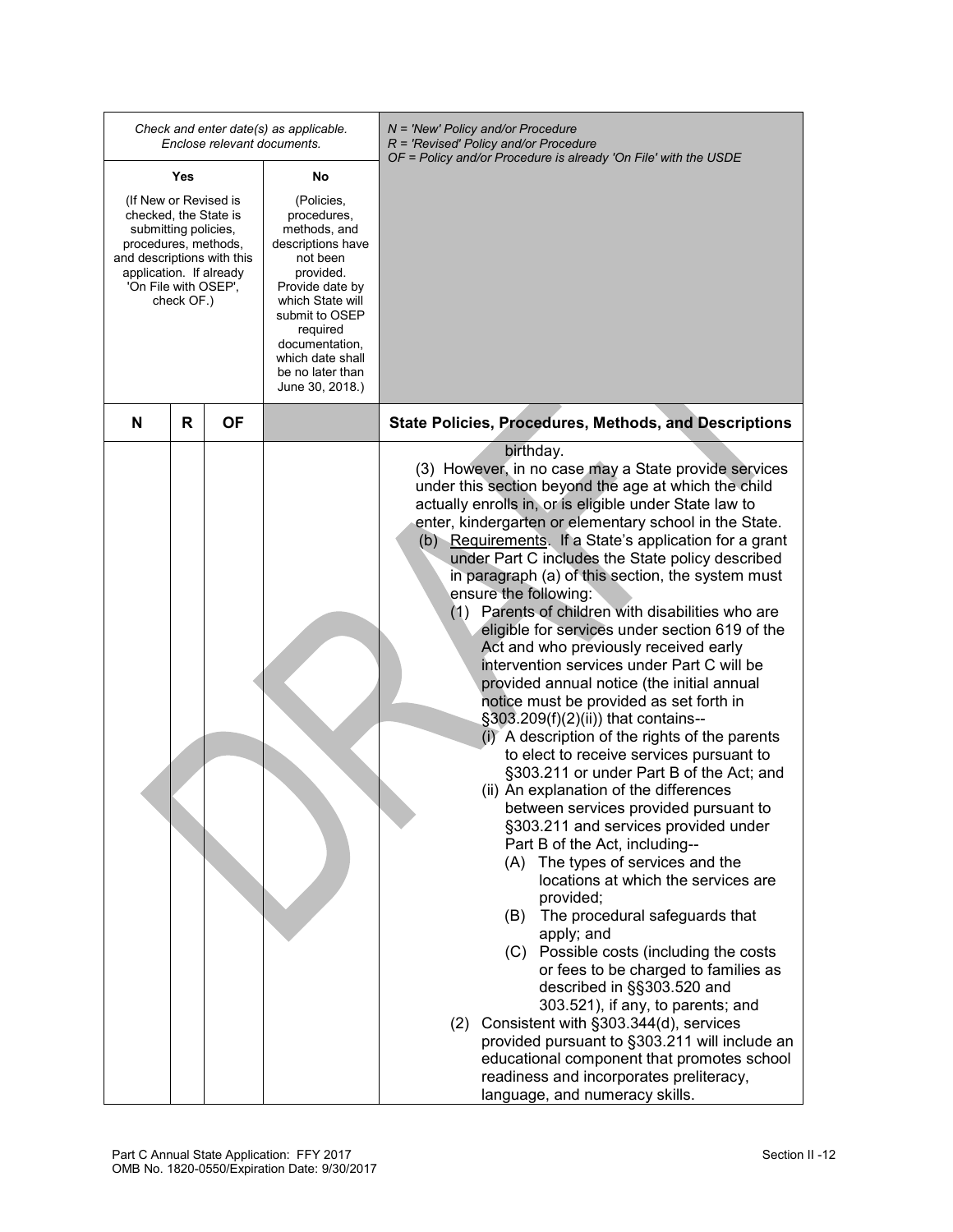|                                                                                                                                                                                 |            | Enclose relevant documents. | Check and enter date(s) as applicable.                                                                                                                                                                                                    | N = 'New' Policy and/or Procedure<br>$R$ = 'Revised' Policy and/or Procedure<br>OF = Policy and/or Procedure is already 'On File' with the USDE                                                                                                                                                                                                                                                                                                                                                                                                                                                                                                                                                                                                                                                                                                                                                                                                                                                                                                                                                                                                                                                                                                                                                                                                                                                                                                                                                                                                                                                                                                                                                                                                                   |
|---------------------------------------------------------------------------------------------------------------------------------------------------------------------------------|------------|-----------------------------|-------------------------------------------------------------------------------------------------------------------------------------------------------------------------------------------------------------------------------------------|-------------------------------------------------------------------------------------------------------------------------------------------------------------------------------------------------------------------------------------------------------------------------------------------------------------------------------------------------------------------------------------------------------------------------------------------------------------------------------------------------------------------------------------------------------------------------------------------------------------------------------------------------------------------------------------------------------------------------------------------------------------------------------------------------------------------------------------------------------------------------------------------------------------------------------------------------------------------------------------------------------------------------------------------------------------------------------------------------------------------------------------------------------------------------------------------------------------------------------------------------------------------------------------------------------------------------------------------------------------------------------------------------------------------------------------------------------------------------------------------------------------------------------------------------------------------------------------------------------------------------------------------------------------------------------------------------------------------------------------------------------------------|
| Yes                                                                                                                                                                             |            |                             | No                                                                                                                                                                                                                                        |                                                                                                                                                                                                                                                                                                                                                                                                                                                                                                                                                                                                                                                                                                                                                                                                                                                                                                                                                                                                                                                                                                                                                                                                                                                                                                                                                                                                                                                                                                                                                                                                                                                                                                                                                                   |
| (If New or Revised is<br>checked, the State is<br>submitting policies,<br>procedures, methods,<br>and descriptions with this<br>application. If already<br>'On File with OSEP', | check OF.) |                             | (Policies,<br>procedures,<br>methods, and<br>descriptions have<br>not been<br>provided.<br>Provide date by<br>which State will<br>submit to OSEP<br>required<br>documentation,<br>which date shall<br>be no later than<br>June 30, 2018.) |                                                                                                                                                                                                                                                                                                                                                                                                                                                                                                                                                                                                                                                                                                                                                                                                                                                                                                                                                                                                                                                                                                                                                                                                                                                                                                                                                                                                                                                                                                                                                                                                                                                                                                                                                                   |
| N                                                                                                                                                                               | R          | ΟF                          |                                                                                                                                                                                                                                           | <b>State Policies, Procedures, Methods, and Descriptions</b>                                                                                                                                                                                                                                                                                                                                                                                                                                                                                                                                                                                                                                                                                                                                                                                                                                                                                                                                                                                                                                                                                                                                                                                                                                                                                                                                                                                                                                                                                                                                                                                                                                                                                                      |
|                                                                                                                                                                                 |            |                             |                                                                                                                                                                                                                                           | (3) The State policy ensures that any child<br>served pursuant to this section has the right,<br>at any time, to receive FAPE (as that term is<br>defined at §303.15) under Part B of the Act<br>instead of early intervention services under<br>Part C of the Act under §303.211.<br>The lead agency must continue to provide all<br>(4)<br>early intervention services identified in the<br>toddler with a disability's IFSP under<br>§303.344 (and consented to by the parent<br>under §303.342(e)) beyond age three until<br>that toddler's initial eligibility determination<br>under Part B of the Act is made under 34<br>CFR §300.306. This provision does not<br>apply if the LEA has requested parental<br>consent for the initial evaluation under<br>§300.300(a) and the parent has not provided<br>that consent.<br>The lead agency must obtain informed<br>(5)<br>consent from the parent of any child with a<br>disability for the continuation of early<br>intervention services pursuant to this section<br>for that child. Consent must be obtained<br>before the child reaches three years of age,<br>where practicable.<br>(6)(i) For toddlers with disabilities under the age<br>of three in a State that offers services under this<br>section, the lead agency ensures that the<br>transition requirements in $\S 303.209(b)(1)$ and (2),<br>$(c)(1)$ and $(d)$ are met.<br>(ii) For toddlers with disabilities age three and<br>older in a State that offers services under this<br>section, the lead agency ensures a smooth<br>transition from services under this section to<br>preschool, kindergarten or elementary school by:<br>(A) Providing the SEA and LEA where the child<br>resides, consistent with any State policy adopted |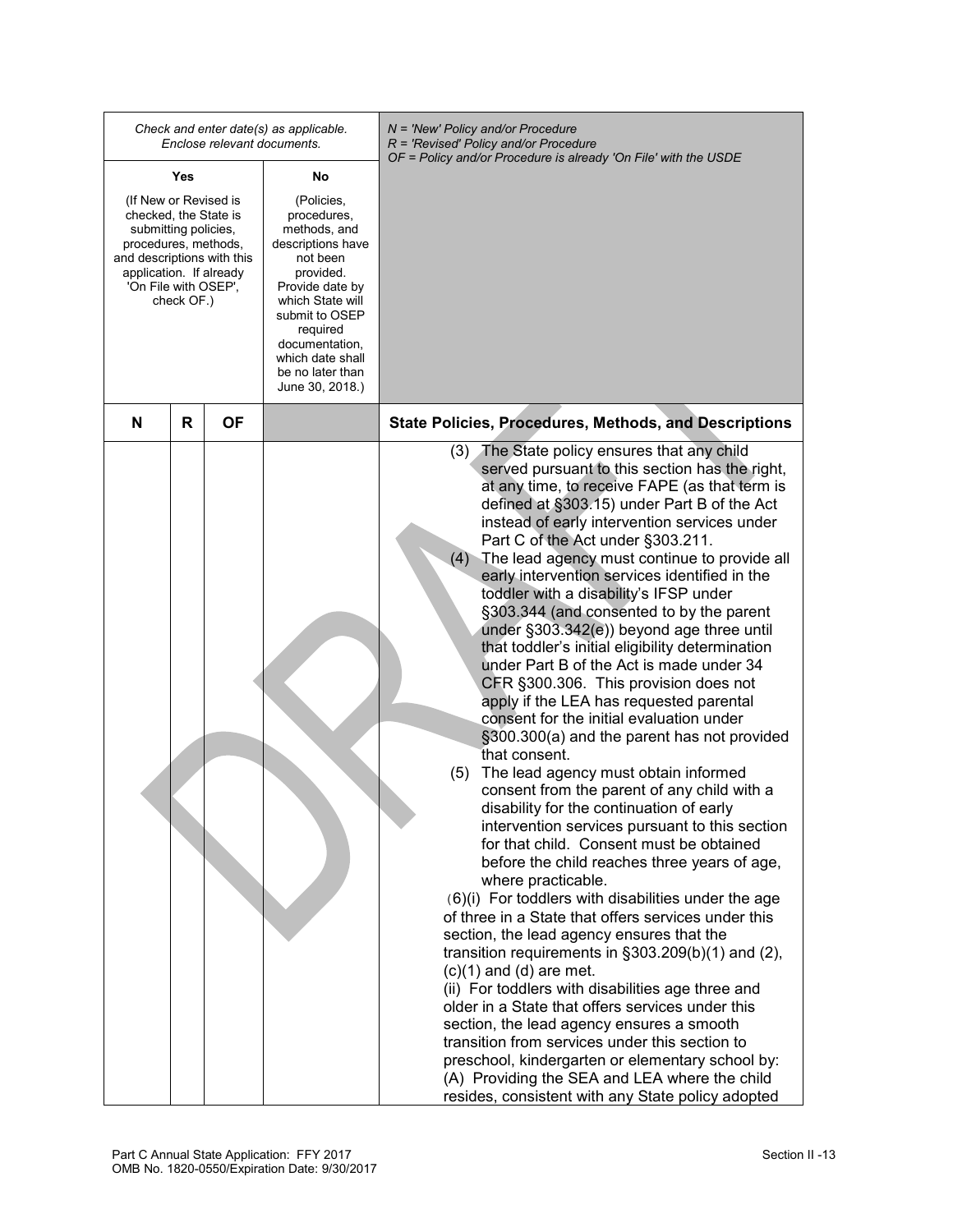|                                                                                                                                                                                               |   |    | Check and enter date(s) as applicable.<br>Enclose relevant documents.                                                                                                                                                                     | N = 'New' Policy and/or Procedure<br>$R$ = 'Revised' Policy and/or Procedure<br>OF = Policy and/or Procedure is already 'On File' with the USDE                                                                                                                                                                                                                                                                                                                                                                                                                                                                                                                                                                                                                                                                                                                                                                                                                                                                                                                                                                                                                                                                                                                                                                                                                                                                                                                                                                                                                                                                                                                                                                                                                                                                                                                                                   |
|-----------------------------------------------------------------------------------------------------------------------------------------------------------------------------------------------|---|----|-------------------------------------------------------------------------------------------------------------------------------------------------------------------------------------------------------------------------------------------|---------------------------------------------------------------------------------------------------------------------------------------------------------------------------------------------------------------------------------------------------------------------------------------------------------------------------------------------------------------------------------------------------------------------------------------------------------------------------------------------------------------------------------------------------------------------------------------------------------------------------------------------------------------------------------------------------------------------------------------------------------------------------------------------------------------------------------------------------------------------------------------------------------------------------------------------------------------------------------------------------------------------------------------------------------------------------------------------------------------------------------------------------------------------------------------------------------------------------------------------------------------------------------------------------------------------------------------------------------------------------------------------------------------------------------------------------------------------------------------------------------------------------------------------------------------------------------------------------------------------------------------------------------------------------------------------------------------------------------------------------------------------------------------------------------------------------------------------------------------------------------------------------|
| Yes                                                                                                                                                                                           |   |    | No                                                                                                                                                                                                                                        |                                                                                                                                                                                                                                                                                                                                                                                                                                                                                                                                                                                                                                                                                                                                                                                                                                                                                                                                                                                                                                                                                                                                                                                                                                                                                                                                                                                                                                                                                                                                                                                                                                                                                                                                                                                                                                                                                                   |
| (If New or Revised is<br>checked, the State is<br>submitting policies,<br>procedures, methods,<br>and descriptions with this<br>application. If already<br>'On File with OSEP',<br>check OF.) |   |    | (Policies,<br>procedures,<br>methods, and<br>descriptions have<br>not been<br>provided.<br>Provide date by<br>which State will<br>submit to OSEP<br>required<br>documentation,<br>which date shall<br>be no later than<br>June 30, 2018.) |                                                                                                                                                                                                                                                                                                                                                                                                                                                                                                                                                                                                                                                                                                                                                                                                                                                                                                                                                                                                                                                                                                                                                                                                                                                                                                                                                                                                                                                                                                                                                                                                                                                                                                                                                                                                                                                                                                   |
| N                                                                                                                                                                                             | R | ΟF |                                                                                                                                                                                                                                           | <b>State Policies, Procedures, Methods, and Descriptions</b>                                                                                                                                                                                                                                                                                                                                                                                                                                                                                                                                                                                                                                                                                                                                                                                                                                                                                                                                                                                                                                                                                                                                                                                                                                                                                                                                                                                                                                                                                                                                                                                                                                                                                                                                                                                                                                      |
|                                                                                                                                                                                               |   |    |                                                                                                                                                                                                                                           | under §303.401(e), the information listed in<br>§303.401(d)(1) not fewer than 90 days before the<br>child will no longer be eligible under subsection<br>(a)(2) of this section to receive early intervention<br>services under this section; (B) With the approval<br>of the parents of the child, convening a transition<br>conference, among the lead agency, the parents,<br>and the LEA, not fewer than 90 days--and, at the<br>discretion of all parties, not more than 9 months--<br>before the child will no longer be eligible under<br>subsection (a)(2) of this section to receive, or will<br>no longer receive, early intervention services<br>under this section, to discuss any services that the<br>child may receive under Part B of the Act; and<br>(C) Establishing a transition plan in the IFSP not<br>fewer than 90 days--and, at the discretion of all<br>parties, not more than 9 months--before the child<br>will no longer be eligible under subsection (a)(2) of<br>this section to receive, or no longer receives, early<br>intervention services under this section.<br>(7) In States that adopt the option to make<br>services under Part C available to children<br>ages three and older pursuant to §303.211,<br>there will be a referral to the Part C system,<br>dependent upon parental consent, of a child<br>under the age of three who directly<br>experiences a substantiated case of trauma<br>due to exposure to family violence, as<br>defined in section 320 of the Family Violence<br>Prevention and Services Act, 42 U.S.C.<br>10401, et seq.<br>(c) Reporting requirement. If a State includes in its<br>application a State policy described in<br>§303.211(a), the State must submit to the<br>Secretary, in the State's report under §303.124,<br>the number and percentage of children with<br>disabilities who are eligible for services under |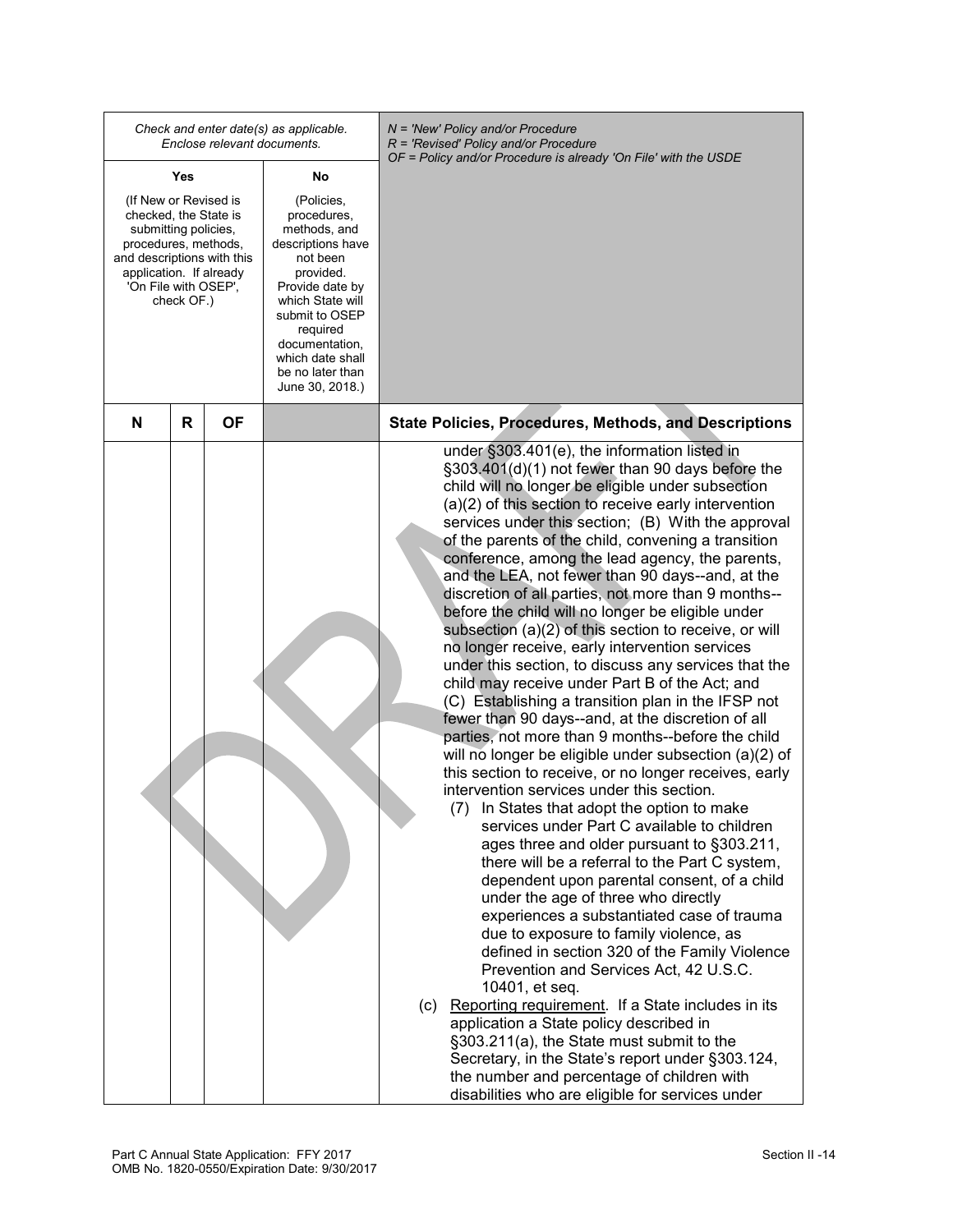|                                                                                                                                                                                               | Enclose relevant documents. | Check and enter date(s) as applicable.                                                                                                                                                                                                    | N = 'New' Policy and/or Procedure<br>$R$ = 'Revised' Policy and/or Procedure<br>OF = Policy and/or Procedure is already 'On File' with the USDE                                                                                                                                                                                                                                                                                                                                                                                                                                                                                                                                                                                                                                                                                                                                                                                                                                                                                                                                                                                                                                                                                                                                                                                                                                                                                                                                                                                                                                                                           |
|-----------------------------------------------------------------------------------------------------------------------------------------------------------------------------------------------|-----------------------------|-------------------------------------------------------------------------------------------------------------------------------------------------------------------------------------------------------------------------------------------|---------------------------------------------------------------------------------------------------------------------------------------------------------------------------------------------------------------------------------------------------------------------------------------------------------------------------------------------------------------------------------------------------------------------------------------------------------------------------------------------------------------------------------------------------------------------------------------------------------------------------------------------------------------------------------------------------------------------------------------------------------------------------------------------------------------------------------------------------------------------------------------------------------------------------------------------------------------------------------------------------------------------------------------------------------------------------------------------------------------------------------------------------------------------------------------------------------------------------------------------------------------------------------------------------------------------------------------------------------------------------------------------------------------------------------------------------------------------------------------------------------------------------------------------------------------------------------------------------------------------------|
| Yes                                                                                                                                                                                           |                             | No                                                                                                                                                                                                                                        |                                                                                                                                                                                                                                                                                                                                                                                                                                                                                                                                                                                                                                                                                                                                                                                                                                                                                                                                                                                                                                                                                                                                                                                                                                                                                                                                                                                                                                                                                                                                                                                                                           |
| (If New or Revised is<br>checked, the State is<br>submitting policies,<br>procedures, methods,<br>and descriptions with this<br>application. If already<br>'On File with OSEP',<br>check OF.) |                             | (Policies,<br>procedures,<br>methods, and<br>descriptions have<br>not been<br>provided.<br>Provide date by<br>which State will<br>submit to OSEP<br>required<br>documentation,<br>which date shall<br>be no later than<br>June 30, 2018.) |                                                                                                                                                                                                                                                                                                                                                                                                                                                                                                                                                                                                                                                                                                                                                                                                                                                                                                                                                                                                                                                                                                                                                                                                                                                                                                                                                                                                                                                                                                                                                                                                                           |
| N<br>R                                                                                                                                                                                        | ΟF                          |                                                                                                                                                                                                                                           | <b>State Policies, Procedures, Methods, and Descriptions</b>                                                                                                                                                                                                                                                                                                                                                                                                                                                                                                                                                                                                                                                                                                                                                                                                                                                                                                                                                                                                                                                                                                                                                                                                                                                                                                                                                                                                                                                                                                                                                              |
|                                                                                                                                                                                               |                             |                                                                                                                                                                                                                                           | section 619 of the Act but whose parents choose<br>for their children to continue to receive early<br>intervention services under §303.211.<br>(d) Available funds. The State policy described in<br>§303.211(a) must describe the funds--including<br>an identification as Federal, State, or local funds--<br>that will be used to ensure that the option<br>described in §303.211(a) is available to eligible<br>children and families who provide the consent<br>described in §303.211(b)(5), including fees, if<br>any, to be charged to families as described in<br>§§303.520 and 303.521.<br>(e) Rules of construction. (1) If a statewide system<br>includes a State policy described in §303.211(a),<br>a State that provides services in accordance with<br>this section to a child with a disability who is<br>eligible for services under section 619 of the Act<br>will not be required to provide the child FAPE<br>under Part B of the Act for the period of time in<br>which the child is receiving services under<br>§303.211.<br>(2) Nothing in this section may be construed to<br>require a provider of services under Part C to<br>provide a child served under Part C with<br>FAPE.<br>(34 CFR §303.211)<br>The policies and procedures listed in 13 are<br>optional. Enter 'NA' in the cells to the left if the<br>State has elected not to develop and implement a<br>policy under 34 CFR §303.211 to make Part C<br>services to children beyond age three; otherwise<br>check the appropriate response under the 'Yes'<br>column and, if checking 'N' or 'R', attach policies<br>and procedures. |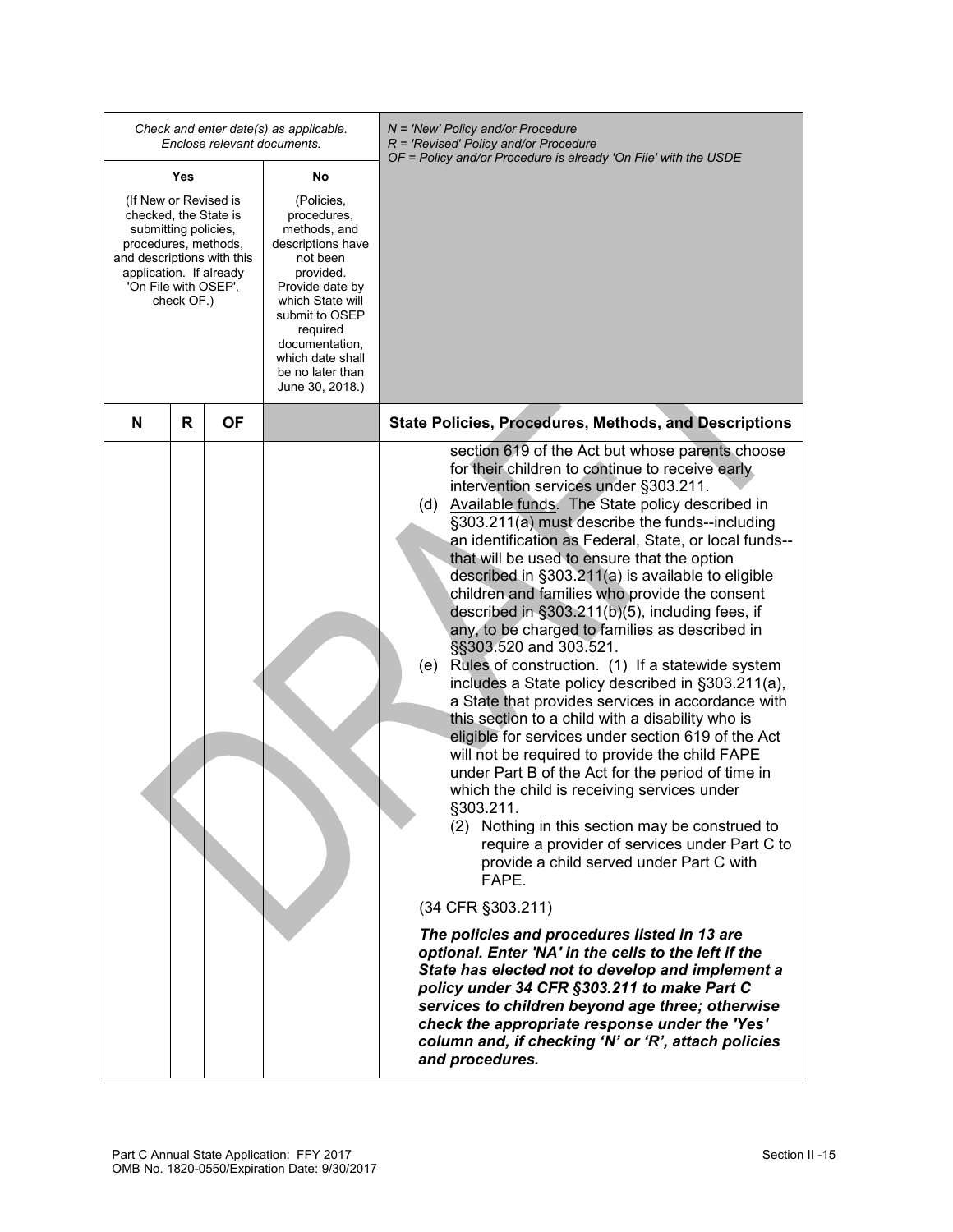# **B. Assurances and Optional Assurance**

The State makes the following assurances and provisions as required by Part C of the Individuals with Disabilities Education Act. (20 U.S.C. 1431 et. seq.; 34 CFR §§303.101-126; 303.220; 303.227)

| Check and enter date(s) as<br>applicable     |                                                                                                                                                     | <b>Subpart B - Assurances</b><br>(20 U.S.C. 1434; 1435; and 1437(b); 34 CFR §§303.101-126; 303.220; 303.227)                                                                                                                                                                                                                                                                                                                                                                                                                                                                                  |
|----------------------------------------------|-----------------------------------------------------------------------------------------------------------------------------------------------------|-----------------------------------------------------------------------------------------------------------------------------------------------------------------------------------------------------------------------------------------------------------------------------------------------------------------------------------------------------------------------------------------------------------------------------------------------------------------------------------------------------------------------------------------------------------------------------------------------|
| Yes<br>(Assurance is<br>hereby<br>provided.) | No<br>(Assurance<br>cannot be<br>ensured.<br>Provide date<br>on which<br>State will<br>complete<br>changes in<br>order to<br>provide<br>assurance.) |                                                                                                                                                                                                                                                                                                                                                                                                                                                                                                                                                                                               |
| X                                            |                                                                                                                                                     | The State has adopted a policy that appropriate early intervention<br>1.<br>services, as defined in 34 CFR §303.13, are available to all infants and<br>toddlers with disabilities in the State and their families, including--<br>Indian infants and toddlers with disabilities and their families<br>(a)<br>residing on a reservation geographically located in the State;<br>Infants and toddlers with disabilities who are homeless children<br>(b)<br>and their families; and<br>Infants and toddlers with disabilities who are wards of the State.<br>(c)<br>$(34$ CFR $\S 303.101(a))$ |
| X                                            |                                                                                                                                                     | 2.<br>The State has in effect a statewide system of early intervention services<br>that meets the requirements of section 635 of the Act, including policies<br>and procedures that address, at a minimum, the components required in<br>34 CFR §§303.111 through 303.126. (34 CFR §303.101(a))                                                                                                                                                                                                                                                                                               |
| X                                            |                                                                                                                                                     | 3.<br>The State ensures that any State rules, regulations, policies and<br>procedures relating to 34 CFR Part 303 conform to the purposes and<br>requirements of 34 CFR Part 303. (34 CFR §303.102)                                                                                                                                                                                                                                                                                                                                                                                           |
| X                                            |                                                                                                                                                     | 4.<br>Each statewide system (system) must include, at a minimum, the<br>components described in §§303.111 through 303.126. (34 CFR<br>$$303.110$ )                                                                                                                                                                                                                                                                                                                                                                                                                                            |
| X                                            |                                                                                                                                                     | 5.<br>The State has a policy in effect that ensures that appropriate early<br>intervention services are based on scientifically based research, to the<br>extent practicable, and are available to all infants and toddlers with<br>disabilities and their families, including-<br>Indian infants and toddlers with disabilities and their families<br>(a)<br>residing on a reservation geographically located in the State; and<br>Infants and toddlers with disabilities who are homeless children<br>(b)<br>and their families. (34 CFR §303.112)                                          |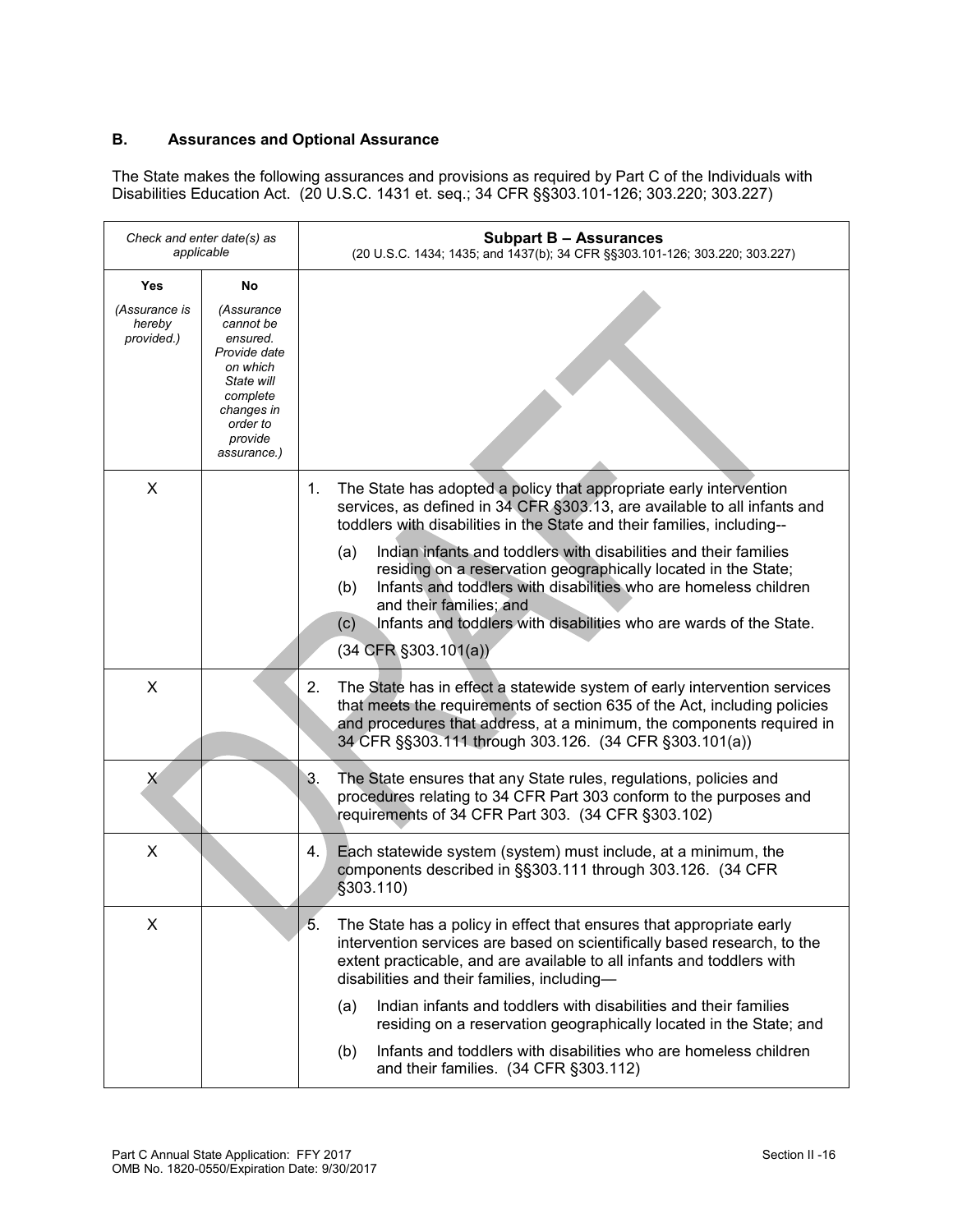| Check and enter date(s) as<br>applicable |                                                                                                                                               | <b>Subpart B - Assurances</b><br>(20 U.S.C. 1434; 1435; and 1437(b); 34 CFR §§303.101-126; 303.220; 303.227)                                                                                                                                                                                                                                                                                                                                                                                                  |
|------------------------------------------|-----------------------------------------------------------------------------------------------------------------------------------------------|---------------------------------------------------------------------------------------------------------------------------------------------------------------------------------------------------------------------------------------------------------------------------------------------------------------------------------------------------------------------------------------------------------------------------------------------------------------------------------------------------------------|
| Yes                                      | No.                                                                                                                                           |                                                                                                                                                                                                                                                                                                                                                                                                                                                                                                               |
| (Assurance is<br>hereby<br>provided.)    | (Assurance<br>cannot be<br>ensured.<br>Provide date<br>on which<br>State will<br>complete<br>changes in<br>order to<br>provide<br>assurance.) |                                                                                                                                                                                                                                                                                                                                                                                                                                                                                                               |
| X                                        |                                                                                                                                               | (a) The Statewide system ensures the performance of--<br>6.                                                                                                                                                                                                                                                                                                                                                                                                                                                   |
|                                          |                                                                                                                                               | A timely, comprehensive, multidisciplinary evaluation of the<br>(1)<br>functioning of each infant or toddler with a disability in the<br>State; and<br>A family-directed identification of the needs of the family of<br>(2)<br>the infant or toddler to assist appropriately in the<br>development of the infant or toddler.<br>The evaluation and family-directed identification required in<br>(b)<br>paragraph (a) of this section must meet the requirements of 34<br>CFR §303.321.<br>(34 CFR §303.113) |
| X                                        |                                                                                                                                               | The Statewide system ensures that, for each infant or toddler with a<br>7.                                                                                                                                                                                                                                                                                                                                                                                                                                    |
|                                          |                                                                                                                                               | disability and his or her family in the State, an IFSP, as defined in 34<br>CFR §303.20, is developed and implemented that meets the<br>requirements of 34 CFR §§303.340 through 303.345 and that includes<br>service coordination services, as defined in 34 CFR §303.34. (34 CFR<br>§303.114)                                                                                                                                                                                                               |
| X                                        |                                                                                                                                               | The Statewide system includes a comprehensive child find system that<br>8.<br>meets the requirements in 34 CFR §§303.302 and 303.303. (34 CFR<br>§303.115)                                                                                                                                                                                                                                                                                                                                                    |
| χ                                        |                                                                                                                                               | 9.<br>The Statewide system includes a public awareness program that--                                                                                                                                                                                                                                                                                                                                                                                                                                         |
|                                          |                                                                                                                                               | Focuses on the early identification of infants and toddlers with<br>(a)<br>disabilities; and<br>Provides information to parents of infants and toddlers through<br>(b)<br>primary referral sources in accordance with 34 CFR §303.301.<br>(34 CFR §303.116)                                                                                                                                                                                                                                                   |
| X                                        |                                                                                                                                               | 10. The Statewide system includes a central directory that is accessible to<br>the general public (i.e., through the lead agency's Web site and other<br>appropriate means) and includes accurate, up-to-date information about:                                                                                                                                                                                                                                                                              |
|                                          |                                                                                                                                               | Public and private early intervention services, resources, and<br>(a)<br>experts available in the State;<br>Professional and other groups (including parent support and<br>(b)<br>training and information centers, such as those funded under the<br>Act) that provide assistance to infants and toddlers with disabilities                                                                                                                                                                                  |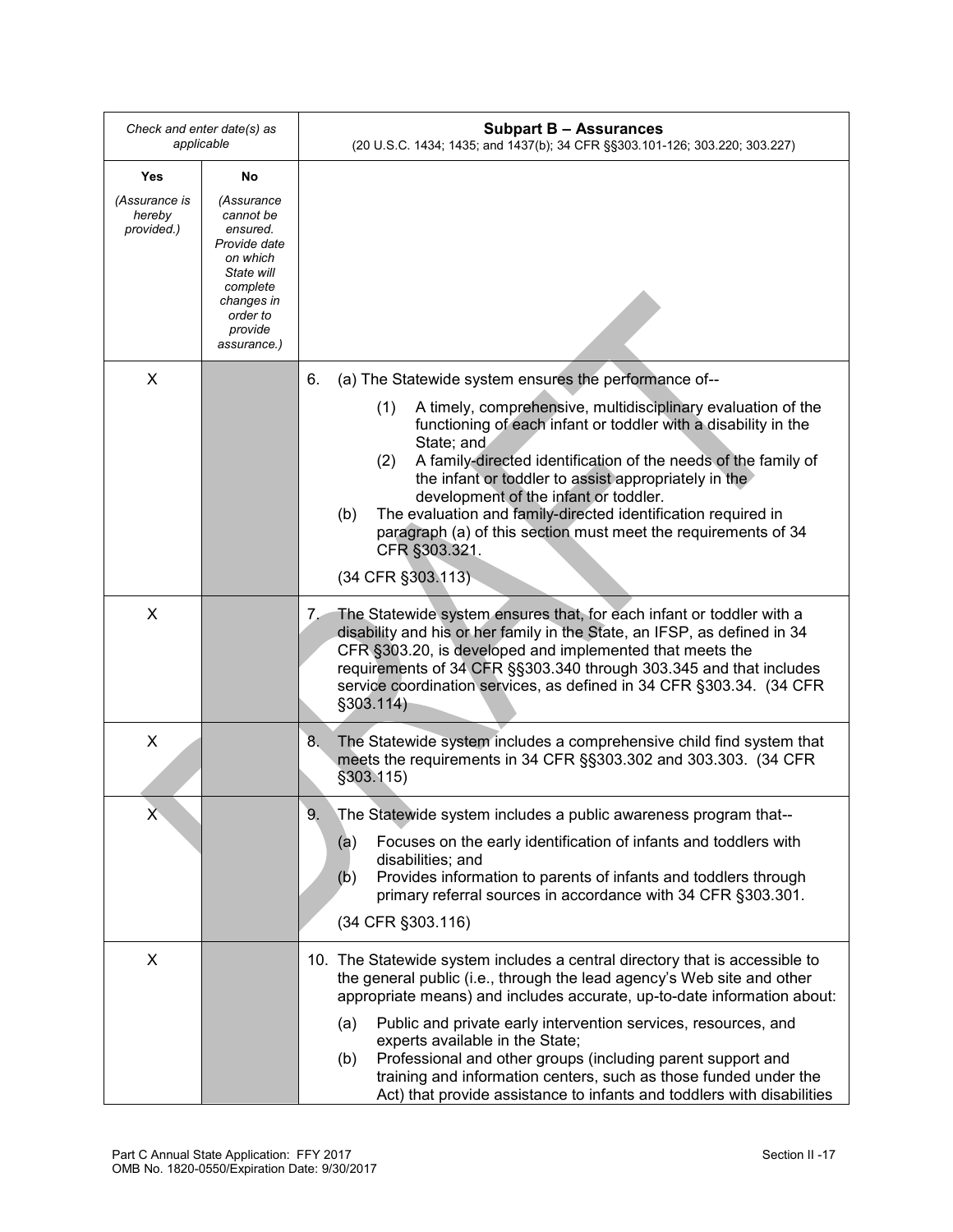| Check and enter date(s) as<br>applicable |                                                                                                                                               | <b>Subpart B - Assurances</b><br>(20 U.S.C. 1434; 1435; and 1437(b); 34 CFR §§303.101-126; 303.220; 303.227)                                                                                                                                                                                                                                                                                                                                                                                                                                                                                                                                                                                                                                                                                                |
|------------------------------------------|-----------------------------------------------------------------------------------------------------------------------------------------------|-------------------------------------------------------------------------------------------------------------------------------------------------------------------------------------------------------------------------------------------------------------------------------------------------------------------------------------------------------------------------------------------------------------------------------------------------------------------------------------------------------------------------------------------------------------------------------------------------------------------------------------------------------------------------------------------------------------------------------------------------------------------------------------------------------------|
| Yes                                      | No                                                                                                                                            |                                                                                                                                                                                                                                                                                                                                                                                                                                                                                                                                                                                                                                                                                                                                                                                                             |
| (Assurance is<br>hereby<br>provided.)    | (Assurance<br>cannot be<br>ensured.<br>Provide date<br>on which<br>State will<br>complete<br>changes in<br>order to<br>provide<br>assurance.) |                                                                                                                                                                                                                                                                                                                                                                                                                                                                                                                                                                                                                                                                                                                                                                                                             |
|                                          |                                                                                                                                               | eligible under Part C of the Act and their families; and<br>Research and demonstration projects being conducted in the State<br>(c)<br>relating to infants and toddlers with disabilities.                                                                                                                                                                                                                                                                                                                                                                                                                                                                                                                                                                                                                  |
|                                          |                                                                                                                                               | (34 CFR §303.117)                                                                                                                                                                                                                                                                                                                                                                                                                                                                                                                                                                                                                                                                                                                                                                                           |
| X                                        |                                                                                                                                               | 11. The Statewide system includes a comprehensive system of personnel<br>development, including the training of paraprofessionals and the training<br>of primary referral sources with respect to the basic components of early<br>intervention services available in the State. The State's comprehensive<br>system of personnel development--<br>Includes--<br>(a)<br>Training personnel to implement innovative strategies and<br>(1)<br>activities for the recruitment and retention of EIS providers;<br>Promoting the preparation of EIS providers who are fully and<br>(2)<br>appropriately qualified to provide early intervention services<br>under Part C; and<br>(3)<br>Training personnel to coordinate transition services for<br>infants and toddlers with disabilities who are transitioning |
|                                          |                                                                                                                                               | from an early intervention services program under Part C of<br>the Act to a preschool program under section 619 of the Act,<br>Head Start, Early Head Start, an elementary school program<br>under Part B of the Act, or another appropriate program.<br>(b)<br>May include--<br>Training personnel to work in rural and inner-city areas;<br>(1)<br>(2)<br>Training personnel in the emotional and social development<br>of young children;<br>Training personnel to support families in participating fully in<br>(3)<br>the development and implementation of the child's IFSP;<br>and                                                                                                                                                                                                                   |
|                                          |                                                                                                                                               | Training personnel who provide services under this part<br>(4)<br>using standards that are consistent with early learning<br>personnel development standards funded under the State<br>Advisory Council on Early Childhood Education and Care<br>established under the Head Start Act, if applicable. (34 CFR<br>§303.118)                                                                                                                                                                                                                                                                                                                                                                                                                                                                                  |
| X                                        |                                                                                                                                               | 12. The Statewide system includes policies and procedures relating to the<br>establishment and maintenance of qualification standards to ensure that<br>personnel necessary to carry out the purposes of Part C are<br>appropriately and adequately prepared and trained. These policies and<br>procedures provide for the establishment and maintenance of                                                                                                                                                                                                                                                                                                                                                                                                                                                 |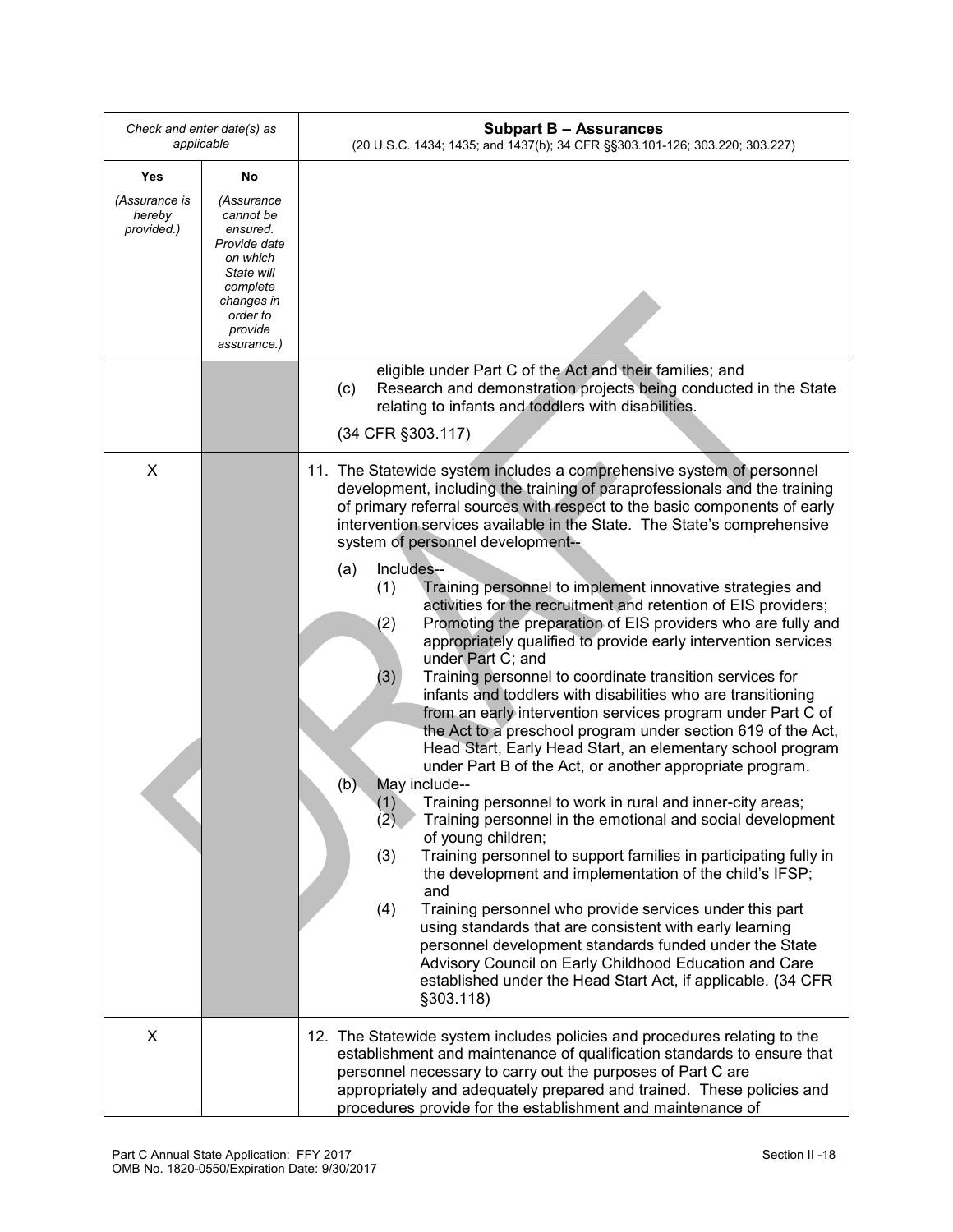| Check and enter date(s) as<br>applicable                                                                                                                                               | <b>Subpart B - Assurances</b><br>(20 U.S.C. 1434; 1435; and 1437(b); 34 CFR §§303.101-126; 303.220; 303.227)                                                                                                                                                                                                                                                                                                                                                                                                                                                                                                                                                                                                                                                                                                                                                                                                                                                                                                                                                                                                                                                                                                                                                                                                                                                                                                                                                                                                                                                                                                             |
|----------------------------------------------------------------------------------------------------------------------------------------------------------------------------------------|--------------------------------------------------------------------------------------------------------------------------------------------------------------------------------------------------------------------------------------------------------------------------------------------------------------------------------------------------------------------------------------------------------------------------------------------------------------------------------------------------------------------------------------------------------------------------------------------------------------------------------------------------------------------------------------------------------------------------------------------------------------------------------------------------------------------------------------------------------------------------------------------------------------------------------------------------------------------------------------------------------------------------------------------------------------------------------------------------------------------------------------------------------------------------------------------------------------------------------------------------------------------------------------------------------------------------------------------------------------------------------------------------------------------------------------------------------------------------------------------------------------------------------------------------------------------------------------------------------------------------|
| Yes<br>No                                                                                                                                                                              |                                                                                                                                                                                                                                                                                                                                                                                                                                                                                                                                                                                                                                                                                                                                                                                                                                                                                                                                                                                                                                                                                                                                                                                                                                                                                                                                                                                                                                                                                                                                                                                                                          |
| (Assurance is<br>(Assurance<br>hereby<br>cannot be<br>provided.)<br>ensured.<br>Provide date<br>on which<br>State will<br>complete<br>changes in<br>order to<br>provide<br>assurance.) |                                                                                                                                                                                                                                                                                                                                                                                                                                                                                                                                                                                                                                                                                                                                                                                                                                                                                                                                                                                                                                                                                                                                                                                                                                                                                                                                                                                                                                                                                                                                                                                                                          |
|                                                                                                                                                                                        | qualification standards that are consistent with any State-approved or<br>State-recognized certification, licensing, registration, or other<br>comparable requirements that apply to the profession, discipline, or area<br>in which personnel are providing early intervention services. Nothing in<br>Part C of the Act may be construed to prohibit the use of<br>paraprofessionals and assistants who are appropriately trained and<br>supervised in accordance with State law, regulation, or written policy, to<br>assist in the provision of early intervention services under Part C of the<br>Act to infants and toddlers with disabilities. $(34$ CFR §303.119(a) – (c))                                                                                                                                                                                                                                                                                                                                                                                                                                                                                                                                                                                                                                                                                                                                                                                                                                                                                                                                       |
| X                                                                                                                                                                                      | 13. The Statewide system includes a single line of responsibility in a lead<br>agency designated or established by the Governor that is responsible for<br>the following--                                                                                                                                                                                                                                                                                                                                                                                                                                                                                                                                                                                                                                                                                                                                                                                                                                                                                                                                                                                                                                                                                                                                                                                                                                                                                                                                                                                                                                               |
|                                                                                                                                                                                        | (a)(1) The general administration and supervision of programs and<br>activities administered by agencies, institutions, organizations, and<br>EIS providers receiving assistance under Part C of the Act; and<br>The monitoring of programs and activities used by the State<br>(2)<br>to carry out Part C of the Act (whether or not the programs or<br>activities are administered by agencies, institutions,<br>organizations, and EIS providers that are receiving<br>assistance under Part C of the Act), to ensure that the State<br>complies with Part C of the Act, including--<br>Monitoring agencies, institutions, organizations, and<br>(i)<br>EIS providers used by the State to carry out Part C of<br>the Act;<br>Enforcing any obligations imposed on those agencies,<br>(ii)<br>institutions, organizations, and EIS providers under<br>Part C of the Act and 34 CFR Part 303;<br>Providing technical assistance, if necessary, to those<br>(iii)<br>agencies, institutions, organizations and EIS providers;<br>Correcting any noncompliance identified through<br>(iv)<br>monitoring as soon as possible and in no case later<br>than one year after the lead agency's identification of<br>the noncompliance; and<br>Conducting the activities in paragraphs (a)(2)(i)<br>(v)<br>through (a)(2)(iv) of this section, consistent with 34<br>CFR §§303.700 through 303.707, and any other<br>activities required by the State under those sections.<br>The identification and coordination of all available resources for<br>(b)<br>early intervention services within the State, including those from |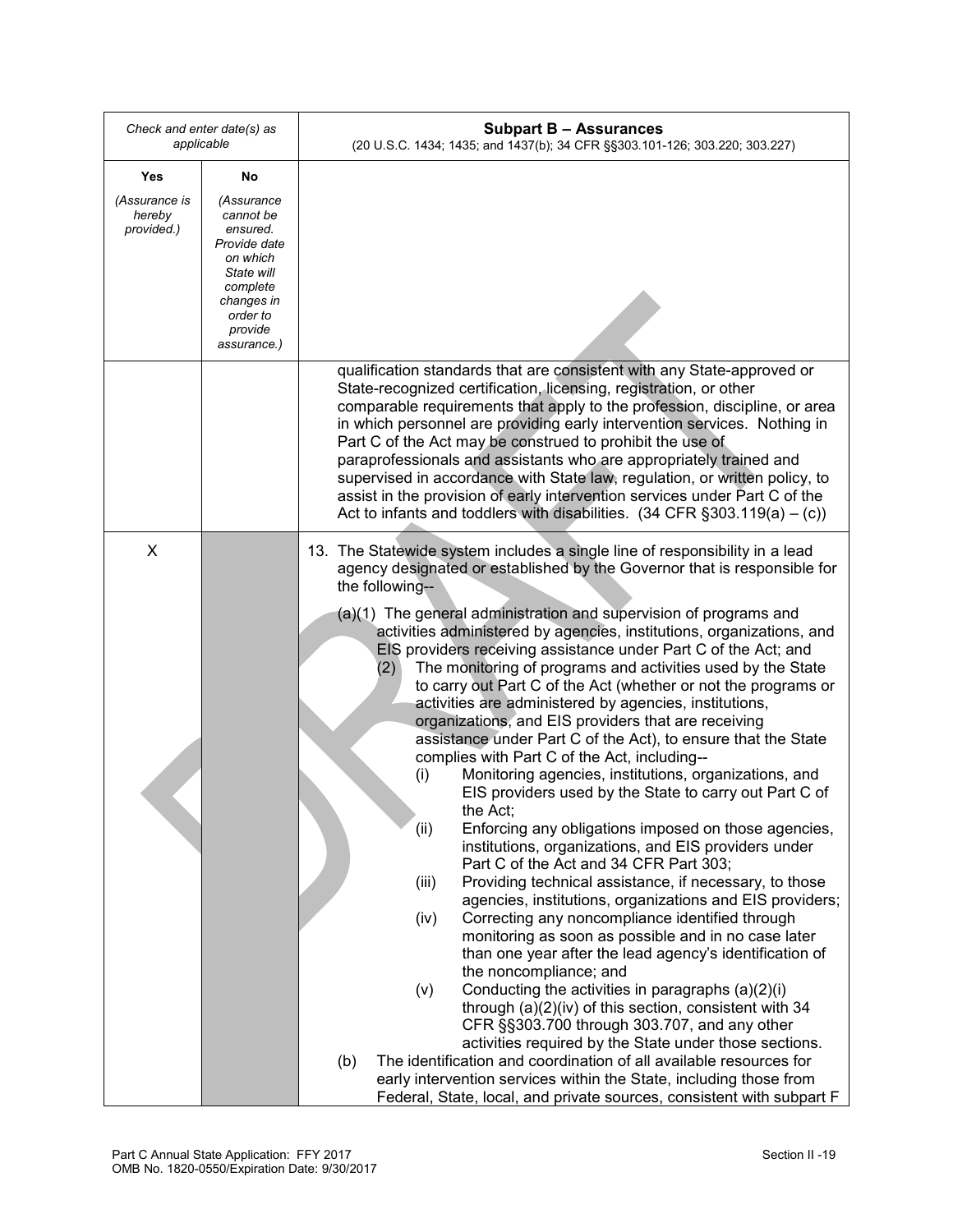| Check and enter date(s) as<br>applicable |                                                                                                                                               | <b>Subpart B - Assurances</b><br>(20 U.S.C. 1434; 1435; and 1437(b); 34 CFR §§303.101-126; 303.220; 303.227)                                                                                                                                                                                                                                                                                                                                                                                                                                                                                                                                                                                                                                                                                                                                                                                                                                                                                                                                                                                                                    |
|------------------------------------------|-----------------------------------------------------------------------------------------------------------------------------------------------|---------------------------------------------------------------------------------------------------------------------------------------------------------------------------------------------------------------------------------------------------------------------------------------------------------------------------------------------------------------------------------------------------------------------------------------------------------------------------------------------------------------------------------------------------------------------------------------------------------------------------------------------------------------------------------------------------------------------------------------------------------------------------------------------------------------------------------------------------------------------------------------------------------------------------------------------------------------------------------------------------------------------------------------------------------------------------------------------------------------------------------|
| Yes                                      | No                                                                                                                                            |                                                                                                                                                                                                                                                                                                                                                                                                                                                                                                                                                                                                                                                                                                                                                                                                                                                                                                                                                                                                                                                                                                                                 |
| (Assurance is<br>hereby<br>provided.)    | (Assurance<br>cannot be<br>ensured.<br>Provide date<br>on which<br>State will<br>complete<br>changes in<br>order to<br>provide<br>assurance.) |                                                                                                                                                                                                                                                                                                                                                                                                                                                                                                                                                                                                                                                                                                                                                                                                                                                                                                                                                                                                                                                                                                                                 |
|                                          |                                                                                                                                               | of 34 CFR Part 303.<br>The assignment of financial responsibility in accordance with<br>(c)<br>subpart F of 34 CFR Part 303.<br>The development of procedures in accordance with subpart F of 34<br>(d)<br>CFR Part 303 to ensure that early intervention services are<br>provided to infants and toddlers with disabilities and their families<br>under Part C of the Act in a timely manner, pending the resolution<br>of any disputes among public agencies or EIS providers.<br>The resolution of intra- and interagency disputes in accordance<br>(e)<br>with subpart F of 34 CFR Part 303.<br>The entry into formal interagency agreements or other written<br>(f)<br>methods of establishing financial responsibility, consistent with 34<br>CFR §303.511, that define the financial responsibility of each<br>agency for paying for early intervention services (consistent with<br>State law) and procedures for resolving disputes and that include<br>all additional components necessary to ensure meaningful<br>cooperation and coordination as set forth in subpart F of 34 CFR<br>Part 303.<br>(34 CFR §303.120) |
| X                                        |                                                                                                                                               | 14. The Statewide system includes a policy pertaining to the contracting or<br>making of other arrangements with public or private individuals or<br>agency service providers to provide early intervention services in the<br>State, consistent with the provisions of Part C of the Act and 34 CFR<br>Part 303, including the contents of the application, and the conditions of<br>the contract or other arrangements. The policy --<br>Includes a requirement that all early intervention services must<br>(a)<br>meet State standards and be consistent with the provisions of Part<br>$C$ ; and<br>Is consistent with the Education Department General<br>(b)<br>Administrative Regulations in 34 CFR Part 80.<br>(34 CFR §303.121)                                                                                                                                                                                                                                                                                                                                                                                       |
| X                                        |                                                                                                                                               | 15. The Statewide system includes procedures for securing the timely<br>reimbursement of funds used under Part C of the Act, in accordance with<br>subpart F of 34 CFR Part 303. (34 CFR §303.122)                                                                                                                                                                                                                                                                                                                                                                                                                                                                                                                                                                                                                                                                                                                                                                                                                                                                                                                              |
| X                                        |                                                                                                                                               | 16. The Statewide system includes procedural safeguards that meet the<br>requirements of subpart E of 34 CFR Part 303. (34 CFR §303.123)                                                                                                                                                                                                                                                                                                                                                                                                                                                                                                                                                                                                                                                                                                                                                                                                                                                                                                                                                                                        |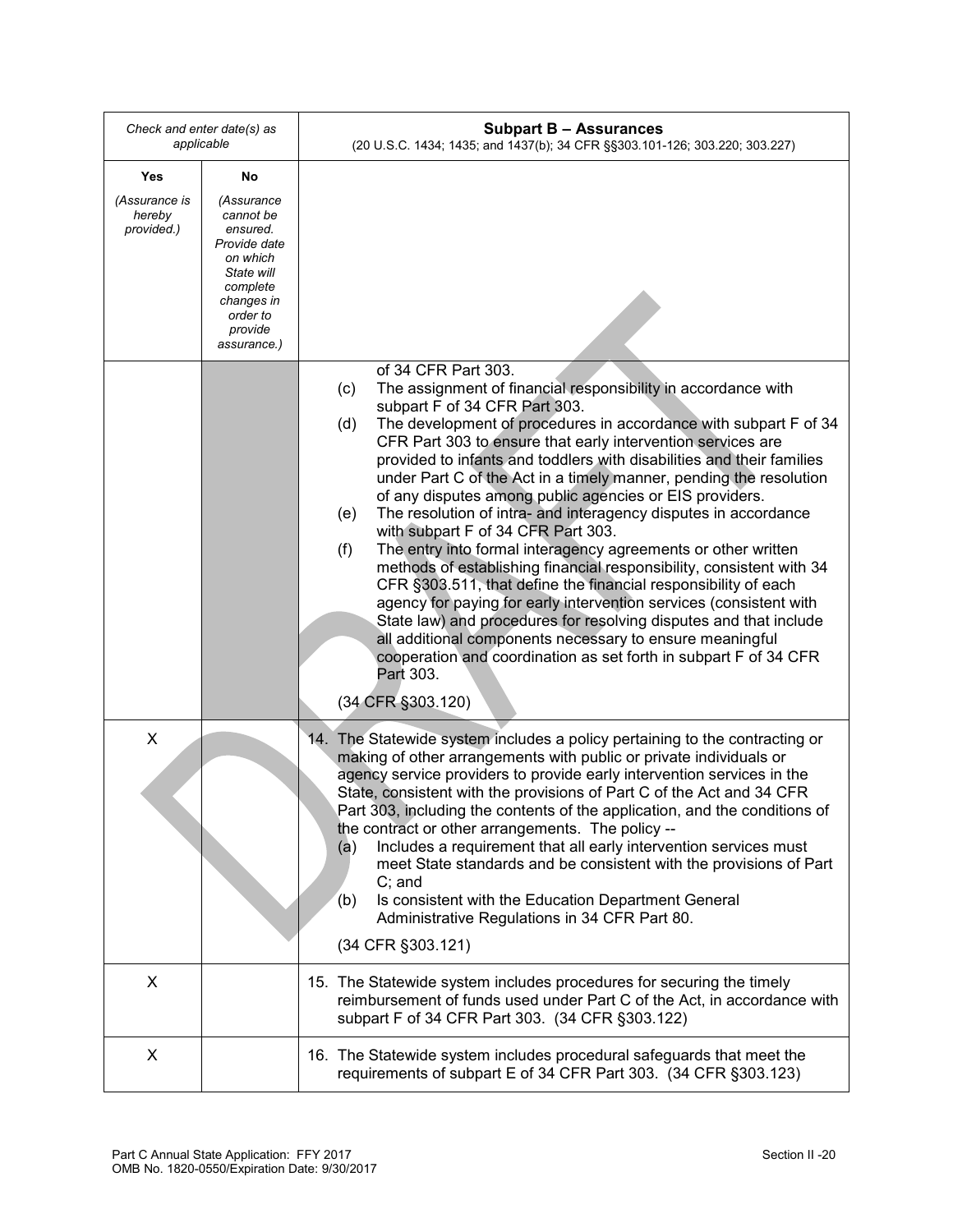| Check and enter date(s) as<br>applicable |                                                                                                                                               | <b>Subpart B - Assurances</b><br>(20 U.S.C. 1434; 1435; and 1437(b); 34 CFR §§303.101-126; 303.220; 303.227)                                                                                                                                                                                                                                                                                                                                                                                                                                                                                                                                                                                                          |
|------------------------------------------|-----------------------------------------------------------------------------------------------------------------------------------------------|-----------------------------------------------------------------------------------------------------------------------------------------------------------------------------------------------------------------------------------------------------------------------------------------------------------------------------------------------------------------------------------------------------------------------------------------------------------------------------------------------------------------------------------------------------------------------------------------------------------------------------------------------------------------------------------------------------------------------|
| <b>Yes</b>                               | No                                                                                                                                            |                                                                                                                                                                                                                                                                                                                                                                                                                                                                                                                                                                                                                                                                                                                       |
| (Assurance is<br>hereby<br>provided.)    | (Assurance<br>cannot be<br>ensured.<br>Provide date<br>on which<br>State will<br>complete<br>changes in<br>order to<br>provide<br>assurance.) |                                                                                                                                                                                                                                                                                                                                                                                                                                                                                                                                                                                                                                                                                                                       |
| X                                        |                                                                                                                                               | 17. The Statewide system includes a system for compiling and reporting<br>timely and accurate data that meets the requirements of 34 CFR<br>§§303.700 through 303.702 and 303.720 through 303.724 and the<br>following requirements. The data system includes a description of the<br>process that the State uses, or will use, to compile data on infants or<br>toddlers with disabilities receiving early intervention services under Part<br>C, including a description of the State's sampling methods, if sampling is<br>used, for reporting the data required by the Secretary under sections 616<br>and 618 of the IDEA and 34 CFR §§303.700 through 303.707 and<br>303.720 through 303.724. (34 CFR §303.124) |
| X                                        |                                                                                                                                               | 18. The Statewide system includes a State Interagency Coordinating Council<br>(Council) that meets the requirements of subpart G of 34 CFR Part 303.<br>(34 CFR §303.125)                                                                                                                                                                                                                                                                                                                                                                                                                                                                                                                                             |
| X                                        |                                                                                                                                               | 19. The Statewide system includes policies and procedures to ensure,<br>consistent with 34 CFR §§303.13(a)(8) (early intervention services),<br>303.26 (natural environments), and 303.344(d)(1)(ii) (content of an<br>IFSP), that early intervention services for infants and toddlers with<br>disabilities are provided--<br>(a)<br>To the maximum extent appropriate, in natural environments; and<br>(b)<br>In settings other than the natural environment that are most<br>appropriate, as determined by the parent and the IFSP Team, only                                                                                                                                                                      |
|                                          |                                                                                                                                               | when early intervention services cannot be achieved satisfactorily<br>in a natural environment.<br>(34 CFR §303.126)                                                                                                                                                                                                                                                                                                                                                                                                                                                                                                                                                                                                  |
| X                                        |                                                                                                                                               | 20. The Statewide system ensures that Federal funds made available to the<br>State under section 643 of the Act will be expended in accordance with<br>the provisions of 34 CFR Part 303, including §§303.500 and 303.501.<br>(34 CFR §303.221)                                                                                                                                                                                                                                                                                                                                                                                                                                                                       |
| X                                        |                                                                                                                                               | 21. The Statewide system will comply with the requirements in §§303.510<br>and 303.511 in subpart F of this part. (34 CFR §303.222)                                                                                                                                                                                                                                                                                                                                                                                                                                                                                                                                                                                   |
| X                                        |                                                                                                                                               | 22. The Statewide system ensures that--<br>(a) The control of funds provided under 34 CFR Part 303, and title to<br>property acquired with those funds, will be in a public agency for the                                                                                                                                                                                                                                                                                                                                                                                                                                                                                                                            |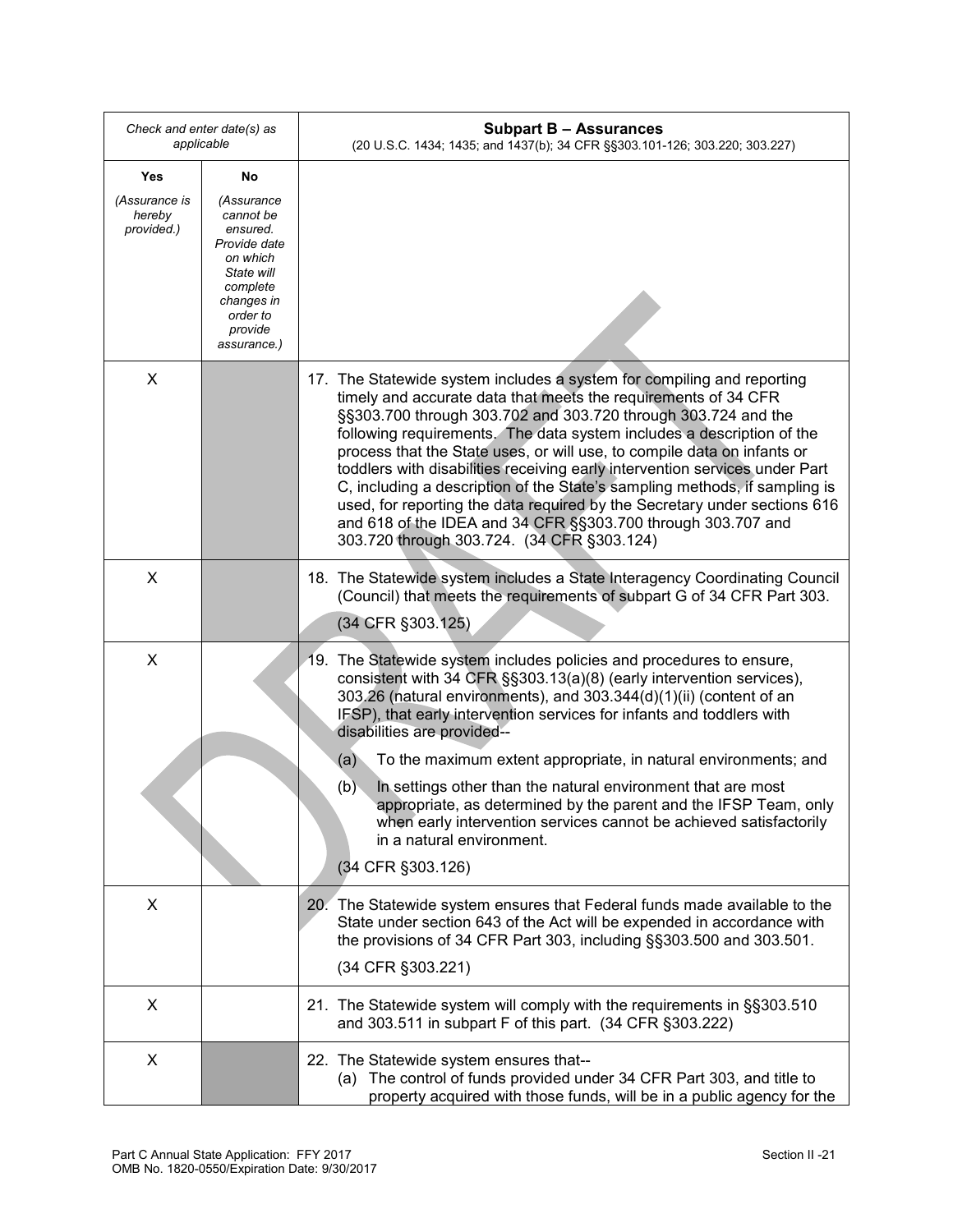| Check and enter date(s) as<br>applicable |                                                                                                                                               | <b>Subpart B - Assurances</b><br>(20 U.S.C. 1434; 1435; and 1437(b); 34 CFR §§303.101-126; 303.220; 303.227)                                                                                                                                                                                                                                                                                                                                                                                                                                                                                                                                                                                                                                                                                                                                                                                                                                                                                                                                                                                                                                                                                                                                                                                                                                                                                                                                                                                                                                                                                                                           |
|------------------------------------------|-----------------------------------------------------------------------------------------------------------------------------------------------|----------------------------------------------------------------------------------------------------------------------------------------------------------------------------------------------------------------------------------------------------------------------------------------------------------------------------------------------------------------------------------------------------------------------------------------------------------------------------------------------------------------------------------------------------------------------------------------------------------------------------------------------------------------------------------------------------------------------------------------------------------------------------------------------------------------------------------------------------------------------------------------------------------------------------------------------------------------------------------------------------------------------------------------------------------------------------------------------------------------------------------------------------------------------------------------------------------------------------------------------------------------------------------------------------------------------------------------------------------------------------------------------------------------------------------------------------------------------------------------------------------------------------------------------------------------------------------------------------------------------------------------|
| Yes                                      | No                                                                                                                                            |                                                                                                                                                                                                                                                                                                                                                                                                                                                                                                                                                                                                                                                                                                                                                                                                                                                                                                                                                                                                                                                                                                                                                                                                                                                                                                                                                                                                                                                                                                                                                                                                                                        |
| (Assurance is<br>hereby<br>provided.)    | (Assurance<br>cannot be<br>ensured.<br>Provide date<br>on which<br>State will<br>complete<br>changes in<br>order to<br>provide<br>assurance.) |                                                                                                                                                                                                                                                                                                                                                                                                                                                                                                                                                                                                                                                                                                                                                                                                                                                                                                                                                                                                                                                                                                                                                                                                                                                                                                                                                                                                                                                                                                                                                                                                                                        |
|                                          |                                                                                                                                               | uses and purposes provided in 34 CFR Part 303; and<br>(b) A public agency will administer the funds and property.<br>(34 CFR §303.223)                                                                                                                                                                                                                                                                                                                                                                                                                                                                                                                                                                                                                                                                                                                                                                                                                                                                                                                                                                                                                                                                                                                                                                                                                                                                                                                                                                                                                                                                                                 |
| X                                        |                                                                                                                                               | 23. The Statewide system ensures that it will--<br>(a) Make reports in the form and containing the information that the<br>Secretary may require; and<br>(b) Keep records and afford access to those records as the Secretary<br>may find necessary to ensure compliance with the requirements of<br>34 CFR Part 303, the correctness and verification of reports, and the<br>proper disbursement of funds provided under 34 CFR Part 303.<br>(34 CFR §303.224)                                                                                                                                                                                                                                                                                                                                                                                                                                                                                                                                                                                                                                                                                                                                                                                                                                                                                                                                                                                                                                                                                                                                                                        |
| X                                        |                                                                                                                                               | 24. The Statewide system ensures that -                                                                                                                                                                                                                                                                                                                                                                                                                                                                                                                                                                                                                                                                                                                                                                                                                                                                                                                                                                                                                                                                                                                                                                                                                                                                                                                                                                                                                                                                                                                                                                                                |
|                                          |                                                                                                                                               | (a) Federal funds made available under section 643 of the Act to the<br>State -<br>(1) Will not be commingled with State funds; and<br>(2) Will be used so as to supplement the level of State and local<br>funds expended for infants and toddlers with disabilities and their<br>families and in no case to supplant those State and local funds.<br>(b) To meet the requirement in paragraph (a) of this section, the total<br>amount of State and local funds budgeted for expenditures in the current<br>fiscal year for early intervention services for children eligible under this<br>part and their families must be at least equal to the total amount of State<br>and local funds actually expended for early intervention services for<br>these children and their families in the most recent preceding fiscal year<br>for which the information is available. Allowance may be made for-<br>(1) A decrease in the number of infants and toddlers who are eligible<br>to receive early intervention services under this part; and<br>(2) Unusually large amounts of funds expended for such long-term<br>purposes as the acquisition of equipment and the construction of<br>facilities.<br>(c) Requirement regarding indirect costs. (1) Except as provided in<br>paragraph (c)(2) of this section, a lead agency under this part may not<br>charge indirect costs to its Part C grant.<br>(2) If approved by the lead agency's cognizant Federal agency or by<br>the Secretary, the lead agency must charge indirect costs through<br>either--<br>(i) A restricted indirect cost rate that meets the requirements in 34 |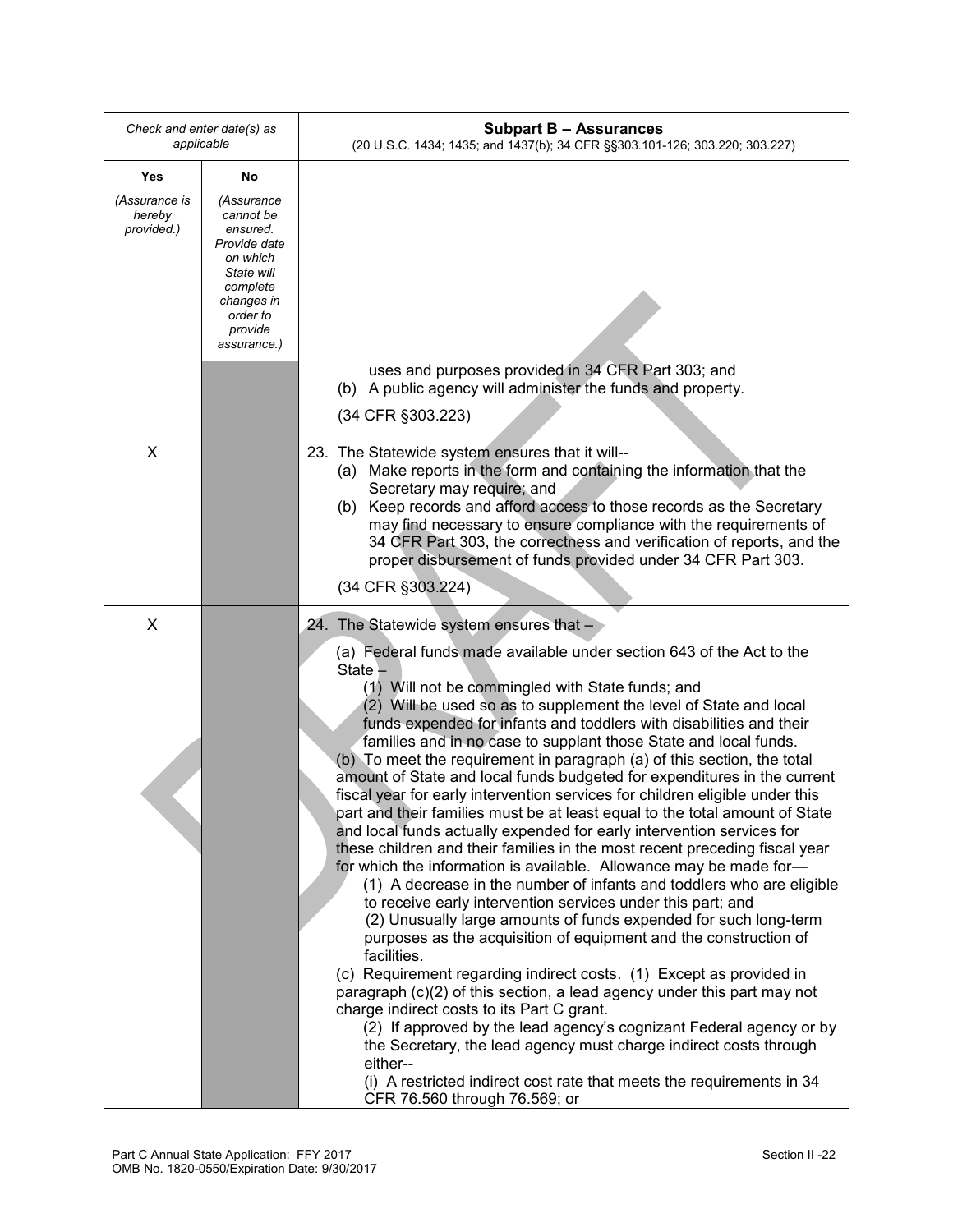| Check and enter date(s) as<br>applicable |                                                                                                                                               | <b>Subpart B - Assurances</b><br>(20 U.S.C. 1434; 1435; and 1437(b); 34 CFR §§303.101-126; 303.220; 303.227)                                                                                                                                                                                                                                                                                                                                                                                                                                                                                                                                                                                       |
|------------------------------------------|-----------------------------------------------------------------------------------------------------------------------------------------------|----------------------------------------------------------------------------------------------------------------------------------------------------------------------------------------------------------------------------------------------------------------------------------------------------------------------------------------------------------------------------------------------------------------------------------------------------------------------------------------------------------------------------------------------------------------------------------------------------------------------------------------------------------------------------------------------------|
| Yes                                      | No                                                                                                                                            |                                                                                                                                                                                                                                                                                                                                                                                                                                                                                                                                                                                                                                                                                                    |
| (Assurance is<br>hereby<br>provided.)    | (Assurance<br>cannot be<br>ensured.<br>Provide date<br>on which<br>State will<br>complete<br>changes in<br>order to<br>provide<br>assurance.) |                                                                                                                                                                                                                                                                                                                                                                                                                                                                                                                                                                                                                                                                                                    |
|                                          |                                                                                                                                               | (ii) A cost allocation plan that meets the non-supplanting<br>requirements in paragraph (b) of this section and 34 CFR Part 76 of<br>EDGAR.<br>(3) In charging indirect costs under paragraph $(c)(2)(i)$ and $(c)(2)(ii)$<br>of this section, the lead agency may not charge rent, occupancy, or<br>space maintenance costs directly to the Part C grant, unless those<br>costs are specifically approved in advance by the Secretary.<br>(34 CFR §303.225)                                                                                                                                                                                                                                       |
| X                                        |                                                                                                                                               | 25. The Statewide system ensures that fiscal control and fund accounting<br>procedures will be adopted as necessary to ensure proper disbursement<br>of, and accounting for, Federal funds paid under 34 CFR Part 303.<br>(34 CFR §303.226)                                                                                                                                                                                                                                                                                                                                                                                                                                                        |
| X                                        |                                                                                                                                               | 26. The State ensures that policies and practices have been adopted to<br>ensure that--<br>Traditionally underserved groups, including minority, low-income,<br>(a)<br>homeless, and rural families and children with disabilities who are<br>wards of the State, are meaningfully involved in the planning and<br>implementation of all the requirements of Part C; and<br>These families have access to culturally competent services within<br>(b)<br>their local geographical areas.<br>(34 CFR §303.227)                                                                                                                                                                                      |
|                                          |                                                                                                                                               | <b>Assurance Regarding Optional Policy</b>                                                                                                                                                                                                                                                                                                                                                                                                                                                                                                                                                                                                                                                         |
| X                                        |                                                                                                                                               | Enter 'NA' in the cell to the left if this assurance is not applicable to your<br>State.<br>27. A State may adopt and has adopted a policy that includes making<br>ongoing good-faith efforts to recruit and hire appropriately and<br>adequately trained personnel to provide early intervention services to<br>infants and toddlers with disabilities, including, in a geographic area of<br>the State where there is a shortage of such personnel, the most qualified<br>individuals available who are making satisfactory progress toward<br>completing applicable course work necessary to meet the standards<br>described in paragraphs (a) and (b) of this section. (34 CFR<br>§303.119(d)) |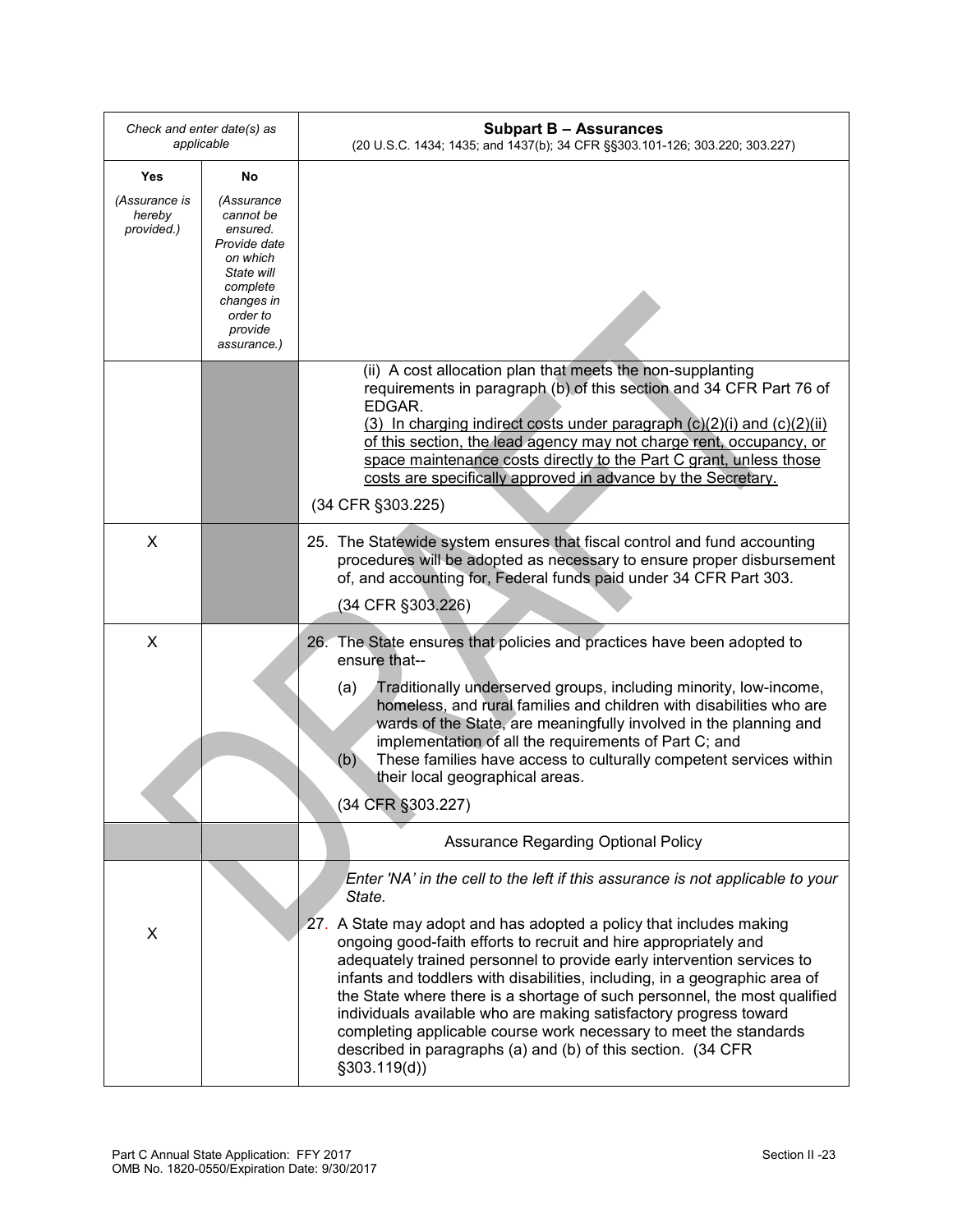| Check and enter date(s) as<br>applicable            |                                                                                                                                                            | <b>Subpart B - Assurances</b><br>(20 U.S.C. 1434; 1435; and 1437(b); 34 CFR §§303.101-126; 303.220; 303.227) |
|-----------------------------------------------------|------------------------------------------------------------------------------------------------------------------------------------------------------------|--------------------------------------------------------------------------------------------------------------|
| <b>Yes</b><br>(Assurance is<br>hereby<br>provided.) | <b>No</b><br>(Assurance<br>cannot be<br>ensured.<br>Provide date<br>on which<br>State will<br>complete<br>changes in<br>order to<br>provide<br>assurance.) |                                                                                                              |
|                                                     |                                                                                                                                                            |                                                                                                              |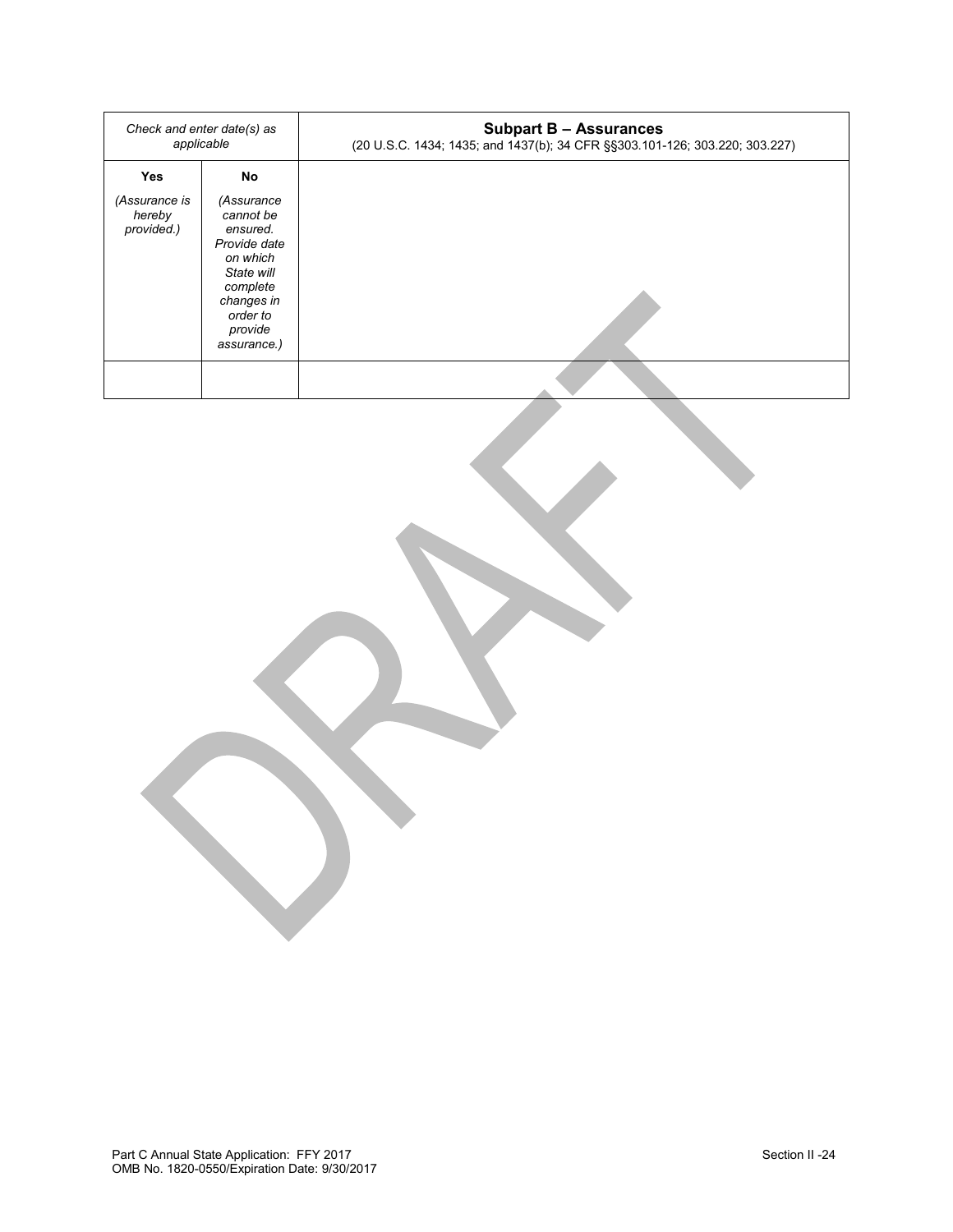# **C. Certifications**

The State Lead Agency is providing the following certifications:

| Yes          |                                                                                                                                                                                                                                                                                                                                                                                                                                                                                                                                                                                                                                                                                                                                                                       |
|--------------|-----------------------------------------------------------------------------------------------------------------------------------------------------------------------------------------------------------------------------------------------------------------------------------------------------------------------------------------------------------------------------------------------------------------------------------------------------------------------------------------------------------------------------------------------------------------------------------------------------------------------------------------------------------------------------------------------------------------------------------------------------------------------|
| X            | The State certifies that ED Form 80-0013, Certification Regarding Lobbying, is on file<br>$1_{-}$<br>with the Secretary of Education.                                                                                                                                                                                                                                                                                                                                                                                                                                                                                                                                                                                                                                 |
|              | With respect to the Certification Regarding Lobbying the State recertifies that no<br>Federal appropriated funds have been paid or will be paid to any person for<br>influencing or attempting to influence an officer or employee of any agency, a Member<br>of Congress, an officer or employee of Congress, or an employee of a Member of<br>Congress in connection with the making or renewal of Federal grants under this<br>program; that the State shall complete and submit Standard Form-LLL, "Disclosure<br>Form to Report Lobbying," when required (34 CFR Part 82, Appendix B); and that the<br>State Agency shall require the full certification, as set forth in 34 CFR Part 82,<br>Appendix A, in the award documents for all sub awards at all tiers. |
| X            | The State certifies that it has met the certifications in the Education Department<br>2 <sub>1</sub><br>General Administrative Regulations (EDGAR) at 34 CFR §80.11 relating to State<br>eligibility, authority and approval to submit and carry out the provisions of its State<br>application, and consistency of that application with State law are in place within the<br>State.                                                                                                                                                                                                                                                                                                                                                                                 |
| $\mathsf{x}$ | The State certifies that the arrangements to establish financial responsibility for the<br>3.<br>provision of Part C services among appropriate public agencies under §303.511 and<br>the lead agency's contracts with EIS providers regarding financial responsibility for the<br>provision of Part C services meet the requirements in §§303.500 through 303.521 and<br>are current as of the date of submission of the certification. (34 CFR §303.202)                                                                                                                                                                                                                                                                                                            |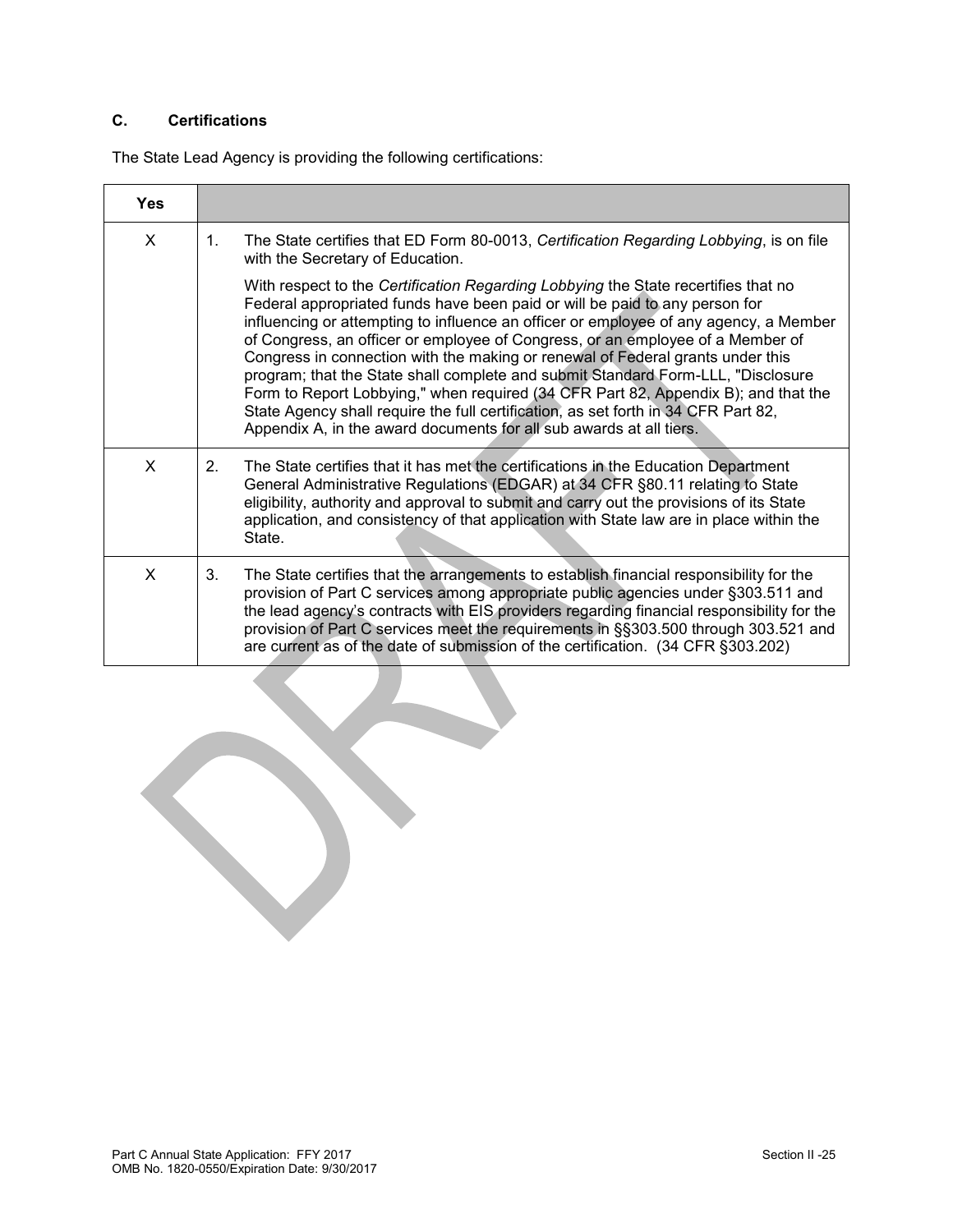#### **D. Statement**

I certify that the State of **Arkansas** has provided the policies, procedures, methods, descriptions, and assurances checked as 'yes' in Sections II.A and II.B and the certifications required in Section II.C of this application. These provisions meet the requirements of Part C of the Individuals with Disabilities Education Act as found in 20 U.S.C. 1431-1443 (as amended) and the 2011 regulations in 34 CFR Part 303 (as amended). The State will operate its IDEA Part C program in accordance with all of the required policies, procedures, methods, descriptions, assurances and certifications.

If any policies, procedures, methods, descriptions, and assurances have been checked 'no', I certify that the State will operate throughout the period of this grant award consistent with the requirements of the IDEA as found in 20 U.S.C. 1431-1443 (as amended) and the 2011 regulations in 34 CFR Part 303 (as amended), and will make such changes to existing policies and procedures as are necessary to bring those policies and procedures into compliance with the requirements of the IDEA, as amended, as soon as possible, and not later than June 30, 2018. (34 CFR §76.104)

I, the undersigned authorized official of the

# Arkansas Department of Human Services

(Name of State and official name of State lead agency)

am designated under Part C by the Governor of this State to submit this application for FFY 2017 funds under Part C of the Individuals with Disabilities Education Act (IDEA).

| Printed/Typed Name and Title of Authorized Representative of the State: |  |       |  |  |
|-------------------------------------------------------------------------|--|-------|--|--|
| Signature:                                                              |  | Date: |  |  |
|                                                                         |  |       |  |  |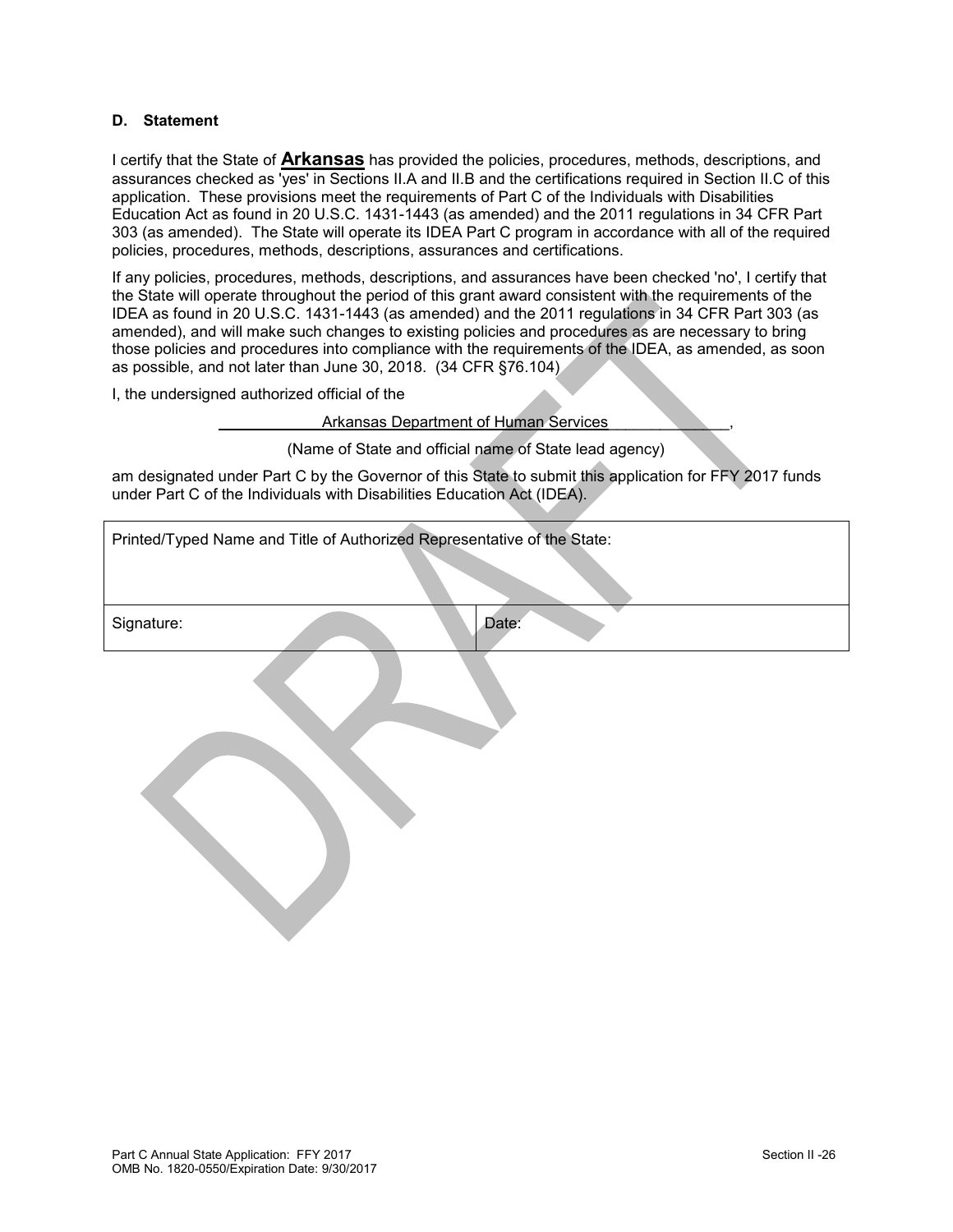### **Section III**

### **A. Description of Use of Part C Funds for the Lead Agency**

(Completion of this Section, III.A is optional for SEAs.)

When completing this section include:

- Totals for the number of lead agency administrative positions, salaries and fringe benefits funded either 100 percent and/or less than 100 percent with Part C funds;
- A general description of the duties which the positions entail; and
- A subtotal of the amount.

Identify any administrative positions for which less than 100% of the time is spent on Part C and, for each such position, indicate the percentage of time spent on Part C and the total amount of salary and fringe benefits included in the Part C application budget.

| <b>Positions</b><br><b>Funded</b>      | <b>Number of</b><br><b>Positions</b> | $%$ of<br><b>Time</b><br><b>Spent</b><br>on Part<br>C | <b>Salaries &amp;</b><br><b>Fringe</b><br><b>Benefits</b> | <b>Description of Duties</b>                                                                                                                                                                                                                                                                                                                                                                                                                                                                                                                                                                                                                                       |
|----------------------------------------|--------------------------------------|-------------------------------------------------------|-----------------------------------------------------------|--------------------------------------------------------------------------------------------------------------------------------------------------------------------------------------------------------------------------------------------------------------------------------------------------------------------------------------------------------------------------------------------------------------------------------------------------------------------------------------------------------------------------------------------------------------------------------------------------------------------------------------------------------------------|
| 100%<br>funded<br>with Part<br>C Funds | 1                                    | 100%                                                  |                                                           | <b>Administrative Assistant:</b><br>Prepares special Early Intervention related projects<br>for supervisor; conducts studies and prepares<br>reports on subjects relevant to Early Intervention;<br>taking notes and transcribes minutes/summaries of<br>ICC meetings/subcommittee meetings; provides<br>support and technical assistance to Governor's<br>Interagency Coordinating Council; helps prepare<br>analysis, reports and recommendations for the<br>Council; provides reports and recommendations to<br>the Coordinator; collects data from various sources;<br>upon request contacts public officials involved with<br>the early intervention program. |
| 100%<br>funded<br>with Part<br>C Funds | 1                                    | 100%                                                  |                                                           | <b>Administrative Assistant:</b><br>Conducts and prepares Early Intervention projects<br>for supervisor. Take/prepares notes for staff<br>meetings. Provides support and technical<br>assistance to Governor's Interagency Coordinating<br>Council; helps prepare analysis, reports and<br>recommendations for the Council; provides reports<br>and recommendations to the Coordinator; collects<br>data from various sources; upon request contacts<br>public officials involved with the early intervention<br>program.                                                                                                                                          |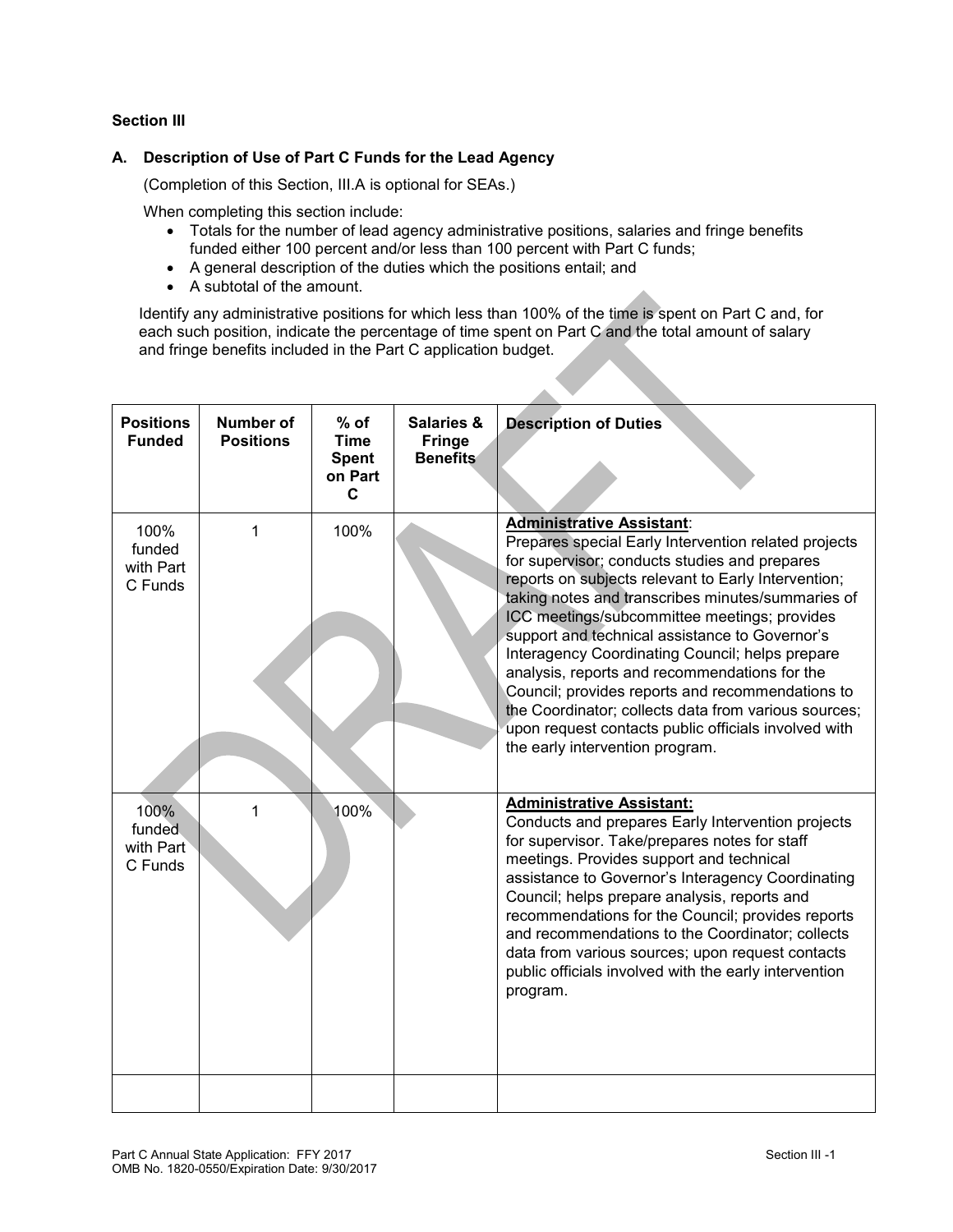| 100%      | 6        | 100% | <b>Clerical Support:</b>                                |
|-----------|----------|------|---------------------------------------------------------|
| funded    |          |      | Reads incoming correspondence and routes as             |
| with Part | Clerical |      | needed; composes routine correspondence; gathers        |
| C Funds   | Support  |      | files and other pertinent data to facilitate answering  |
|           |          |      |                                                         |
|           |          |      | correspondence by supervisor; answers telephone         |
|           |          |      | and provides information for routine questions;         |
|           |          |      | maintains appointment calendar, makes travel            |
|           |          |      | arrangements; keeps supervisor and other staff          |
|           |          |      | aware of scheduled meetings; maintains files            |
|           |          |      | containing confidential materials; types                |
|           |          |      | correspondence from rough draft for staff;              |
|           |          |      | inventories and orders office supplies; provide direct  |
|           |          |      | assistance to providers regarding payment of            |
|           |          |      | services; performs other duties as assigned.            |
|           |          |      |                                                         |
|           |          |      |                                                         |
|           |          |      |                                                         |
|           |          |      |                                                         |
|           | 1        | .33% | <b>Health Care Analyst II:</b>                          |
|           |          |      | Provides administrative oversight and act as a          |
|           |          |      | liaison between CMS (Children's Services) & DDS,        |
|           |          |      | assist staff with administrative functions,             |
|           |          |      | Timekeeper for department, and inventories all          |
|           |          |      | equipment, orders supplies and coordinate               |
|           |          |      | purchase activities.                                    |
|           |          |      |                                                         |
|           |          |      |                                                         |
|           |          |      |                                                         |
|           |          |      |                                                         |
|           |          |      | <b>Program Consultant:</b>                              |
|           |          |      | Provides technical assistance and consultation to       |
|           |          | 100% | staff, providers and eligible infants and toddlers and  |
|           |          |      | their families in the area of parent/child interaction; |
|           |          |      | conducts training; assists in developing training       |
|           |          |      | packets; provides technical assistance to               |
|           |          |      | committees/task forces and service providers;           |
|           |          |      | conducts monitoring and supervision activities for      |
|           |          |      | service coordinators and service providers, provide     |
|           |          |      | services options to providers and families related to   |
|           |          |      | other available services in the state, research and     |
|           |          |      | develop trainings regarding available service           |
|           |          |      | options for infants and toddlers, performs other        |
|           |          |      |                                                         |
|           |          |      | duties as assigned.                                     |
|           |          |      |                                                         |
|           |          |      |                                                         |
|           |          |      |                                                         |
|           |          |      |                                                         |
|           |          |      | <b>Speech Pathologist:</b>                              |
|           | 1        | 100% | Provides consultation and training related to           |
|           |          |      | therapeutic/developmental services to eligible          |
|           |          |      | infants/toddlers, providers and parents; provides       |
|           |          |      | technical assistance on committees related to early     |
|           |          |      | intervention services, serves as consultant for         |
|           |          |      | assistive technology, evaluation and programming        |
|           |          |      | techniques.                                             |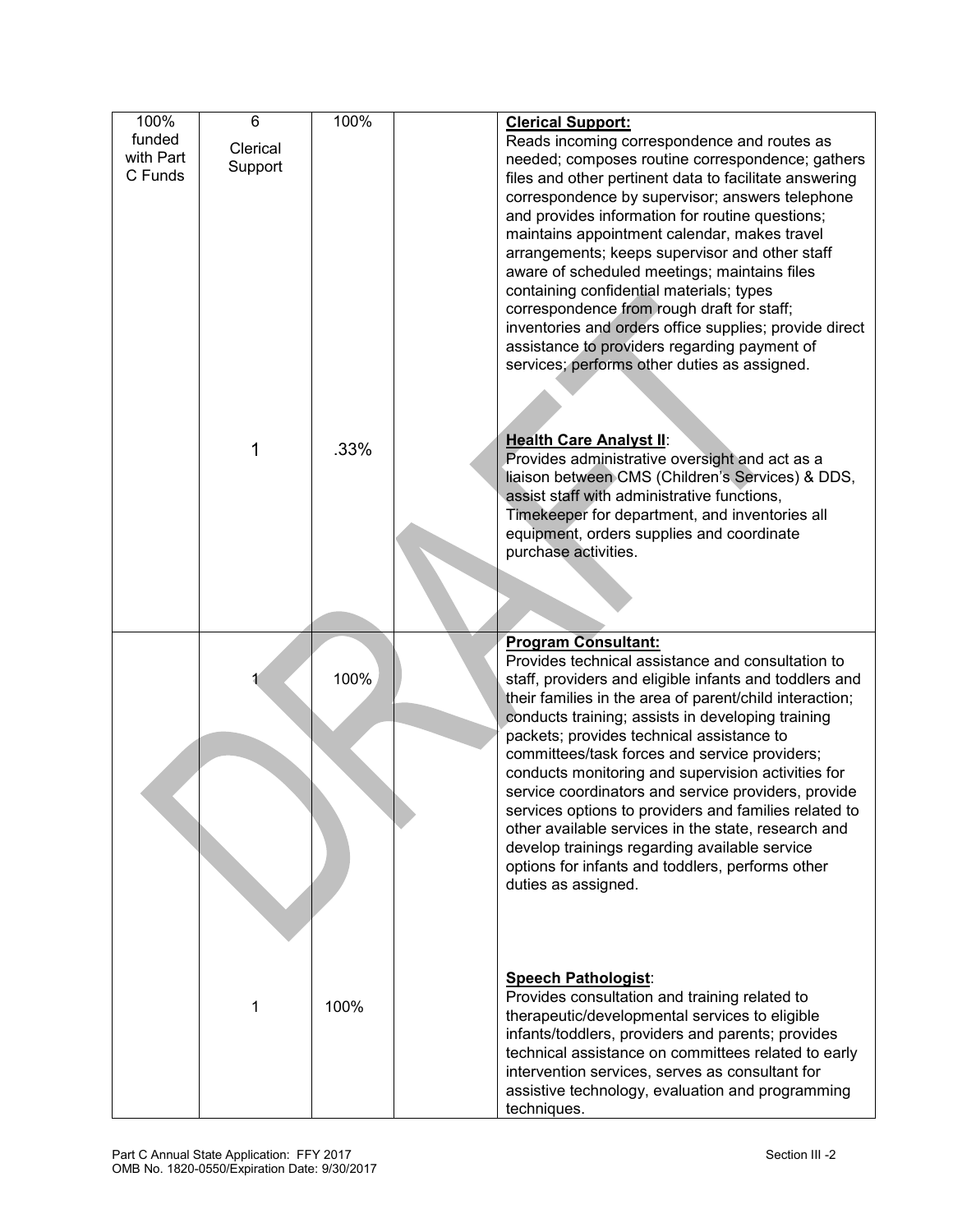| $\overline{2}$ | 100% | <b>Program Manager:</b><br>Participates in the establishment of goals and<br>objectives and short and long-range plans, develops<br>and implements program policies, procedures, and<br>projects, evaluates program and/or service delivery<br>effectiveness and compliance, initiates corrective<br>actions and revisions, and provides technical<br>direction and administrative support to program<br>personnel. Disseminates and interprets laws,<br>policies, and procedures. Investigates and resolves<br>complaints and monitors and analyzes statewide<br>activities to identify trends, problems, and progress.<br>Assists in the identification of resources to fund the<br>early intervention program. Facilities the<br>development of the contract/voucher process and<br>tracks expenditures for direct services. |
|----------------|------|---------------------------------------------------------------------------------------------------------------------------------------------------------------------------------------------------------------------------------------------------------------------------------------------------------------------------------------------------------------------------------------------------------------------------------------------------------------------------------------------------------------------------------------------------------------------------------------------------------------------------------------------------------------------------------------------------------------------------------------------------------------------------------------------------------------------------------|
| 1              | 100% | Part C Coordinator:<br>The Part C Coordinator coordinates the refinement<br>of the Early Intervention system to provide services<br>to infants and toddlers with disabilities and their<br>families. The Part C Coordinator develops<br>standards which apply to services and programs<br>providing services to infants and toddlers with<br>disabilities and their families. He/she coordinates<br>quality assurance activities and provides reports<br>and recommendations to the Division Director, and<br>the Assistant Director. He/she provides support and<br>technical assistance to the Arkansas Interagency<br>Coordinating Council on Early Intervention;<br>prepares and analyses, reports and makes                                                                                                                |
| 4              | 100% | recommendations for the Council; and provides or<br>secures training or orientation to the Council on the<br>objectives and methods for the program.<br>Data Staff:<br>Assist in the management of data entry and<br>reporting. Assist the Data manager in all functions<br>related data. Provide technical assistance to<br>providers and staff. Works with Information<br>Technology personal to assist with the development<br>of reports and other need items to local and state<br>data. Assist Part C Coordinator in activities related<br>to the Early Intervention Program.                                                                                                                                                                                                                                             |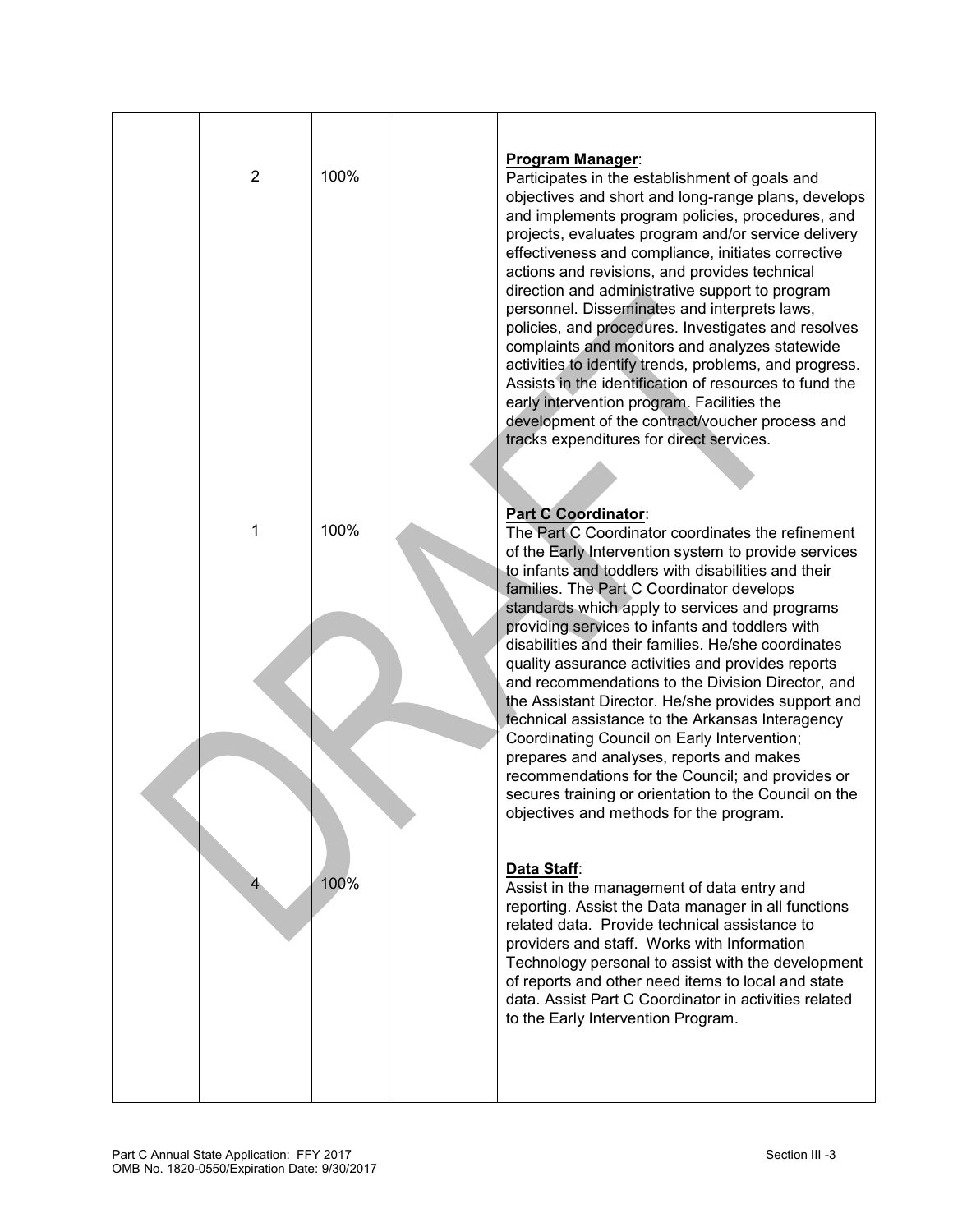|                                             | 1<br>1       | 100%<br>.33% | Data Manager:<br>Manages the flow of data entry and data reporting.<br>Collaborate with Information Technology personnel<br>to create federal reports using reported data.<br>Provide training and technical assistance of the use<br>of the web based system (Comprehensive Data<br>System (CDS). Provides technical assistance to staff<br>concerning Early Intervention and monitors to<br>assure compliance with Part C requirements. Also<br>participates in all training and data collecting<br>activities. Provides computer and data support to<br>the early intervention program. Assists in technical<br>assistance to the staff service coordinators.<br><b>Assistant Director:</b><br>Provides overall administrative oversight to the Part<br>C/Early Intervention Program. Assures staff<br>performs required functions in a timely manner. |
|---------------------------------------------|--------------|--------------|-----------------------------------------------------------------------------------------------------------------------------------------------------------------------------------------------------------------------------------------------------------------------------------------------------------------------------------------------------------------------------------------------------------------------------------------------------------------------------------------------------------------------------------------------------------------------------------------------------------------------------------------------------------------------------------------------------------------------------------------------------------------------------------------------------------------------------------------------------------|
| <b>Subtotal</b><br>of<br>amount<br>under A: | \$687,478.47 |              |                                                                                                                                                                                                                                                                                                                                                                                                                                                                                                                                                                                                                                                                                                                                                                                                                                                           |
|                                             |              |              |                                                                                                                                                                                                                                                                                                                                                                                                                                                                                                                                                                                                                                                                                                                                                                                                                                                           |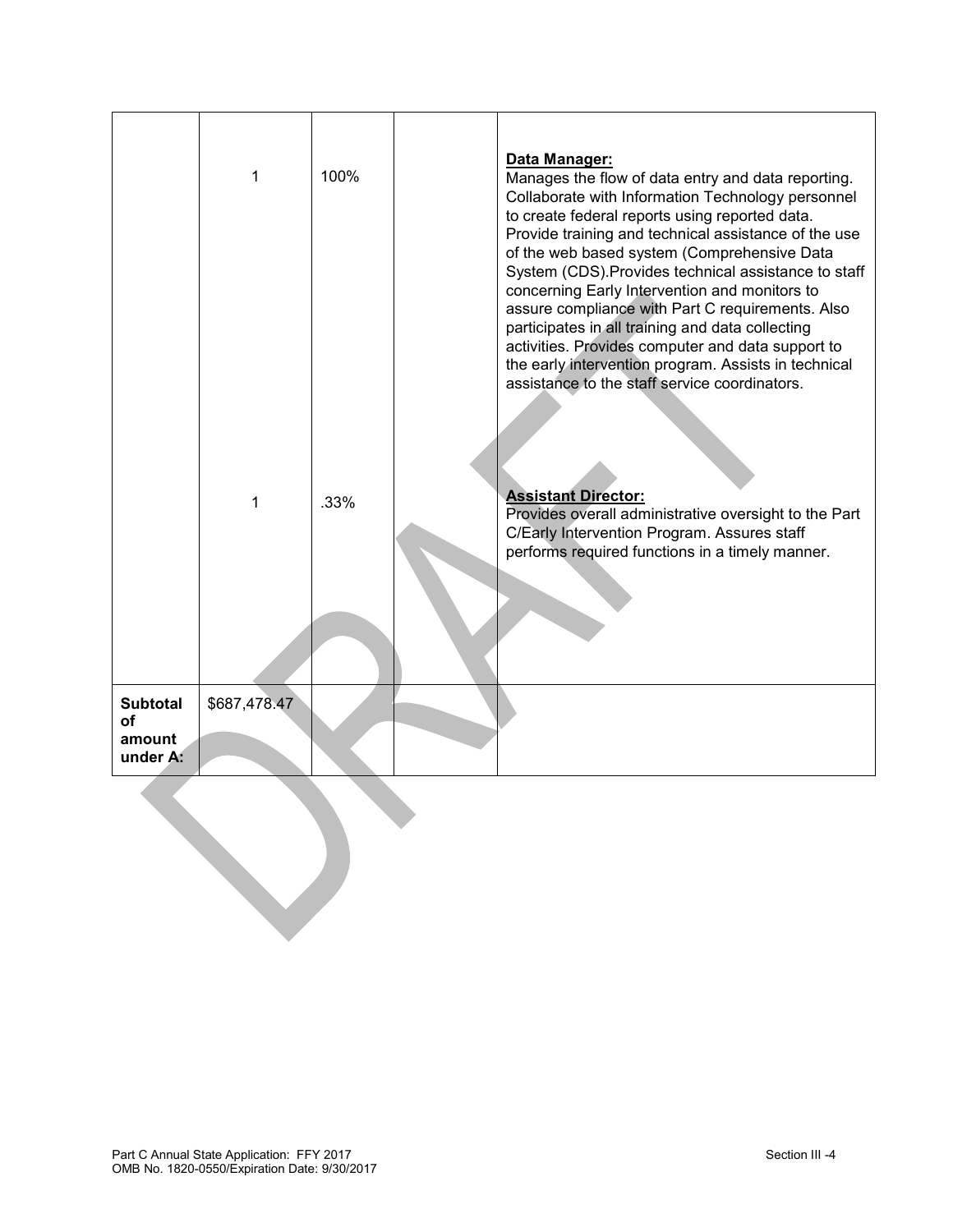### **B. Maintenance and Implementation Activities for the Lead Agency**

When completing this section include:

- A description of the nature and scope of each major activity to be carried out under Part C in maintaining and implementing the statewide system of early intervention services. Activities could include enhancing the Comprehensive System of Personnel Development, implementing child find strategies, or ensuring a timely, comprehensive, multidisciplinary evaluation for each child;
- The approximate amount of funds to be spent for each activity; and
- A subtotal of the amount.

*(Add columns and rows as needed.)*

| <b>Major Activity</b>                                                | <b>Part C Funds</b><br>to be Spent | <b>Description of Activities</b>                                                                                                                                                                                                                                                                                                                                                                                                                                |
|----------------------------------------------------------------------|------------------------------------|-----------------------------------------------------------------------------------------------------------------------------------------------------------------------------------------------------------------------------------------------------------------------------------------------------------------------------------------------------------------------------------------------------------------------------------------------------------------|
| Maintenance & General<br>Operation                                   | \$200,0000.00                      | Allotment includes maintenance and operating expenses associated<br>with administrative activities related to the implementation of the<br>Part C program.                                                                                                                                                                                                                                                                                                      |
| <b>Comprehensive System</b><br>of Personnel<br>Development           | \$60,000.00                        | Allotment of funds to provide the development and delivery of<br>training/technical assistance for services coordination, IFSP<br>development, provision of services in natural environments, ongoing<br>assessment, child/family outcome and other training and technical<br>assistance to address identified needs. Funds provided to CSPD to<br>reimburse members for costs necessary to enable members to<br>attend meetings and fund training initiatives. |
| <b>Travel</b>                                                        | \$10,000.00                        | Allotment of funds to cover cost for, mileage reimbursement, meals<br>and lodging for staff, providers, and families room rental; speaker<br>reimbursement and equipment rental.                                                                                                                                                                                                                                                                                |
| <b>El Monitoring</b>                                                 | \$158,094.31                       | The Lead Agency provides staff to performs administrative functions<br>as well as monitoring, technical assistance and in-services training<br>activities to staff, providers and families of eligible infants and<br>toddlers.                                                                                                                                                                                                                                 |
| Local Interagency<br><b>Coordinating Council</b><br>(LICC) Operation | \$16,800.00                        | Allotment of funds provided to LICC's to enhance access to services<br>and public awareness activities.                                                                                                                                                                                                                                                                                                                                                         |
| Contracts                                                            | \$208,733.04                       | Allotment of funds provided for independent contractors for activities<br>such as mediation/ training for Part C families, providers and staff.<br>Maintenance and continued development of the state's data system.<br>Interpreter and translator services.                                                                                                                                                                                                    |
| <b>Subtotal of amount</b><br>under B:                                | \$653,627.35                       |                                                                                                                                                                                                                                                                                                                                                                                                                                                                 |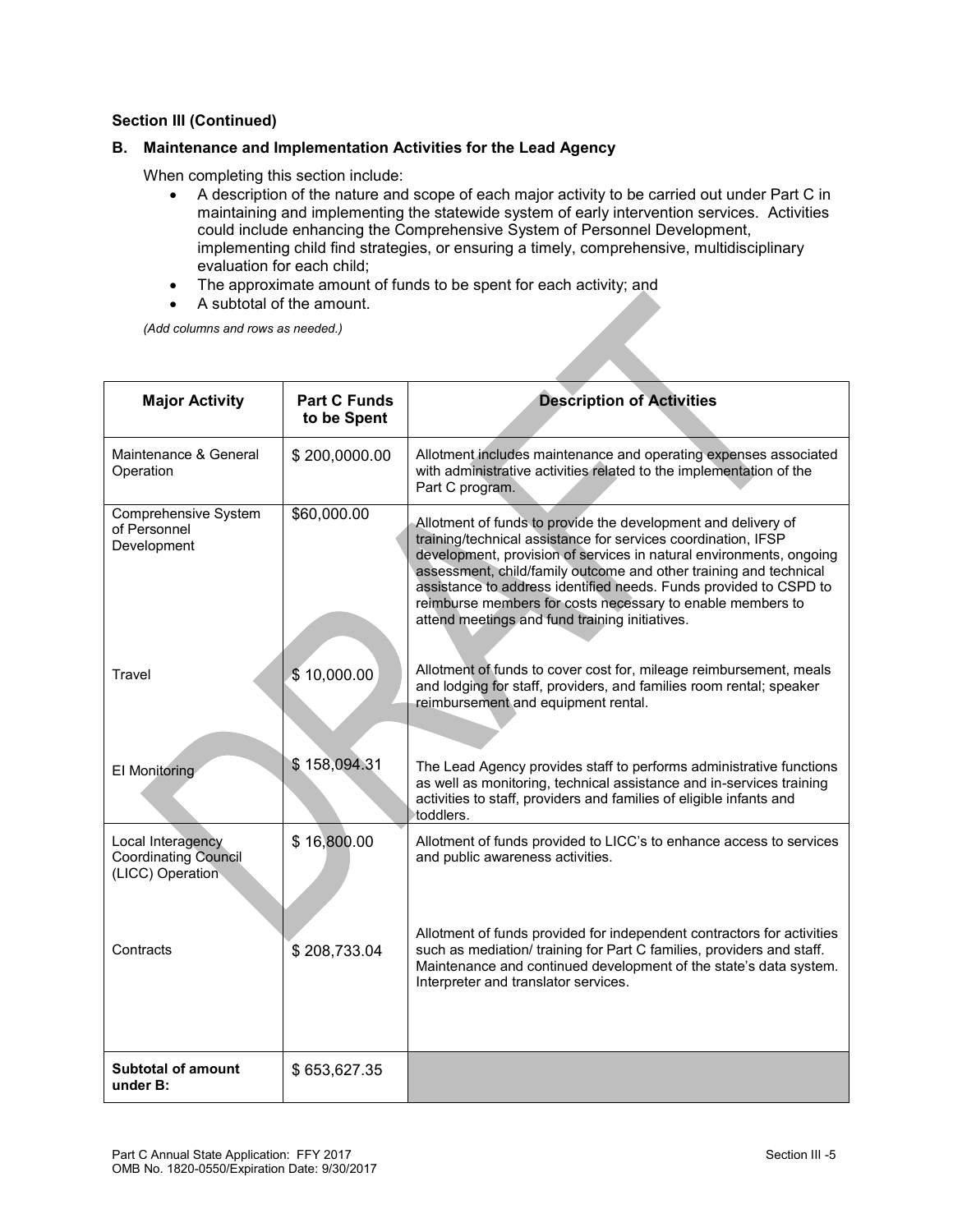# **C. Description of Use of Part C Funds for the Interagency Coordinating Council (ICC)<sup>2</sup>**

- When completing this section include: Totals for the number of ICC administrative positions, salaries and fringe benefits funded either 100 percent and/or less than 100 percent with Part C funds;
- A general description of the duties which the positions entail; and
- A subtotal of the amount.

Identify any administrative positions for which less than 100% of the time is spent on Part C and, for each such position, indicate the percentage of time spent on Part C and the total amount of salary and fringe benefits included in the Part C application budget.

| <b>Positions</b><br><b>Funded</b>        | <b>Number</b><br>Ωf<br><b>Positions</b> | $%$ of<br><b>Time</b><br>Spent on<br>Part C | Amount<br>Ωf<br><b>Salaries</b><br>& Fringe<br><b>Benefits</b> | <b>Description of Duties</b>                                                                                                                                                                                                                                                                                                                                                                                                                                                                                                                                                                             |
|------------------------------------------|-----------------------------------------|---------------------------------------------|----------------------------------------------------------------|----------------------------------------------------------------------------------------------------------------------------------------------------------------------------------------------------------------------------------------------------------------------------------------------------------------------------------------------------------------------------------------------------------------------------------------------------------------------------------------------------------------------------------------------------------------------------------------------------------|
| 100%<br>funded<br>with Part<br>C Funds   | $1$ ICC<br>Developer                    | 100%                                        | \$42,526.09                                                    | Promotes collaboration and communication among<br>community providers and between local ICC's and the<br>council. Provides technical assistance in the<br>development or expansion of ICC programs and/or<br>develops program proposals and descriptions.<br>Maintains proposed program records and information,<br>and helps prepare local ICC and Council annual<br>reports. Assists with recruitment and retention of<br>parent representatives for the ICC and orient new<br>members. Provide direct assistance to providers<br>regarding payment of services; performs other duties<br>as assigned. |
| < 100%<br>funded<br>with Part<br>C Funds |                                         |                                             |                                                                |                                                                                                                                                                                                                                                                                                                                                                                                                                                                                                                                                                                                          |
| Subtotal<br>οf<br>amount<br>under C:     |                                         |                                             | \$42,526.09                                                    |                                                                                                                                                                                                                                                                                                                                                                                                                                                                                                                                                                                                          |

 2 Federal Part C funds used to support the SICC must meet the requirements of 34 CFR §303.603.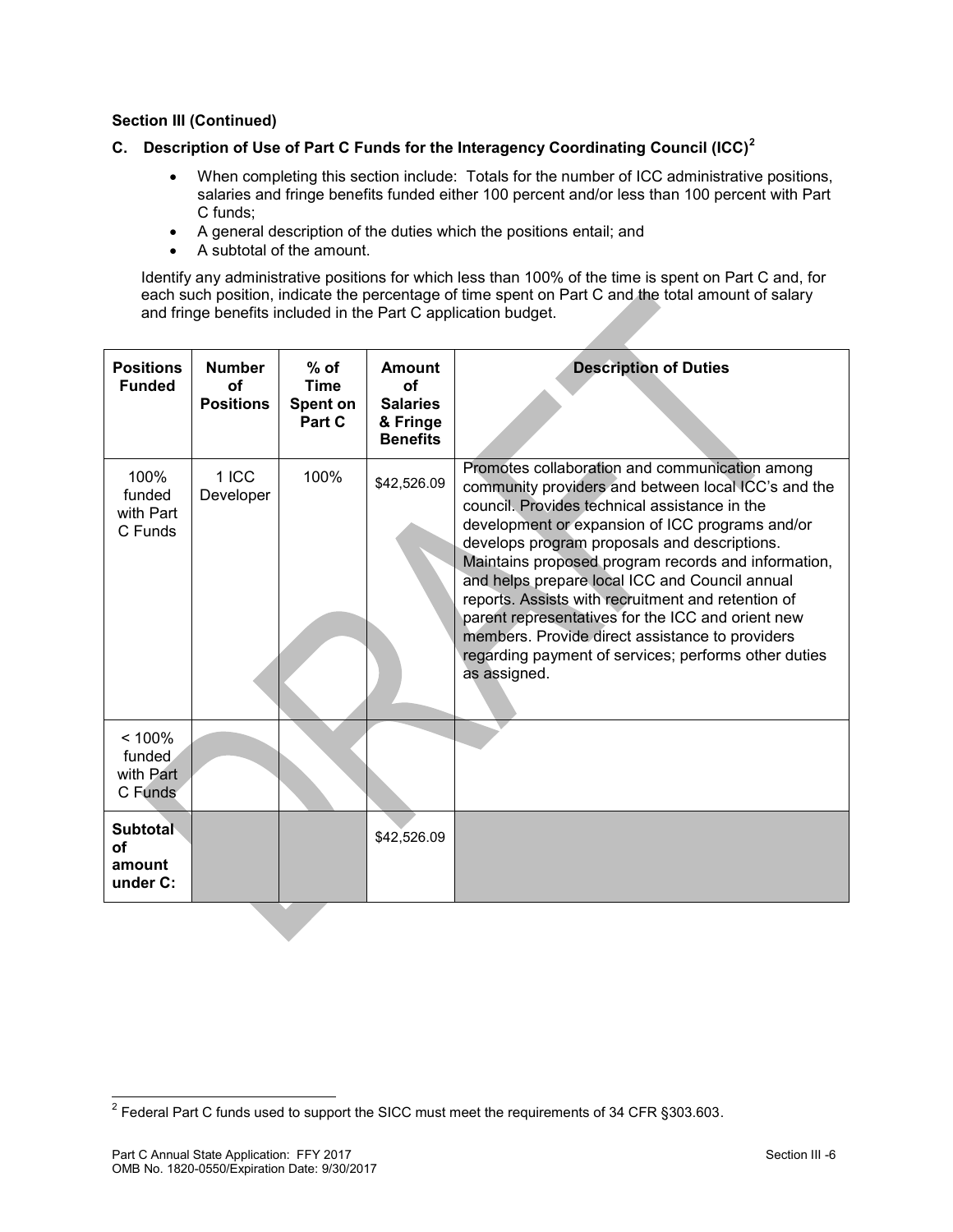#### **D. Maintenance and Implementation Activities for the Interagency Coordinating Council (ICC)**

When completing this section include:

- A description of the nature and scope of each major activity to be carried out under Part C in maintaining and implementing the statewide system of early intervention services. Activities could include coordinating child find identification efforts, ensuring the timely provision and payment of early intervention services to eligible children and their families, advising on early childhood transition, support for the ICC (travel), or other implementation and development activities of the SICC;
- The approximate amount of funds to be spent for each activity; and
- A subtotal of the amount.

*(Add columns and rows as needed.)*

| <b>Major Activity</b>                                               | <b>Part C Funds</b><br>to be Spent | <b>Description of Activities</b>                                                                                                                                                                                    |
|---------------------------------------------------------------------|------------------------------------|---------------------------------------------------------------------------------------------------------------------------------------------------------------------------------------------------------------------|
| State Interagency<br><b>Coordinating Council</b><br>(SICC) Meetings | \$3,000.00                         | The AICC utilizes to reimburse members of the council for<br>reasonable and necessary expenses for attending council<br>meeting and performing council duties, including child care<br>for parent representatives). |
|                                                                     |                                    |                                                                                                                                                                                                                     |
|                                                                     |                                    |                                                                                                                                                                                                                     |
|                                                                     |                                    |                                                                                                                                                                                                                     |
| <b>Subtotal of amount</b><br>under D:                               | \$3,000.00                         |                                                                                                                                                                                                                     |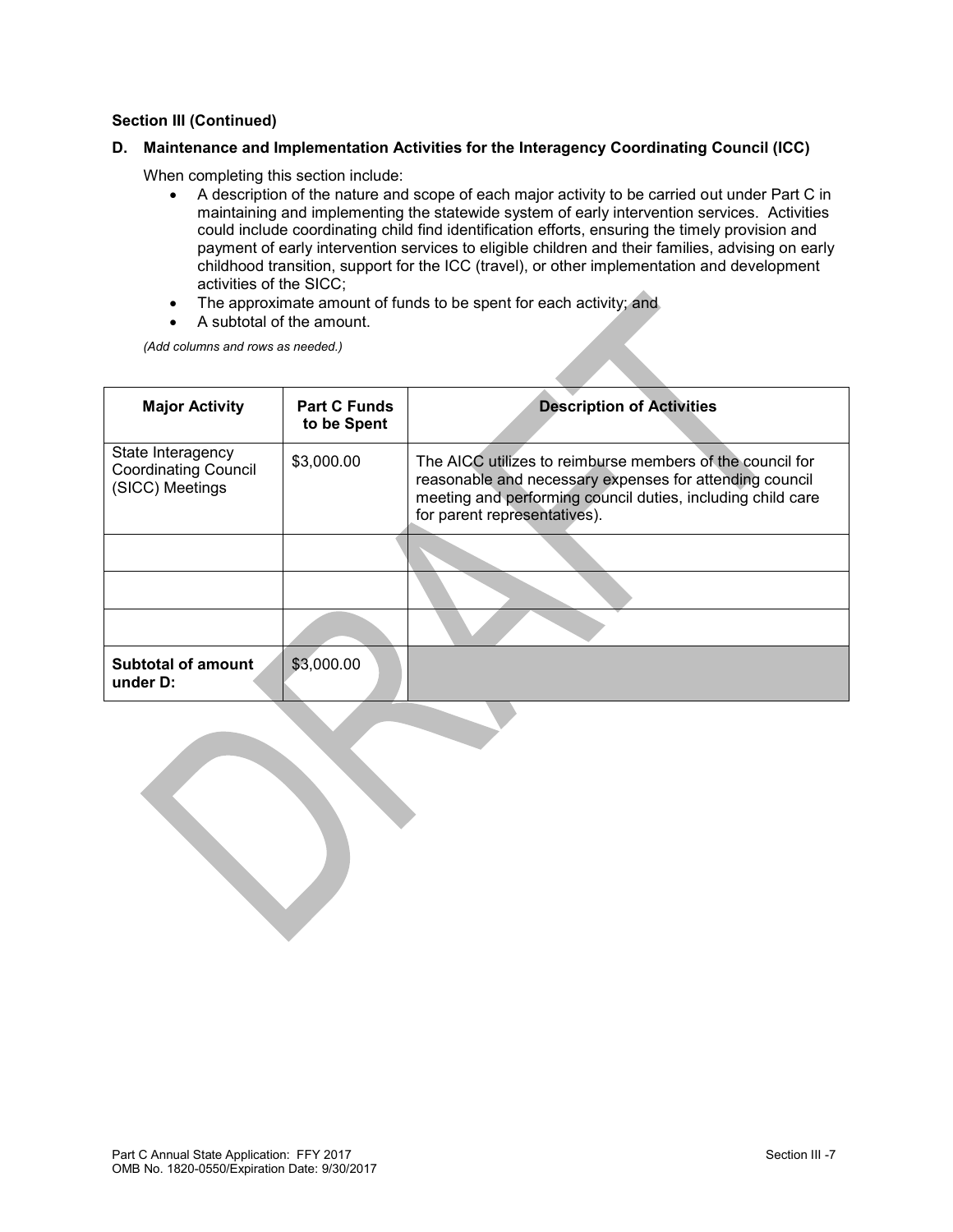# **E. Direct Services (Funded by Part C Federal Dollars)**

 When completing this section include a description of any direct early intervention service that the State lead agency expects to provide to eligible children and their families with funds under Part C, and the approximate amount for each direct service (States must disaggregate by service the approximate amount of funds expected to be expended for each direct service).

| <b>Description of Direct Early Intervention Service</b>                                                                                                                                                                                                                                                                                                                                                                                                                                                                                                                                                                                                                                                                                                                                                                                                                                                                                                                                                                                                                                                                                                                                                                                                                                                                                                                                                                                                                                                                                                                                                                                                                                                                                                                                                                                                                                                                                      | <b>Approximate Amount of Part C</b><br><b>Funds to be Spent on Each Direct</b><br><b>Service</b> |
|----------------------------------------------------------------------------------------------------------------------------------------------------------------------------------------------------------------------------------------------------------------------------------------------------------------------------------------------------------------------------------------------------------------------------------------------------------------------------------------------------------------------------------------------------------------------------------------------------------------------------------------------------------------------------------------------------------------------------------------------------------------------------------------------------------------------------------------------------------------------------------------------------------------------------------------------------------------------------------------------------------------------------------------------------------------------------------------------------------------------------------------------------------------------------------------------------------------------------------------------------------------------------------------------------------------------------------------------------------------------------------------------------------------------------------------------------------------------------------------------------------------------------------------------------------------------------------------------------------------------------------------------------------------------------------------------------------------------------------------------------------------------------------------------------------------------------------------------------------------------------------------------------------------------------------------------|--------------------------------------------------------------------------------------------------|
| <b>Assistive Technology Services</b><br>A service that directly assists a child with a disability in the<br>selection, acquisition, or use of an assistive technology device.<br>Assistive technology device means any item, piece of<br>equipment, or product system, whether acquired commercially<br>off the shelf, modified or customized that is used to increase<br>maintain, or improve the functional capabilities of children with<br>disabilities. Assistive technology services include: the<br>evaluation of the needs of a child with a disability including<br>functional evaluation of the child in the child's customary<br>environment; purchasing, leasing or otherwise providing for the<br>acquisition of assistive technology devices by children with<br>disabilities; selecting, designing, fitting, customizing, adapting,<br>applying, maintaining, repairing or replacing assistive<br>technology devices, coordinating and using other therapies,<br>interventions, or services with assistive technology devices,<br>such as those associated with exiting education and<br>rehabilitation plans and programs; training or technical<br>assistance for a child with disabilities, or if appropriate, that<br>child's family; and training or technical assistance for<br>professionals (including individuals providing early intervention<br>services) or other individuals who provide services to, or are<br>otherwise substantially involved in the major life functions of<br>individuals with disabilities.<br>All families who participate in the First Connections Program<br>should receive information needed to appropriately address<br>family concerns related to enhancing the development of their<br>infant/toddler and to meet the needs of their infant or toddler<br>with a disability. Services may be provided in the home or<br>community through a variety of learning modes and methods. |                                                                                                  |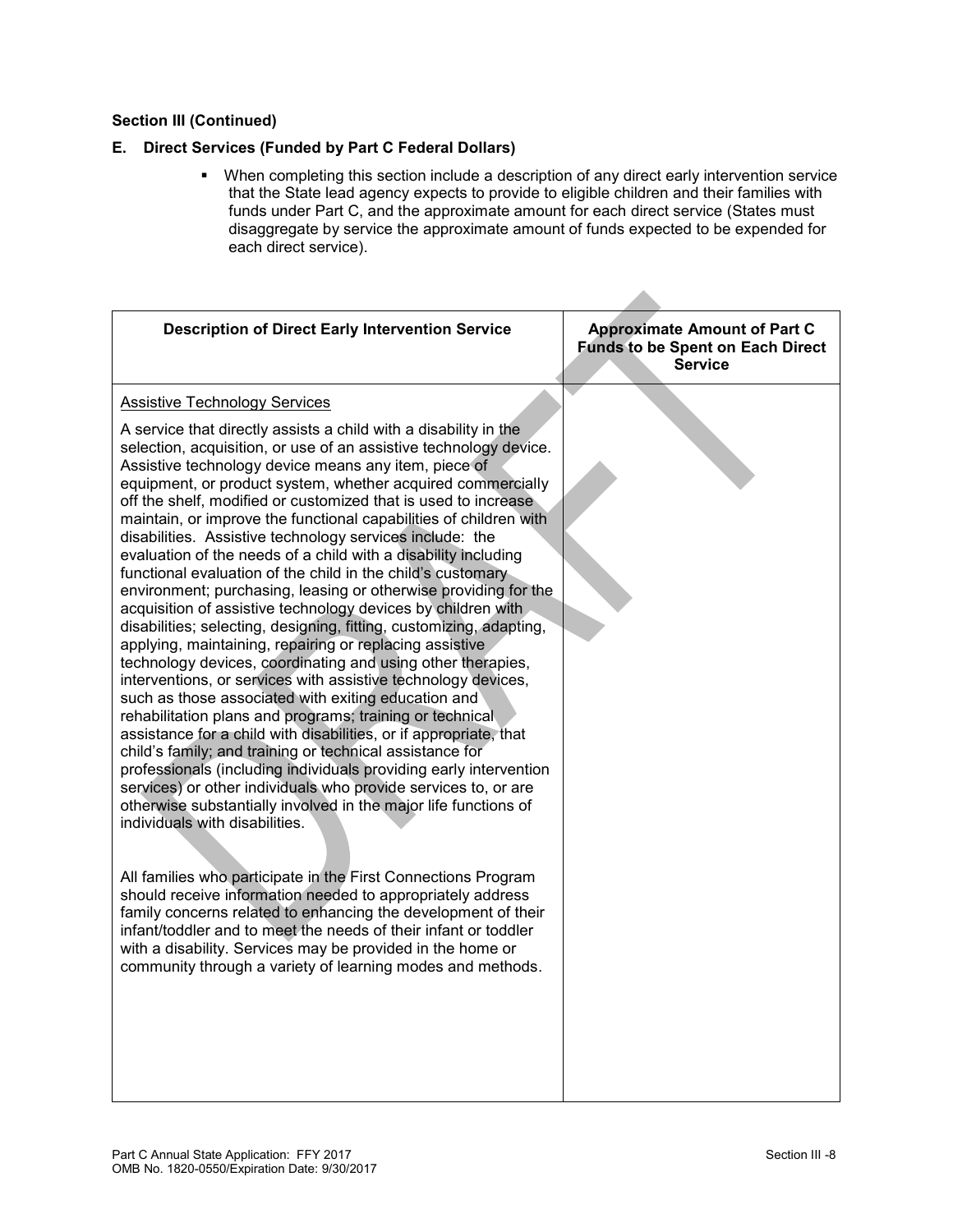### **Audiology Services**

Services provided by public/private providers including; Identification of children with auditory impairment, using at risk criteria and appropriate audio-logical screening techniques; determination of the range, nature and degree of hearing loss and communication functions, by sue of audio-logical evaluation procedures; referral for medical and other services necessary for the habilitation or rehabilitation of children with auditory impairment; provision of auditory impairment; provision of auditory training, aural rehabilitation, speech reading and listening device orientation and training, and other services; provision of services for prevention of hearing loss; and determination of the child's need for individual amplification, including selecting, fitting and dispensing appropriate listening and vibotactile devices, and evaluation effectiveness of those devices.

All families who participate in the First Connections Program should receive the information needed to appropriately address family concerns related to enhancing the development of their infant/toddler and to meet the needs of their infant or toddler with a disability.

Services may be provided in the home or community through a variety of learning modes and methods.

### Family Training, Counseling, & Home Visits

Family training, counseling, and home visits means services provided, as appropriate, by social workers, psychologist, and other qualified personnel to assist the family of a child eligible under this part in understanding the special needs of the child and enhancing the child's development.

All families who participate in the First Connections Program should receive the information needed to appropriately address family concerns related to enhancing the development of their infant/toddler and to meet the needs of their infant or toddler with a disability. Family Training, Counseling, and Home Visits are three separate support services provided by social workers, psychologists, and other qualified personnel to assist the family of an infant or toddler with a disability in understanding the special needs of the child and enhancing the child's development. Such services may include training in any area related to the special needs of the infant or toddler with a disability (such as, but not limited to, the use of specialized equipment or feeding techniques) and must be determined necessary by the multidisciplinary IFSP team.

Services may be provided in the home or community through a variety of learning modes and methods.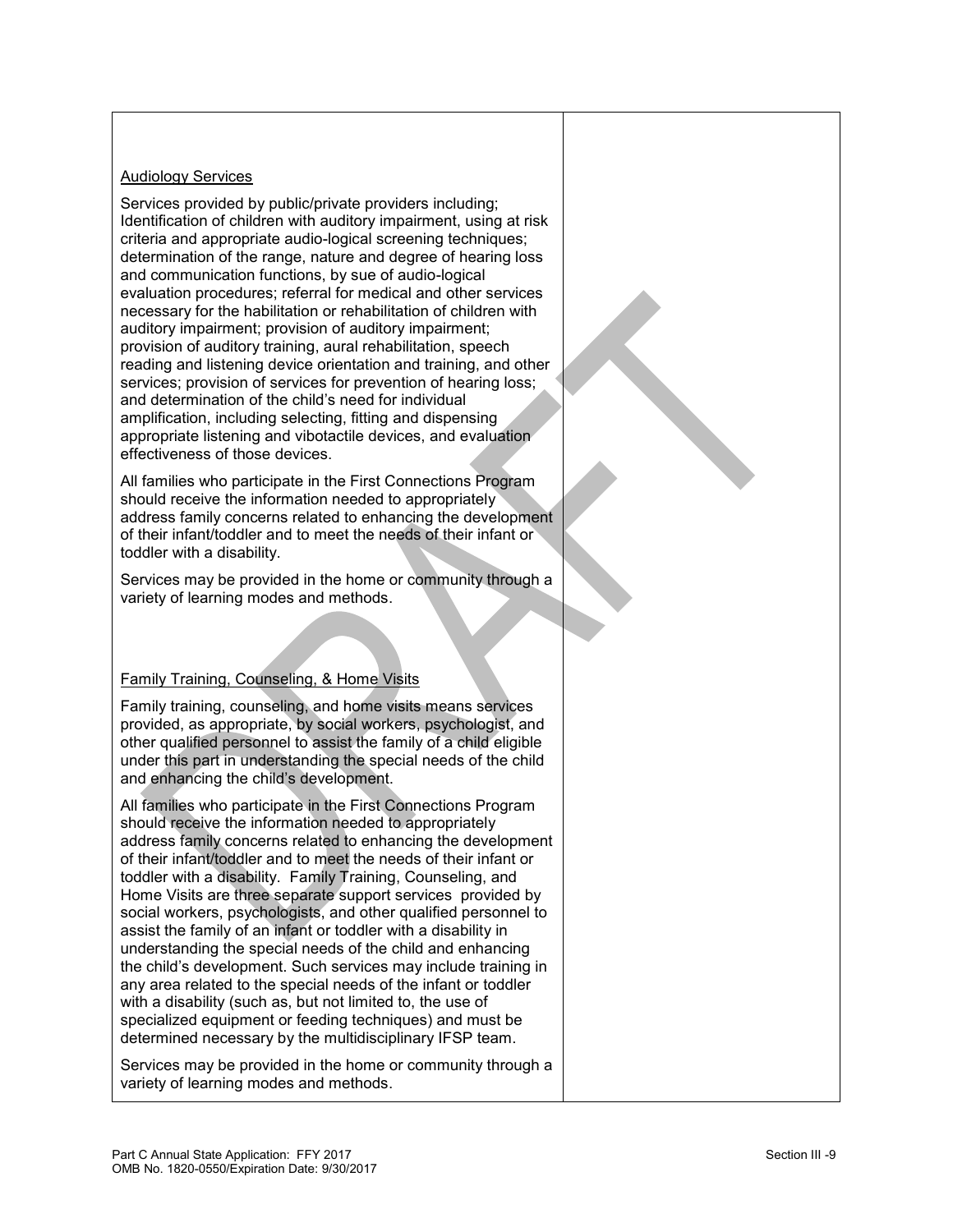#### Health Services

As used in this part, health services means services necessary to enable a child to benefit from early intervention services during the time that the child is receiving other early intervention services. The term includes such services as clean intermittent catheterization, tracheotomy care, tubefeeding, the changing of dressings or ostomy collection bags, and other health services; and consultation by physicians with other service providers concerning the special health care needs of eligible children that will need to be addressed in the course of providing other early intervention services. The term does NOT include services that are surgical in nature(such as cleft palate surgery, surgery for club foot, or the shunting of hydrocephalus); or purely medical in nature (such as hospitalization for management of congenital heart ailments, or the prescribing of medicine or drugs for any purpose); devices necessary to control or treat a medical condition (example: diapers for a child who has frequent kidney problems); medical-health services (such as immunizations and regular "well baby" care) that are recommended for all children.

All families who participate in the First Connections Program should receive the information needed to appropriately address family concerns related to enhancing the development of their infant/toddler and to meet the needs of their infant or toddler with a disability. Services may be provided in the home or community through a variety of learning modes and methods.

#### Medical Services

Medical services are only for diagnostic or evaluation purposes and means services provided by a licensed physician to determine a child's development status and need for early intervention services.

All families who participate in the First Connections Program should receive the information needed to appropriately address family concerns related to enhancing the development of their infant/toddler and to meet the needs of their infant or toddler with a disability. Services may be provided in the home or community through a variety of learning modes and methods.

#### Nursing Service

Nursing services includes: The assessment of health status for the purpose of providing nursing care, including the identification of patterns of human response to actual or potential health problems; Provision of nursing care to prevent health problems, restore or improve functioning, and promote optimal health and development; Administration of medication, treatments and regimens prescribed by a licensed physician.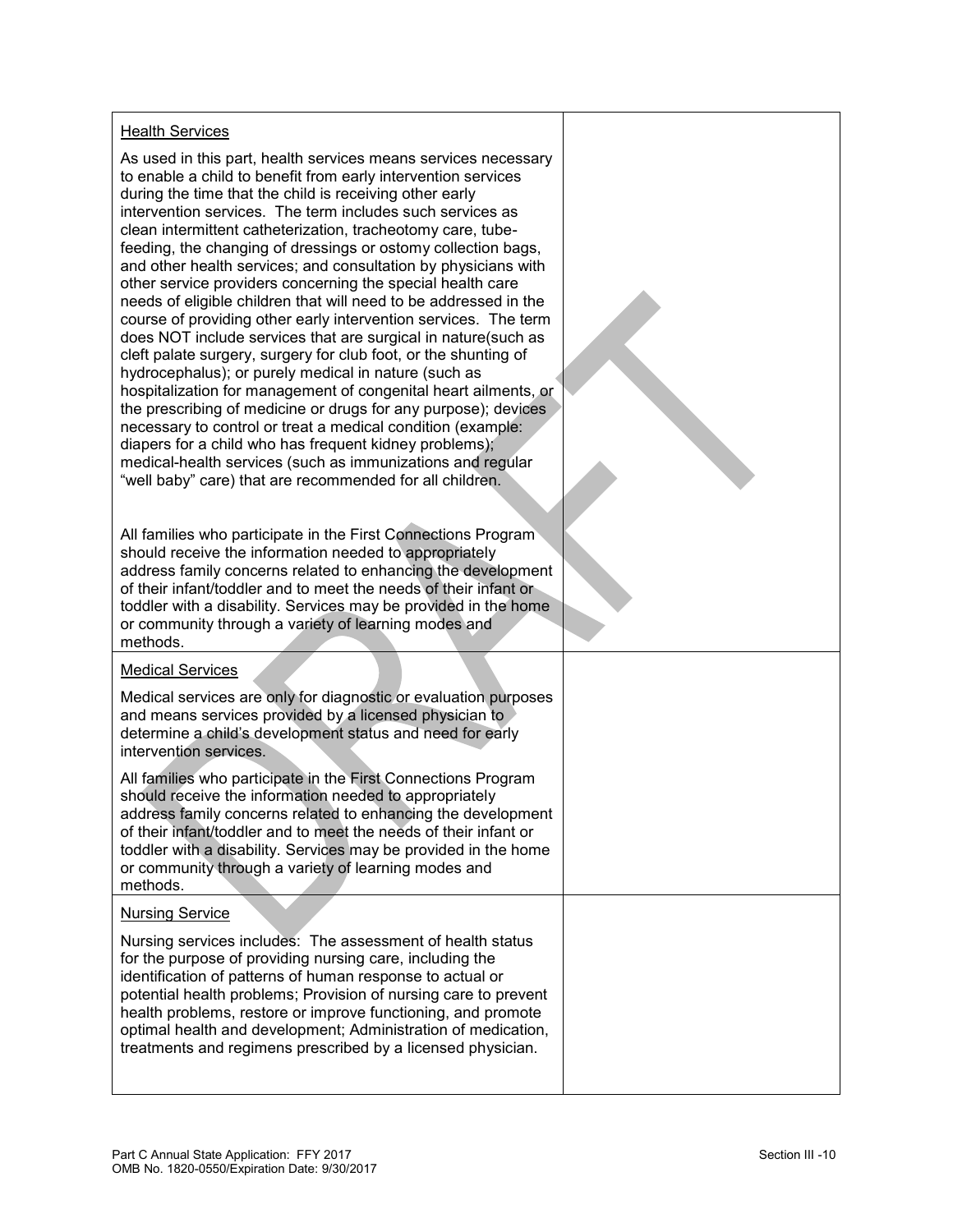All families who participate in the First Connections Program should receive the information needed to appropriately address family concerns related to enhancing the development of their infant/toddler and to meet the needs of their infant or toddler with a disability. Services may be provided in the home or community through a variety of learning modes and methods.

### Nutrition Service

Nutrition services includes conducting individual assessments in: Nutritional history and dietary intake; Anthropometric, biochemical and clinical variables; Feeding skills and feeding problems; and food habits and food preferences; developing and monitoring appropriate plans to address the nutritional needs of children eligible, based on the findings in paragraph (d) (7) (i) of this section; and making referrals to community resources to carry out nutrition goals.

All families who participate in the First Connections Program should receive the information needed to appropriately address family concerns related to enhancing the development of their infant/toddler and to meet the needs of their infant or toddler with a disability. Services may be provided in the home or community through a variety of learning modes and methods*.*

#### Occupational Therapy Service

Occupational therapy includes services to address the functional needs of a child related to the performance of selfhelp skills, adaptive behavior and play and sensory, motor and postural development. These services are designed to improve the child's functional ability to perform tasks in home, school and community settings, and include: Identification, assessment, and intervention; adaptation of the environment and selection, design, and fabrication of assistive and orthotic devises to facilitate development and promote the acquisition of functional skills and; prevention or minimization of the impact of initial or future impairment, delay in development or loss of functional ability.

Early Intervention Service providers are responsible for consulting with and training parents and others concerning the provision of early intervention services described in the IFSP of the infant or toddler with a disability. Additionally, this consultation and training will provide family members with the tools to facilitate a child's development even when a teacher or therapist is not present.

#### Physical Therapy Service

Physical therapy includes: Screening/evaluation of infants and toddlers to identify movement dysfunction; identification, assessment and intervention; obtaining, interpreting and integrating information appropriate or program planning, to prevent, alleviate, or compensate for movement dysfunction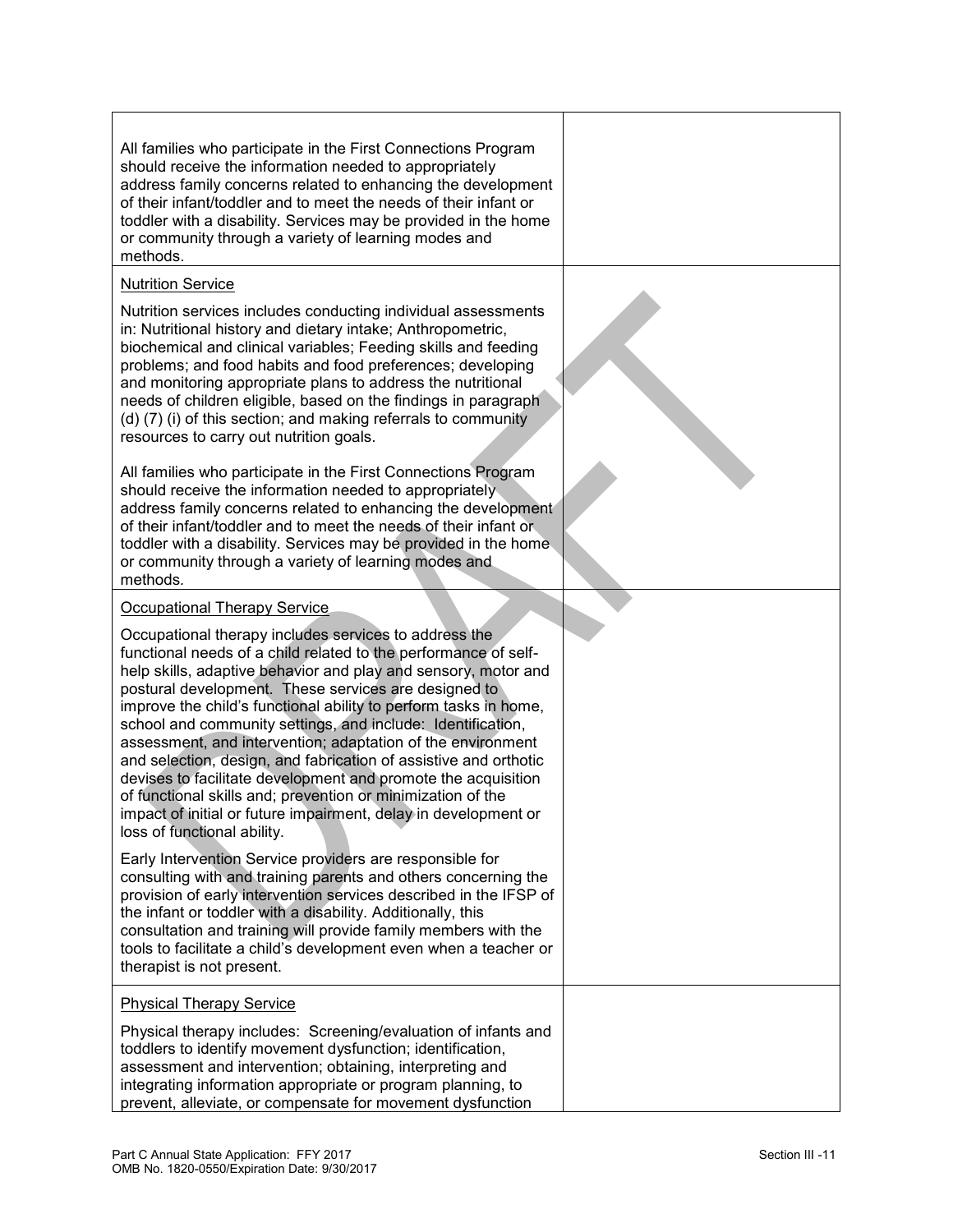| and related functional problems.                                                                                                                                                                                                                                                                                                                                                                                                                                                                                                                                                                                                                                                                                                                                                                                                                                                                                                                                                                                                                                                                                                                                                                                                                                                                      |  |
|-------------------------------------------------------------------------------------------------------------------------------------------------------------------------------------------------------------------------------------------------------------------------------------------------------------------------------------------------------------------------------------------------------------------------------------------------------------------------------------------------------------------------------------------------------------------------------------------------------------------------------------------------------------------------------------------------------------------------------------------------------------------------------------------------------------------------------------------------------------------------------------------------------------------------------------------------------------------------------------------------------------------------------------------------------------------------------------------------------------------------------------------------------------------------------------------------------------------------------------------------------------------------------------------------------|--|
| Early Intervention Service providers are responsible for<br>consulting with and training parents and others concerning the<br>provision of early intervention services described in the IFSP of<br>the infant or toddler with a disability. Additionally, this<br>consultation and training will provide family members with the<br>tools to facilitate a child's development even when a teacher or<br>therapist is not present.                                                                                                                                                                                                                                                                                                                                                                                                                                                                                                                                                                                                                                                                                                                                                                                                                                                                     |  |
| <b>Psychological Services</b>                                                                                                                                                                                                                                                                                                                                                                                                                                                                                                                                                                                                                                                                                                                                                                                                                                                                                                                                                                                                                                                                                                                                                                                                                                                                         |  |
| Psychological Services include: Administering psychological<br>and developmental tests and other assessment procedures;<br>interpreting assessment results; obtaining, integrating and<br>interpreting information about child behavior, and child and<br>family conditions related to learning, mental health and<br>development; and planning and managing a program of<br>psychological services, including psychological counseling for<br>children and parents, family counseling, consultation of child<br>development, parent training and education programs.                                                                                                                                                                                                                                                                                                                                                                                                                                                                                                                                                                                                                                                                                                                                 |  |
| Social Work Service                                                                                                                                                                                                                                                                                                                                                                                                                                                                                                                                                                                                                                                                                                                                                                                                                                                                                                                                                                                                                                                                                                                                                                                                                                                                                   |  |
| Social works services includes: Making home visits to evaluate<br>a child's living conditions and patterns for parent-child<br>interaction; Preparing a social or emotional developmental<br>assessment of the child within the family context, providing<br>individual and family-group counseling with parents and other<br>family members, and appropriate social skill-building activities<br>with the child and parents; working with those problems in a<br>child's and family's living situation (home, community, and any<br>center where early intervention services are provided) that<br>affect the child's maximum utilization of early intervention<br>services; and Identifying, mobilizing and coordinating<br>community resources and services to enable the child and<br>family to receive maximum benefit from early intervention<br>services.<br>Early Intervention Service providers are responsible for<br>consulting with and training parents and others concerning the<br>provision of early intervention services described in the IFSP of<br>the infant or toddler with a disability. Additionally, this<br>consultation and training will provide family members with the<br>tools to facilitate a child's development even when a teacher or<br>therapist is not present. |  |
| <b>Special Instruction Service</b>                                                                                                                                                                                                                                                                                                                                                                                                                                                                                                                                                                                                                                                                                                                                                                                                                                                                                                                                                                                                                                                                                                                                                                                                                                                                    |  |
| Special instructions includes: the design of learning<br>environments and activities that promote the child's acquisition<br>of skills in a variety of developmental areas. Including<br>cognitive processes and social interaction; of the personnel,<br>materials, and time and space, that leads to achieving the<br>outcomes in the child's individualized family service plan                                                                                                                                                                                                                                                                                                                                                                                                                                                                                                                                                                                                                                                                                                                                                                                                                                                                                                                    |  |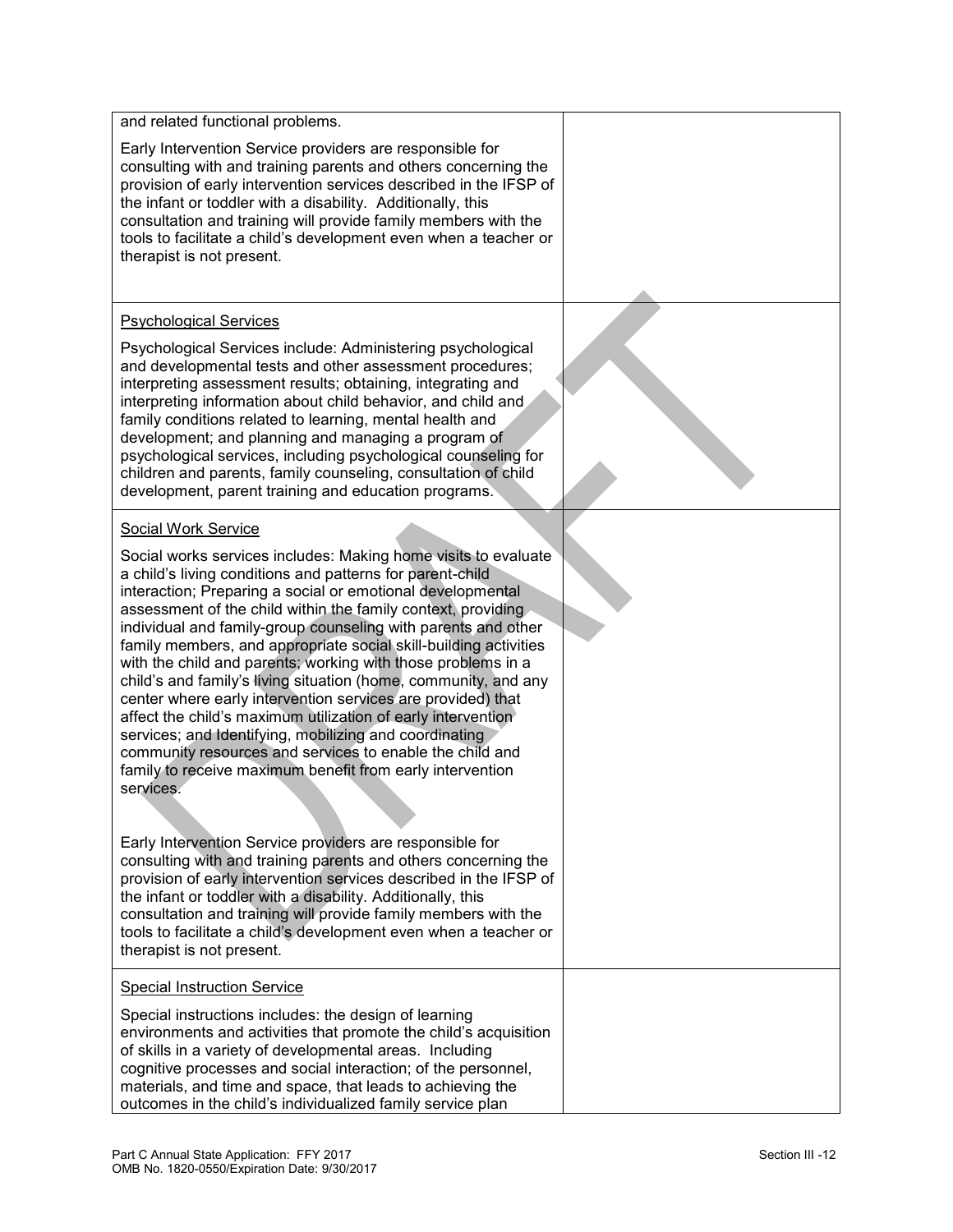(IFSP); providing families with information, skills, and support related to enhancing the skill development of the child; and providing direct instruction to the child and parent/caregiver to enhance the child's development identified and documented on the IFSP. This includes Developmental Evaluation/ Assessments for infants and toddlers.

Early Intervention Service providers are responsible for consulting with and training parents and others concerning the provision of early intervention services described in the IFSP of the infant or toddler with a disability. Additionally, this consultation and training will provide family members with the tools to facilitate a child's development even when a teacher or therapist is not present.

### Speech-Language Pathology Service

Speech-language pathology includes: Identification of children with communicative or oropharyngeal disorders and delays in development of communication skills, including the diagnosis and appraisal of specific disorders and delays in those skills; referral for medical or other professional services necessary for the habilitation or rehabilitation of children with communicative or oropharyngeal disorders and delays in development of communication skills; provision of services for the habilitation, rehabilitation or prevention of communicative or oropharyngeal disorders and delays in development of communication skills; provisions of consultation services to staff/parents for utilization of specific techniques to enhance. the development of communication skills.

Early Intervention Service providers are responsible for consulting with and training parents and others concerning the provision of early intervention services described in the IFSP of the infant or toddler with a disability. Additionally, this consultation and training will provide family members with the tools to facilitate a child's development even when a teacher or therapist is not present.

### Sign Language and Cued Language Services

Sign language and cued language services Sign language is a formal language employing a system of hand gestures for communication. Cued language is a visual communication system which relies on a system of eight hand shapes (cues) that represent different sounds of speech. These cues are used while talking, to make the spoken language clear through vision. This system allows the child to distinguish sounds that look the same on the lips.

Sign language and cued language services includes auditory/oral language and transliteration services. These services also include formal training and direct support to families in learning sign or cued language so that they can provide accurate and consistent language stimulation during both structured and unstructured learning opportunities to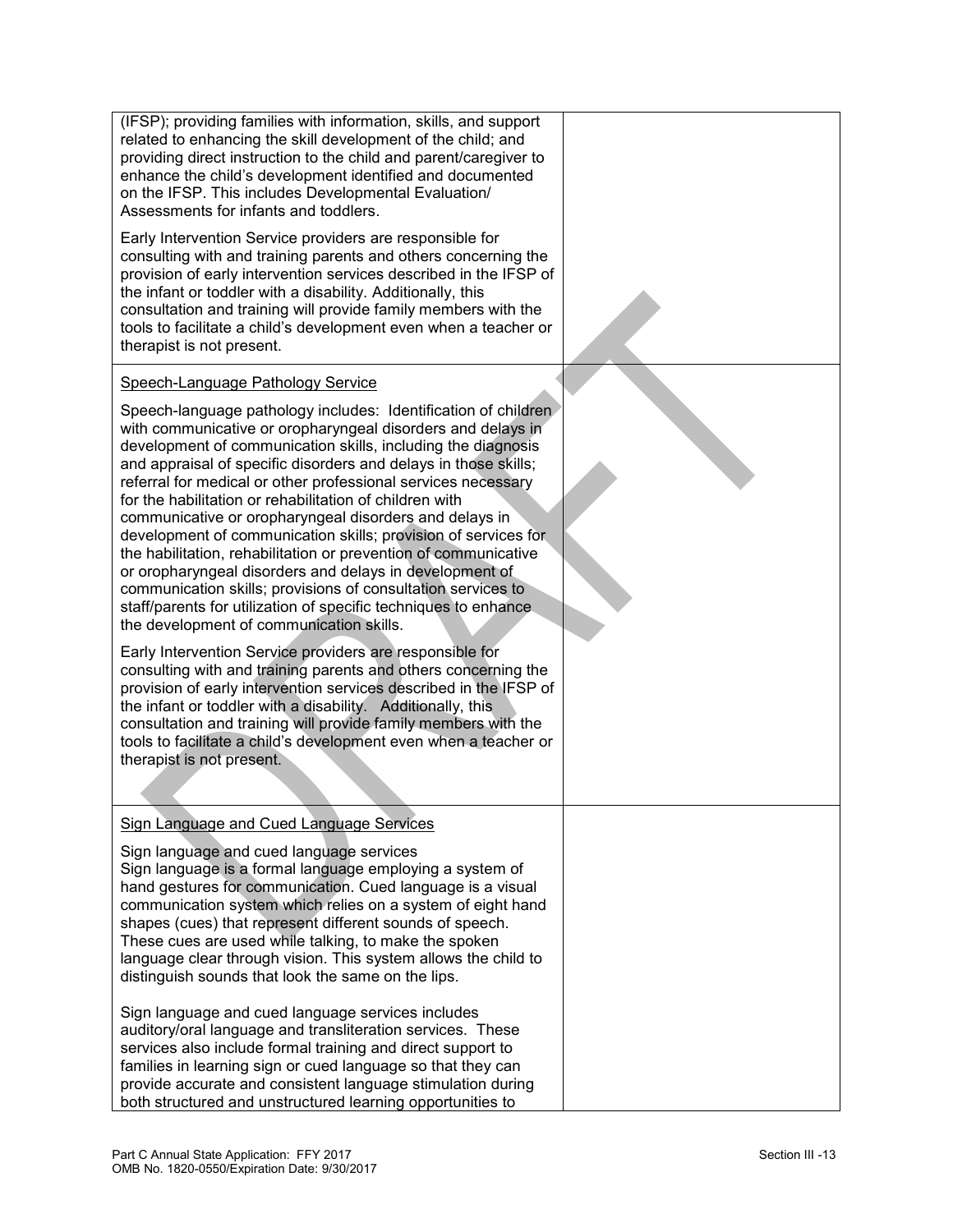| provide immediate and early visual access to English to their<br>infant/toddler. Additional services may include:<br>Teaching sign language, cued language, and auditory/oral<br>language, Providing oral transliteration services (such as<br>amplification), and Providing sign and cued language<br>interpretation.<br>Services may be provided not only to infants and toddlers who<br>are hearing impaired but to eligible infants/toddlers with<br>identified auditory- or language-related disorders (e.g., auditory<br>neuropathy, autism, Downs syndrome, etc.) whose IFSP team<br>has identified such services as appropriate to meet that child's<br>developmental needs need in order to attain their maximum<br>potential in language, speech and literacy. |  |
|--------------------------------------------------------------------------------------------------------------------------------------------------------------------------------------------------------------------------------------------------------------------------------------------------------------------------------------------------------------------------------------------------------------------------------------------------------------------------------------------------------------------------------------------------------------------------------------------------------------------------------------------------------------------------------------------------------------------------------------------------------------------------|--|
| Transportation                                                                                                                                                                                                                                                                                                                                                                                                                                                                                                                                                                                                                                                                                                                                                           |  |
| As used in this part, transportation includes the cost of travel<br>(e.g., mileage, or travel by taxi, common carrier, or other<br>means) related costs (e.g., tolls and parking expenses) that<br>are necessary to enable a child eligible under this part and the<br>child's family to receive early intervention services.                                                                                                                                                                                                                                                                                                                                                                                                                                            |  |
| <b>Vision Service</b>                                                                                                                                                                                                                                                                                                                                                                                                                                                                                                                                                                                                                                                                                                                                                    |  |
| Vision services include: Evaluation and assessment of visual<br>functioning, including the diagnosis and appraisal of specific.<br>visual disorders, delays and abilities; referral for medical or<br>other professional services necessary for habilitation or<br>rehabilitation of visual functioning disorders, or both, and<br>communication skills training, orientation and mobility training<br>for all environments; visual training independent living skills<br>training; and additional training necessary to activate visual<br>motor abilities.<br>Early Intervention Service providers are responsible for<br>consulting with and training parents and others concerning the                                                                               |  |
| provision of early intervention services described in the IFSP of<br>the infant or toddler with a disability. Additionally, this<br>consultation and training will provide family members with the<br>tools to facilitate a child's development even when a teacher or<br>therapist is not present.                                                                                                                                                                                                                                                                                                                                                                                                                                                                      |  |
| <b>Specialized Evaluation</b>                                                                                                                                                                                                                                                                                                                                                                                                                                                                                                                                                                                                                                                                                                                                            |  |
| Specialized Evaluation services necessary for diagnostic<br>purposes to assist the IFSP Team in developing and<br>implementing an appropriate plan of services. Specialized<br>evaluation services must be based on need as documented on<br>the Individual Family Service Plan (IFSP), and may include all<br>necessary expenses associated with the required specialized<br>evaluation.                                                                                                                                                                                                                                                                                                                                                                                |  |
|                                                                                                                                                                                                                                                                                                                                                                                                                                                                                                                                                                                                                                                                                                                                                                          |  |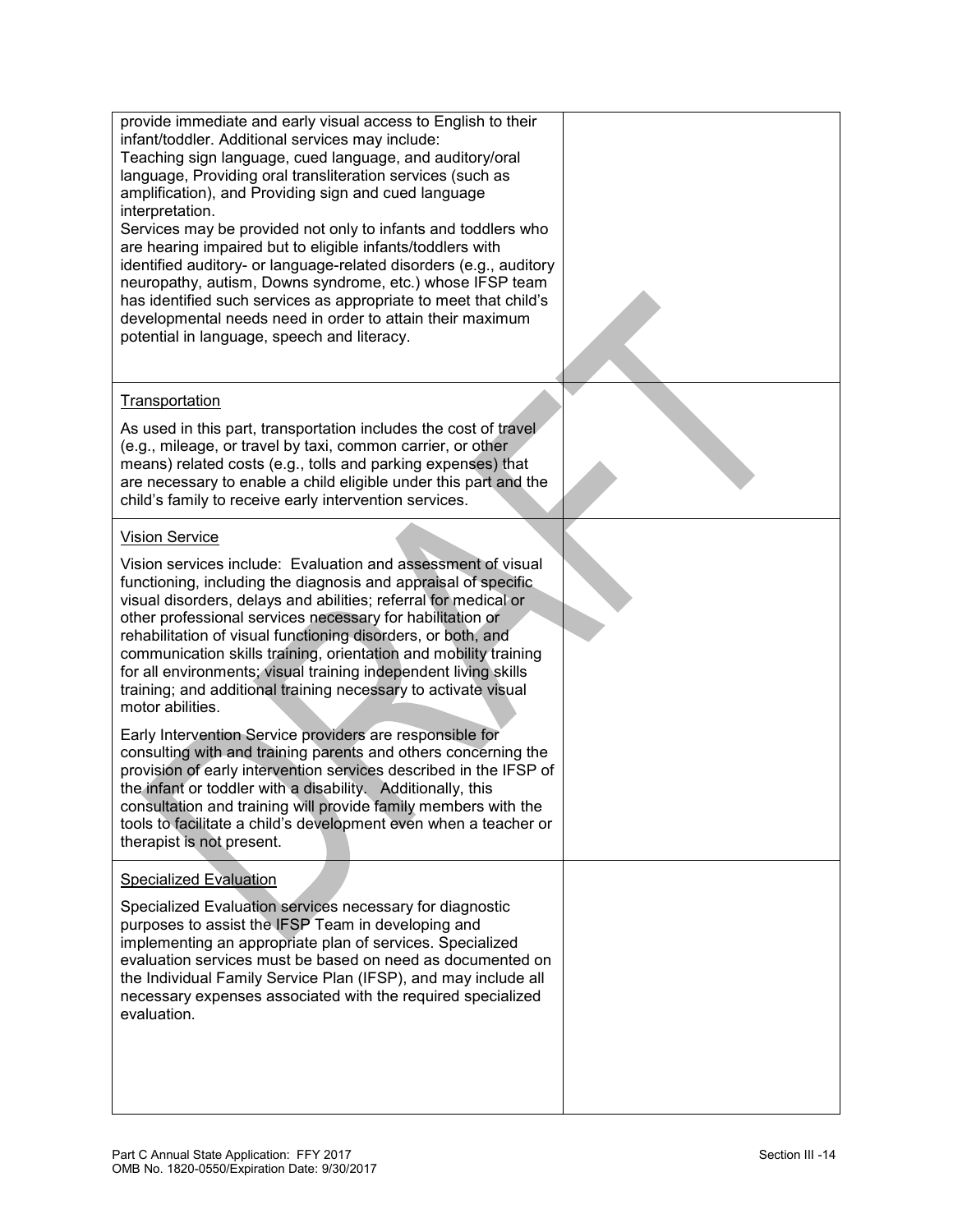| <b>Service Coordination</b>                                                                                                                                                                                                                                                                                                                                                                                                                                                                                                                                                              |                |
|------------------------------------------------------------------------------------------------------------------------------------------------------------------------------------------------------------------------------------------------------------------------------------------------------------------------------------------------------------------------------------------------------------------------------------------------------------------------------------------------------------------------------------------------------------------------------------------|----------------|
| 16 Staff                                                                                                                                                                                                                                                                                                                                                                                                                                                                                                                                                                                 |                |
| Service Coordination means that the activities carried out by a<br>service coordinator to assist and enable a child eligible and the<br>child's family to receive the rights, procedural safeguards, and<br>services that are authorized to be provided under the First<br>Connections Program. Each eligible child and the child's<br>family will be provided with one service coordinator who is<br>responsible for coordinating all services across agency lines<br>and serving as the single point of contact in helping parents to<br>obtain the services and assistance they need. |                |
| Early Intervention Service providers are responsible for<br>consulting with and training parents and others concerning the<br>provision of early intervention services described in the IFSP of<br>the infant or toddler with a disability. Additionally, this<br>consultation and training will provide family members with the<br>tools to facilitate a child's development even when a teacher or<br>therapist is not present.                                                                                                                                                        |                |
| The First Connections Program provides service coordination<br>through employed personnel. Each service coordinator must<br>complete a forty- hour training course and pass a competency-<br>based test with a minimum score of 70. Each service<br>coordinator must possess a bachelor's degree in education,<br>social work, nursing or a related field, or a Case Manager<br>Certification in addition to specialized training and a score of<br>70.                                                                                                                                  |                |
| <b>Subtotal of amount under E:</b>                                                                                                                                                                                                                                                                                                                                                                                                                                                                                                                                                       | \$2,721,956.09 |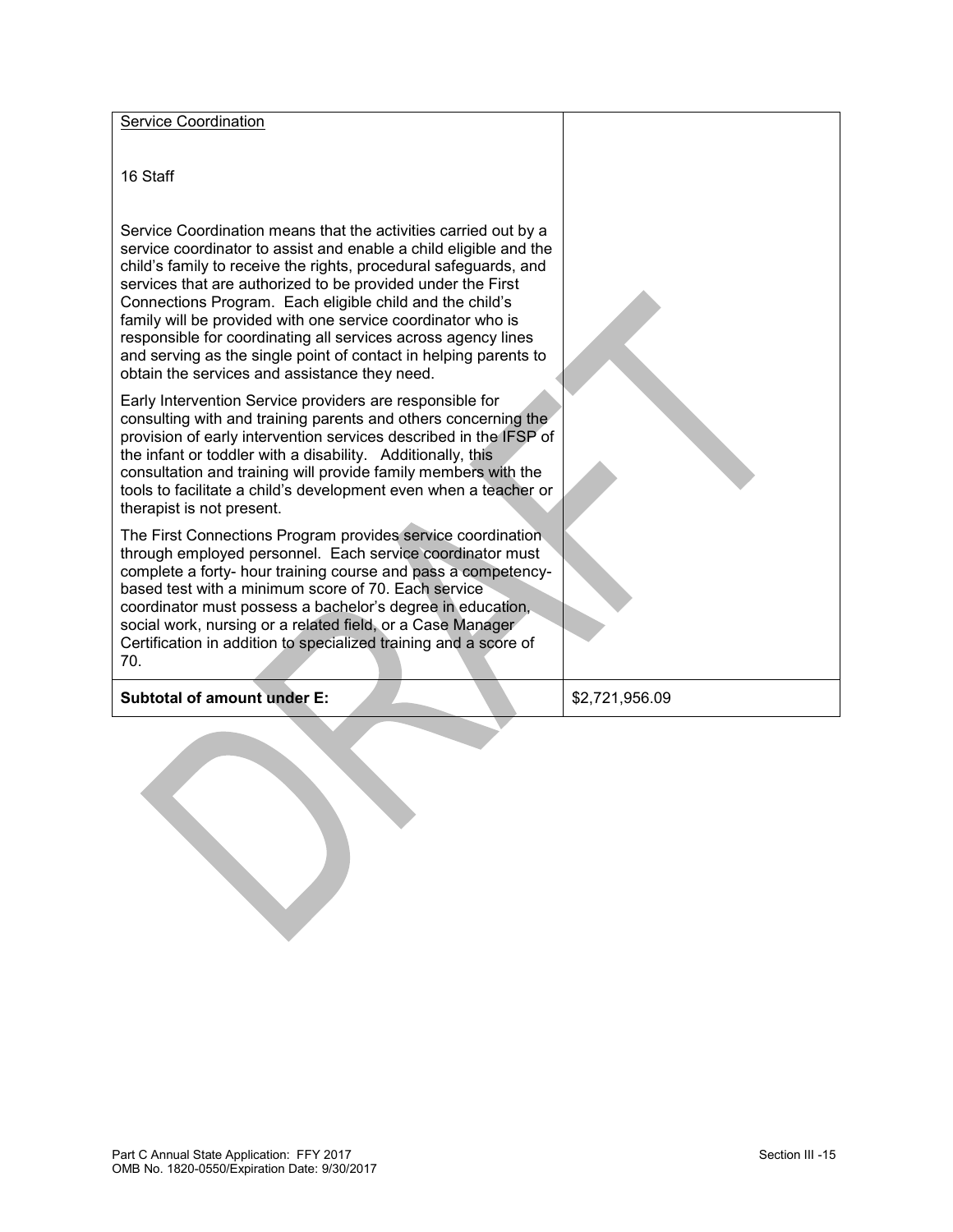#### **F. Description of Optional Use of Part C Funds**

If the State uses Part C funds for initiating, expanding, or improving collaborative efforts related to at-risk infants and toddlers, the application must include:

- The name of the major activity ;
- The approximate amount of funds to be spent; and
- A description of the activities.

Provide subtotal of amount. *(Add columns and rows as needed.)*

| <b>Major Activity</b>                 | <b>Part C Funds</b><br>to be Spent | <b>Description of Activities</b> |  |
|---------------------------------------|------------------------------------|----------------------------------|--|
| <b>Not Applicable</b>                 | 0                                  |                                  |  |
|                                       |                                    |                                  |  |
|                                       |                                    |                                  |  |
|                                       |                                    |                                  |  |
| <b>Subtotal of amount</b><br>under F: | 0                                  |                                  |  |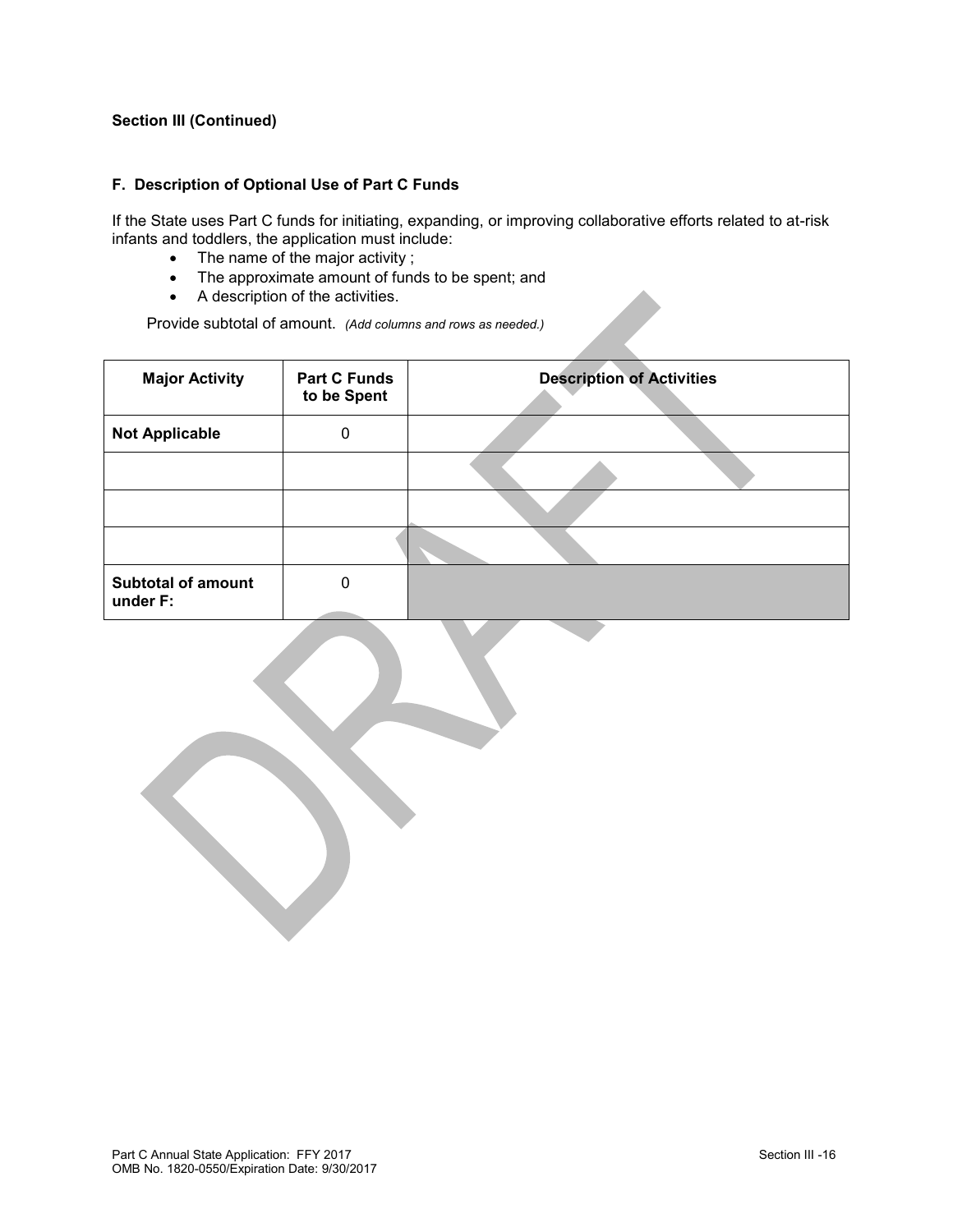#### **G. Activities by Other Agencies**

If other State or local public agencies are to receive a portion of the Federal funds under Part C, the Application must include:

- The name of each public agency expected to receive funds;
- The approximate amount of funds each public agency will receive; and
- A summary of the purposes for which the funds will be used.

Provide subtotal of amount. *(Add columns and rows as needed.)*

| <b>Agency Receiving Funds</b>  | <b>Amount of Funds</b> | <b>Purpose</b> |
|--------------------------------|------------------------|----------------|
| <b>Not Applicable</b>          | 0                      |                |
|                                |                        |                |
|                                |                        |                |
|                                |                        |                |
| Subtotal of amount under<br>G: | 0                      |                |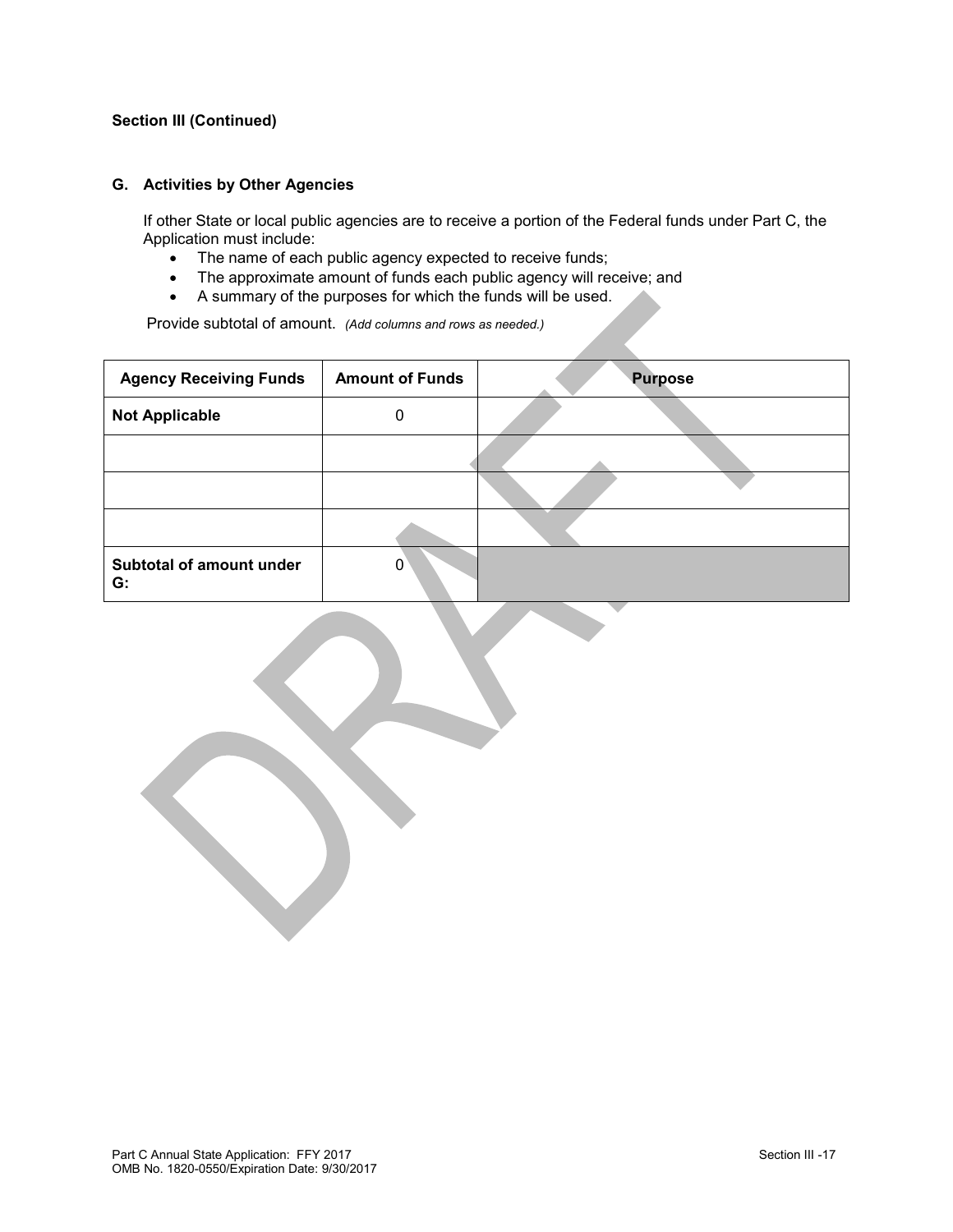# **H. Totals**

Enter the subtotal amounts for Sub Sections A-G found in Section III and any indirect costs charged as specified in Section IV.B. The sub total amounts (Rows 1-8) should total the estimated grant application amount. (A State may apply for less than the full estimated allotted amount.)

| Enter the subtotal amounts for Sub Sections A-G found in Section III of this application. |                |               |                |  |  |
|-------------------------------------------------------------------------------------------|----------------|---------------|----------------|--|--|
| Row No.                                                                                   | <b>Section</b> | <b>Amount</b> |                |  |  |
| 1.                                                                                        | III.A.         |               | \$687,478.47   |  |  |
| 2.                                                                                        | III.B.         |               | \$653,627.35   |  |  |
| 3.                                                                                        | III.C.         |               | \$42,526.09    |  |  |
| 4.                                                                                        | III.D.         |               | \$3,000.00     |  |  |
| 5.                                                                                        | III.E.         |               | \$2,721,956.09 |  |  |
| 6.                                                                                        | III.F.         |               | \$0.00         |  |  |
| 7.                                                                                        | III G.         |               | \$0.00         |  |  |
| Enter any Indirect Costs Charged (See Section IV.B of this application.)                  |                |               |                |  |  |
| 8.                                                                                        | IV.B           |               | \$86,811.00    |  |  |
| Total (Rows 1-8)<br>\$4,195,399.00                                                        |                |               |                |  |  |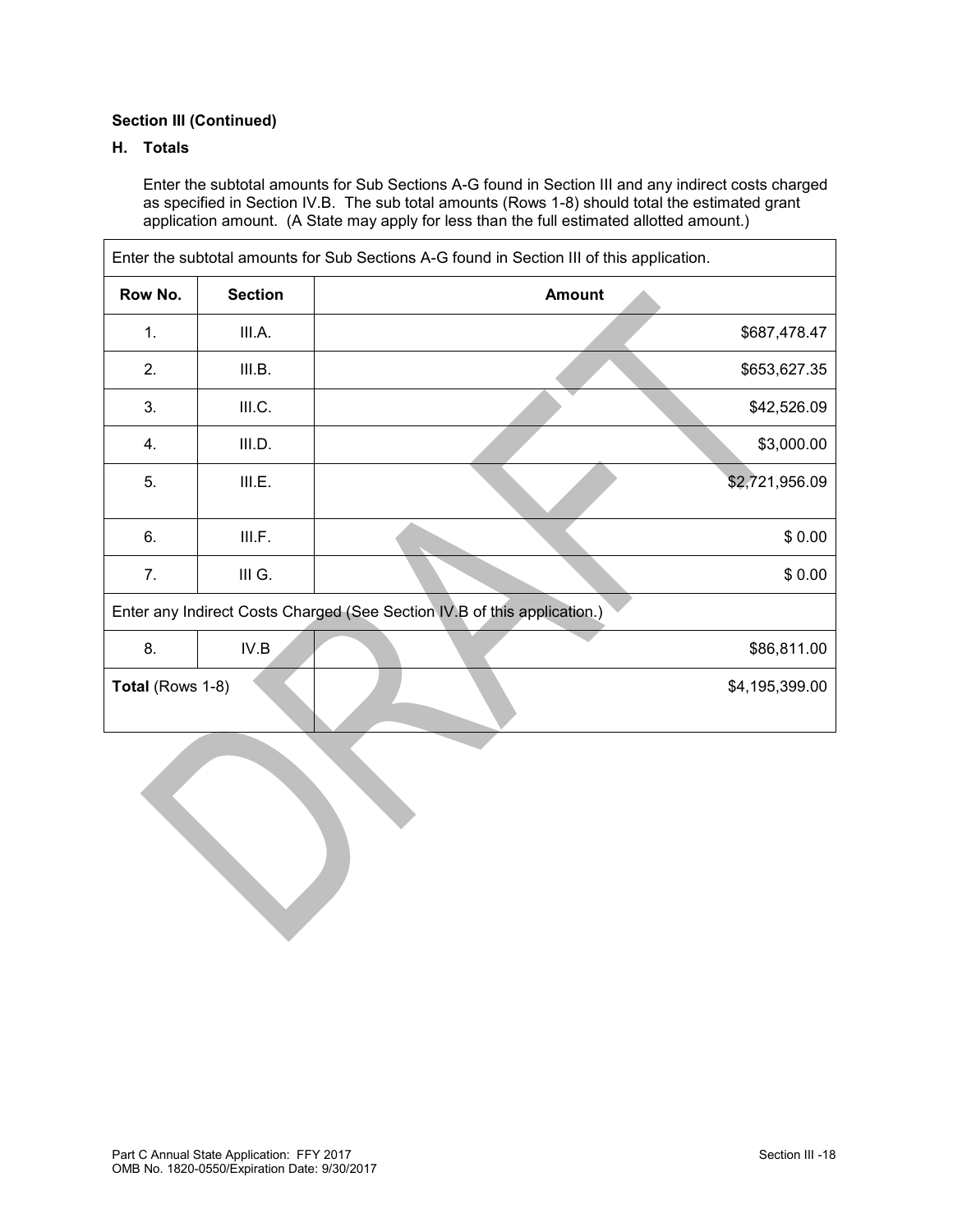### **Section IV**

### **A. System of Payments / Use of Insurance / Program Income**

The State

X does (check as applicable)

does not (check as applicable)

have a system of payments for Part C services under 34 CFR §§303.203(b)(1), 303.500(b), 303.520, and 303.521 which may include use of public benefits or insurance, private insurance or family fees, such as a sliding scale. Any family fees are treated as "program income" for purposes of 2 CFR §200.307(e) and 34 CFR §303.520(e) and are not included in the State's determination of State and local expenditures for purposes of 20 U.S.C. 1437(b)(5)(B) and 34 CFR §303.225(a) and (b). *Note: If the State has adopted new or has revised its existing policies and procedures regarding its system of payments, it must submit these new and/or revised policies and procedures under Item 3.a in Section II.A above.*

### **B. Restricted Indirect Cost Rate/Cost Allocation Plan Information**

#### (*Note: To be completed if Lead Agency is not a State Educational Agency)*

Under 34 CFR §303.225(c), a lead agency may not charge indirect costs to its Part C grant unless the lead agency charges indirect costs through either-- (i) A restricted indirect cost rate that meets the requirements in 34 CFR §§76.560 through 76.569; or (ii) A cost allocation plan that meets the nonsupplanting requirements in paragraph (b) of this section and 34 CFR part 76 of EDGAR.

- 1. If the lead agency is not a State educational agency (as well as any outlying areas that have the Department of Interior as its cognizant Federal agency, even if an SEA) check the applicable status below (more than one check mark may be necessary) and enclose appropriate documentation for this Federal Fiscal Year.
- X The lead agency has a final restricted indirect cost rate or cost allocation plan that has been approved by the State lead agency's cognizant Federal agency and is in effect for this Federal fiscal year (FFY) (ending on June 30, 2018). (Attach a copy of the approved restricted indirect cost rate agreement or cost allocation plan.)
- The lead agency has either a provisional or final restricted indirect cost rate or cost allocation plan that expires or expired on **and the State is in the process of negotiating a new** restricted indirect cost rate agreement or cost allocation plan that will be in effect for the period  $\mathcal{L}=\mathcal{L}$  $3\text{ The State lead agency will continue to charge or bill the Part C.}$ grant using the provisional or previously approved final restricted indirect cost rate or cost allocation plan until a new rate or plan is negotiated and approved by the State's cognizant Federal agency, at which point the State lead agency must make appropriate adjustments for applicable FFYs. The State acknowledges that a final restricted indirect cost rate may result in an adjustment of the final audited expenditures allowable to be charged to the Part C grant and the Department's approval of this FFY Part C application with an expired or provisional restricted indirect cost rate does not constitute approval of that rate as the final rate for the lead agency for this FFY. When a final restricted indirect cost rate is approved, the lead agency must submit to OSEP: (1) a copy of the "final" restricted indirect cost rate agreement; and (2) details of adjustments made to past GAPS draw downs in light of the "final" rate. (Attach a copy of the previously approved restricted indirect cost rate agreement or cost allocation plan.)
	- No indirect costs are charged to the Part C grant. The total amount of the Federal Part C grant is used for allowable direct costs.

<sup>&</sup>lt;sup>3</sup> A "provisional" indirect cost rate is a temporary rate established for a future prospective period of time to permit budgeting, obligations, and payment of funds by awarding agencies until such time as the actual indirect costs can be determined and a final rate is established for the applicable period; provisional rates are subject to adjustment by issuance of a "final" rate based on actual indirect costs incurred for the period (usually the organization's fiscal year).